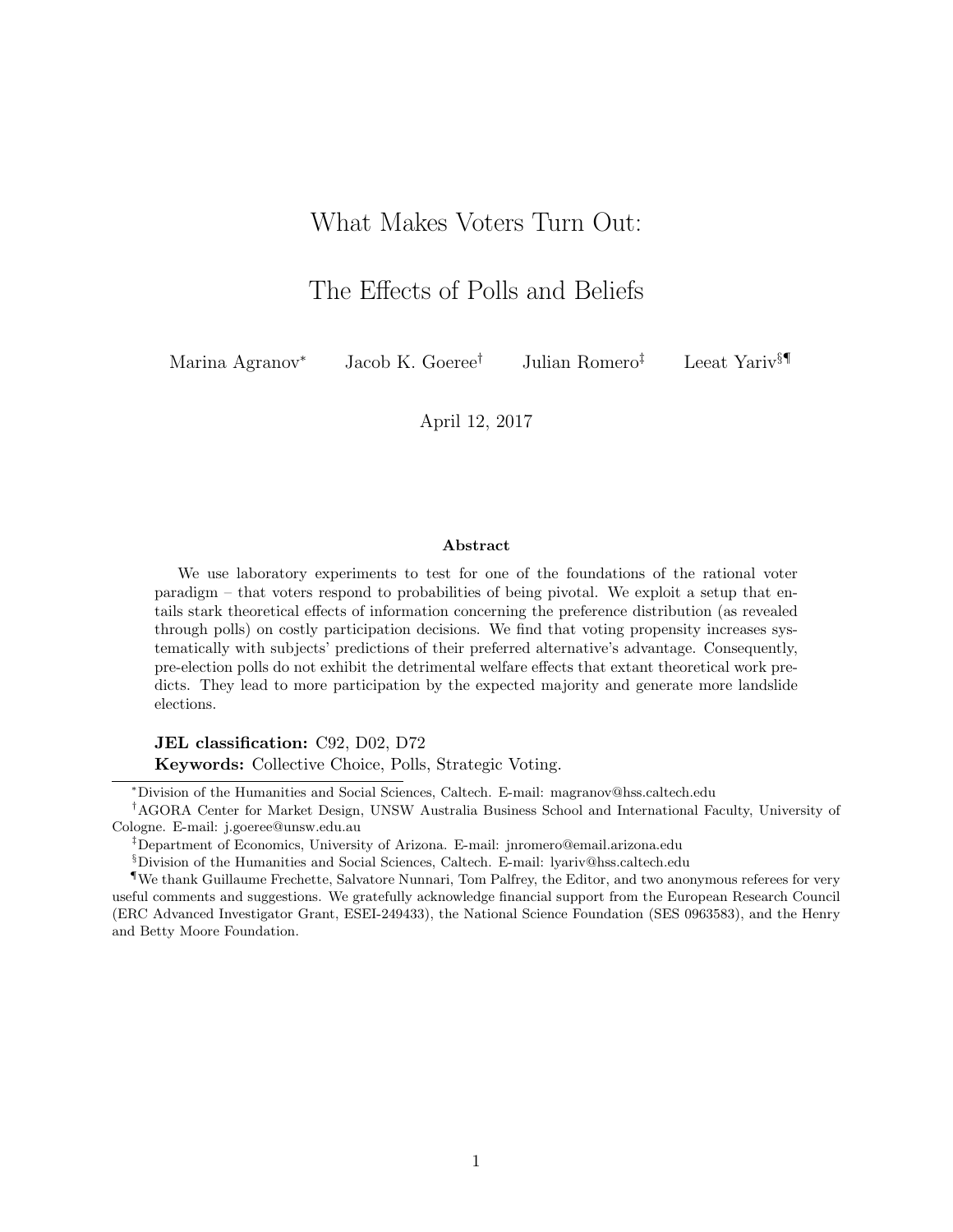# 1 Introduction

#### 1.1 Overview

At the core of the pivotal voter model is the idea that voters respond to the likelihood that their vote will matter for the collective decision, i.e., that they will be pivotal. This canonical model has many important implications. If participation is at all costly (be it due to travel costs involved in getting to the booth for political voters, time costs for faculty invited to a recruiting meeting, etc.), greater turnout is to be expected when the likelihood of a close decision is higher. Furthermore, information regarding the distribution of preferences, such as the fraction of the population that supports one alternative relative to another, would induce those in the minority to participate at greater rates relative to those in the majority. Consequently, any such information, which is commonly distributed through polls, would have detrimental welfare effects. It would, in fact, induce more costly participation overall and make the majority-preferred alternative less likely to be selected.

Large political elections provide a rather challenging case for the underlying premise of the pivotal voter model. Indeed, probabilities of pivotality are perceived to be pervasively low – for example, Mulligan and Hunter (2003) estimate that approximately one of every 100,000 votes cast in U.S. Congressional elections, and one of every 15,000 votes cast in state legislator elections, 'mattered' in that they were cast for a candidate that tied or won the election by precisely one vote. Nonetheless, the value of participation in political elections is hard to assess, and the pivotal voter model could still provide useful guidance in terms of the effects of information on outcomes, the behavior of individuals in small groups making collective decisions in which pivot probabilities are substantial, etc.

Previous experimental work has suggested that higher probabilities of pivotality indeed induce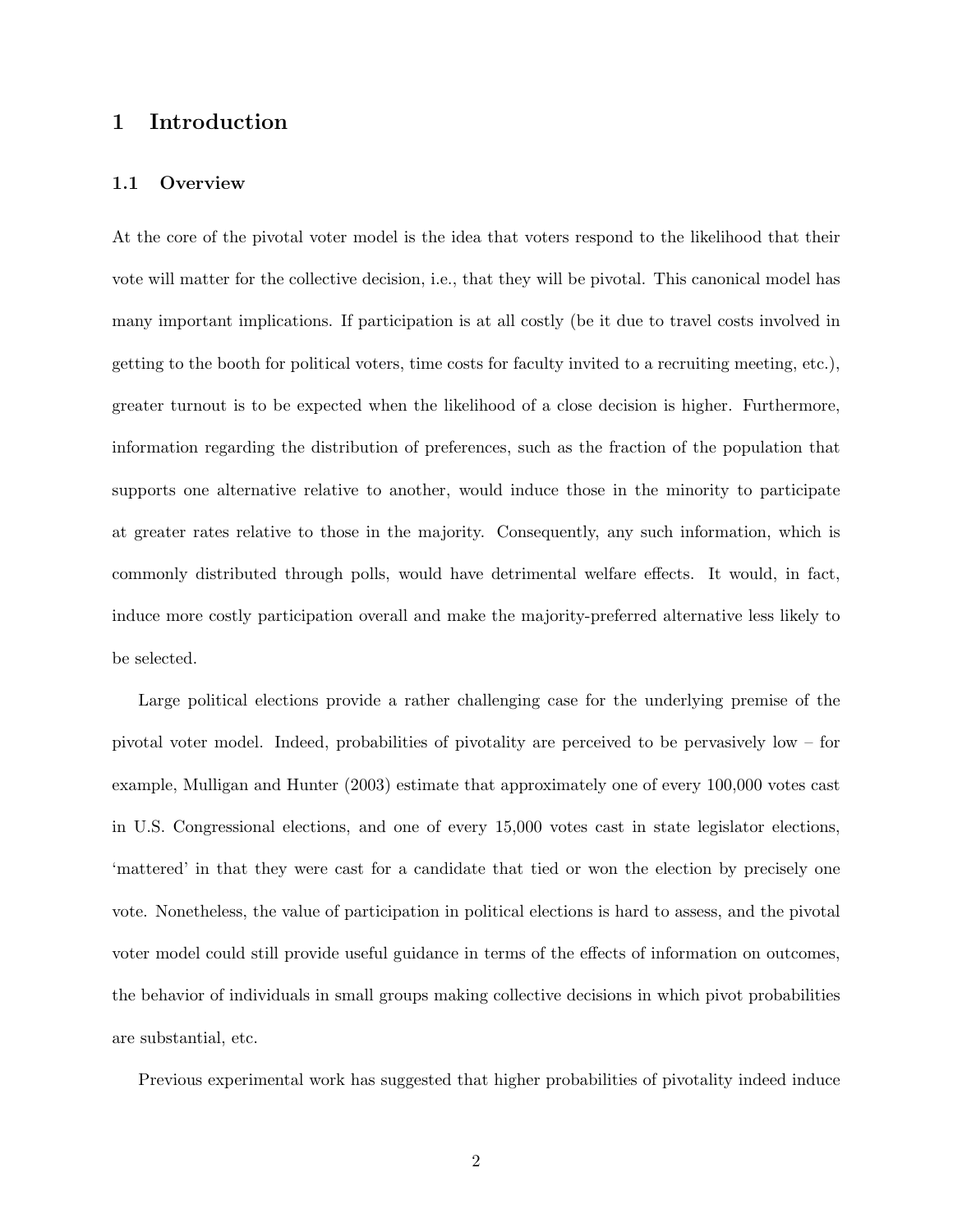greater participation rates (see literature review below for an elaborate discussion), in support of the pivotal voter model. Nonetheless, elections that are not close can be of two sorts from the perspective of a voter. They can correspond to the voter's preferred candidate either winning or losing by a large margin. The pivotal voter model prescribes that, conditional on the election not being close, which of these two consequences the voter believes in should not matter for the comparative statics regarding participation – she should still participate less than when elections are predicted to be close. One of the goals of the current paper is to unpack the two types of landslide elections and re-examine the pivotal voter model. In addition, we study mechanisms by which voters form beliefs regarding election outcomes, namely election polls.

Specifically, the paper describes an array of experiments that focus on the explicit link between voters' beliefs and their participation decisions. These are some of the first experiments to elicit beliefs directly in a variety of informational settings.<sup>1</sup> In particular, we consider the impact of information revealed through polls and the welfare consequences they entail. Our design therefore contributes to the understanding of how individuals report their intentions in polls as well.

In detail, 22 groups of 9 subjects each participated in a total of 440 elections between two alternatives. Subjects had to choose one of two colors: Red or Blue, using majority rule. At the outset of each election, one of two jars was selected at random  $-$  a "red" or a "blue" jar. The red jar contained two red balls and one blue ball and the blue jar contained two blue balls and one red ball. Each of the nine subjects in a group received an independent draw (with replacement) from the selected jar. The color of the drawn ball represented the subject's preferred alternative (and, therefore, the chosen jar captured the distribution of preferences). Ultimately, each subject had to decide whether to cast a costly vote for either Red or Blue, or whether to abstain.

We considered three treatments. In all treatments subjects knew their own preferred color.

<sup>&</sup>lt;sup>1</sup>See the literature review below for exceptions.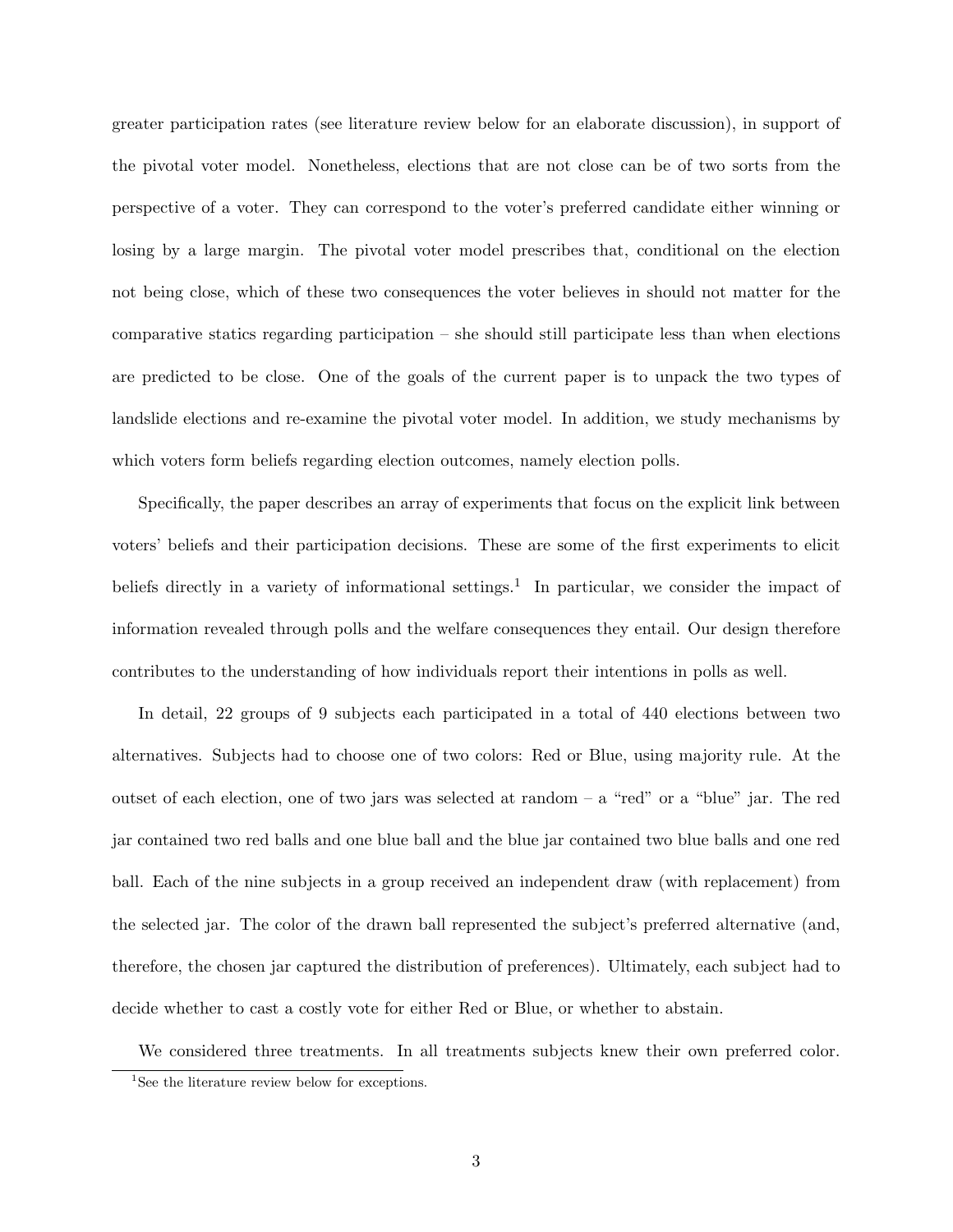In our baseline No Polls treatment, subjects were provided with no further information. In the Perfect Polls treatment, subjects were also informed of the selected jar. In particular, subjects knew the alternative likely to be supported by a majority. In the Lab Polls treatment, subjects participated in a poll reporting their voting intentions and were told the results of that poll before deciding whether to cast a vote or abstain. In all groups, subjects were asked to predict the group preference composition and ultimate voting profile prior to voting, i.e. report their beliefs regarding the outcome of the election.

The experimental data reveal several interesting insights. First, with regards to the pivotal voter model, turnout rates are significantly higher for elections that are predicted to be close relative to all others aggregated together, as noted in previous papers (see below). However, the pivotal voter model has far richer predictions, it predicts essentially a hump-shaped response to expected leads—when either alternative is expected to have a large lead, participation should be low. To our knowledge, our paper is the first to allow for a more refined look into the response of turnout to beliefs. In particular, we can unpack responses to expected landslide victory and expected landslide loss of one's preferred alternative. Our data reveals a monotonic pattern that is not in line with the pivotal voter model—while subjects participated at lower rates when expecting a great loss of their preferred color, the more likely subjects thought their preferred color was to win, the more likely they were to vote. In particular, subjects voted at substantial rates even when expecting a landslide victory of their preferred alternative. Our design allows us to rule out this fundamental violation of the pivotal voter model as emerging from risk aversion, loss aversion, regret, or ethical voting. However, a modification of the pivotal voter model a-la Callander (2007) in which voters receive a benefit from voting for the winner of an election explains a large fraction of our data.

Second, information regarding the preference distribution in the population does not have a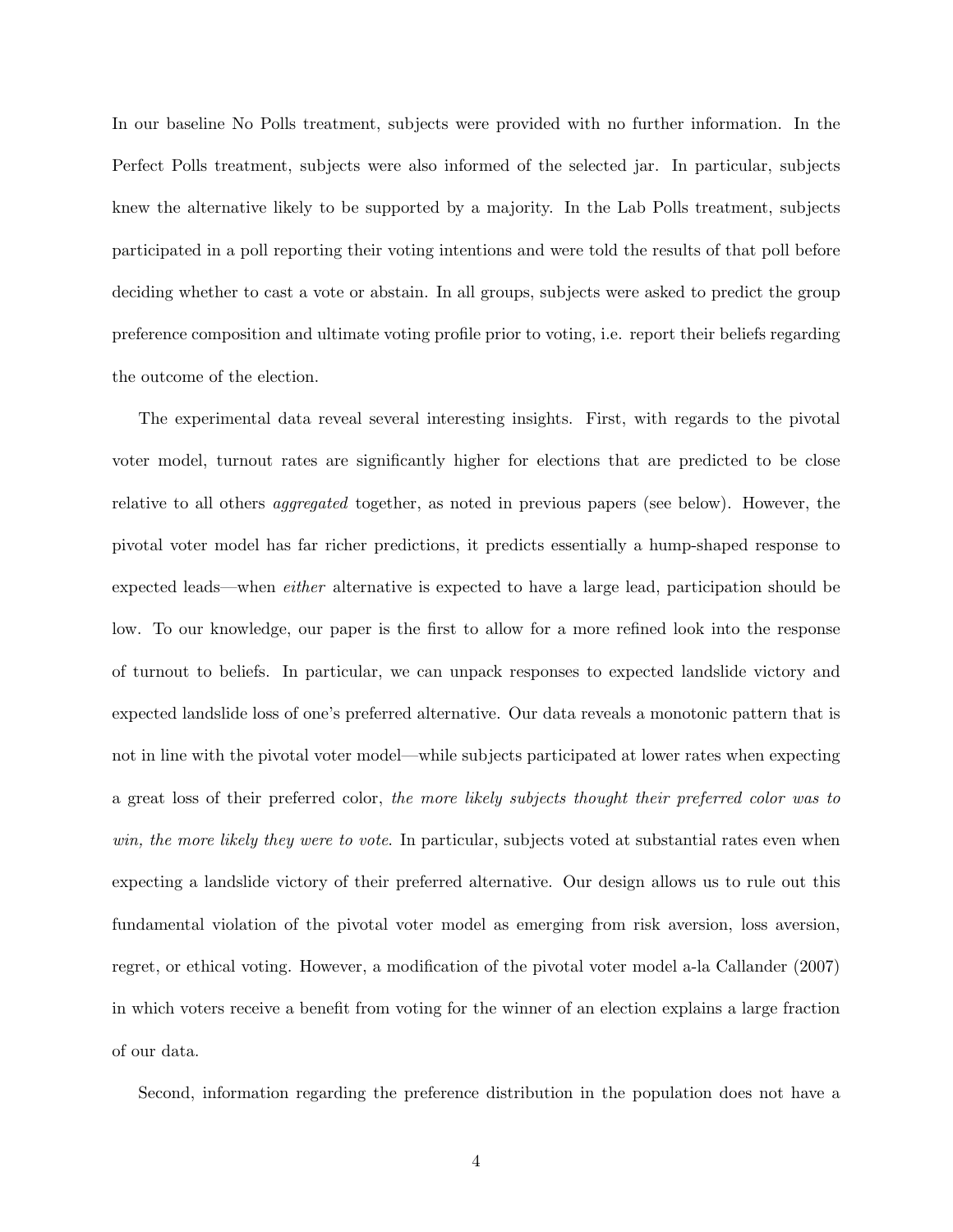detrimental effect on welfare as theory would predict. In fact, all of our treatments yield comparable welfare levels. From a policy perspective, this suggests that dispersing information in the electorate would not be as harmful as our standard theoretical framework would suggest. Furthermore, while the pivotal voter model would imply that polls, indicating which alternative is supported by a majority of the population, would induce minority supporters to turn out more and therefore lead to closer elections, in our experiments landslide elections are significantly more common when more information is available to the electorate.

Last, our design allows us to inspect the behavior of subjects in polls. With simple strategy profiles, equilibrium predictions (based on pure instrumental utilities) suggest a unique babbling equilibrium. On the other hand, a significant fraction of the literature assumes polls reveal underlying information regarding preference distributions in an unbiased manner. Our experiments offer empirical insights into which of these two extremes might be more appealing. As it turns out in our experiments, ultimate behavior when polls are run in the lab in a way that mimics real-world polls resembles behavior in the setting that echoes the basic model in the literature.

In fact, in our experimental polls, very few subjects misreport the alternative they will vote for. However, there is substantial discrepancy between declared intentions to participate and ultimate turnout decisions. Pre-election polls consistently overestimate voter turnout.<sup>2</sup> In our experiments, 82% of subjects reported that they will vote, while in fact no more than 50% actually voted (and, of those reporting they will vote, only 42% ultimately participated). The patterns of ultimate participation shed light on some of the empirical observations regarding polls. There is a large body of literature pioneered by Simon (1954), Fleitas (1971), and Gartner (1976) suggesting that polls may lead to Bandwagon Effects, making poll winners win with even greater leads than predicted, or Underdog Effects, leading poll winners to lose votes in the actual election. The empirical literature

<sup>&</sup>lt;sup>2</sup>This phenomenon has been diagnosed in a variety of polling environments. For instance, the American National Election Study (ANES) is prone to exaggerated reported intentions to turn out (see Holbrook and Krosnick, 2010 and references therein).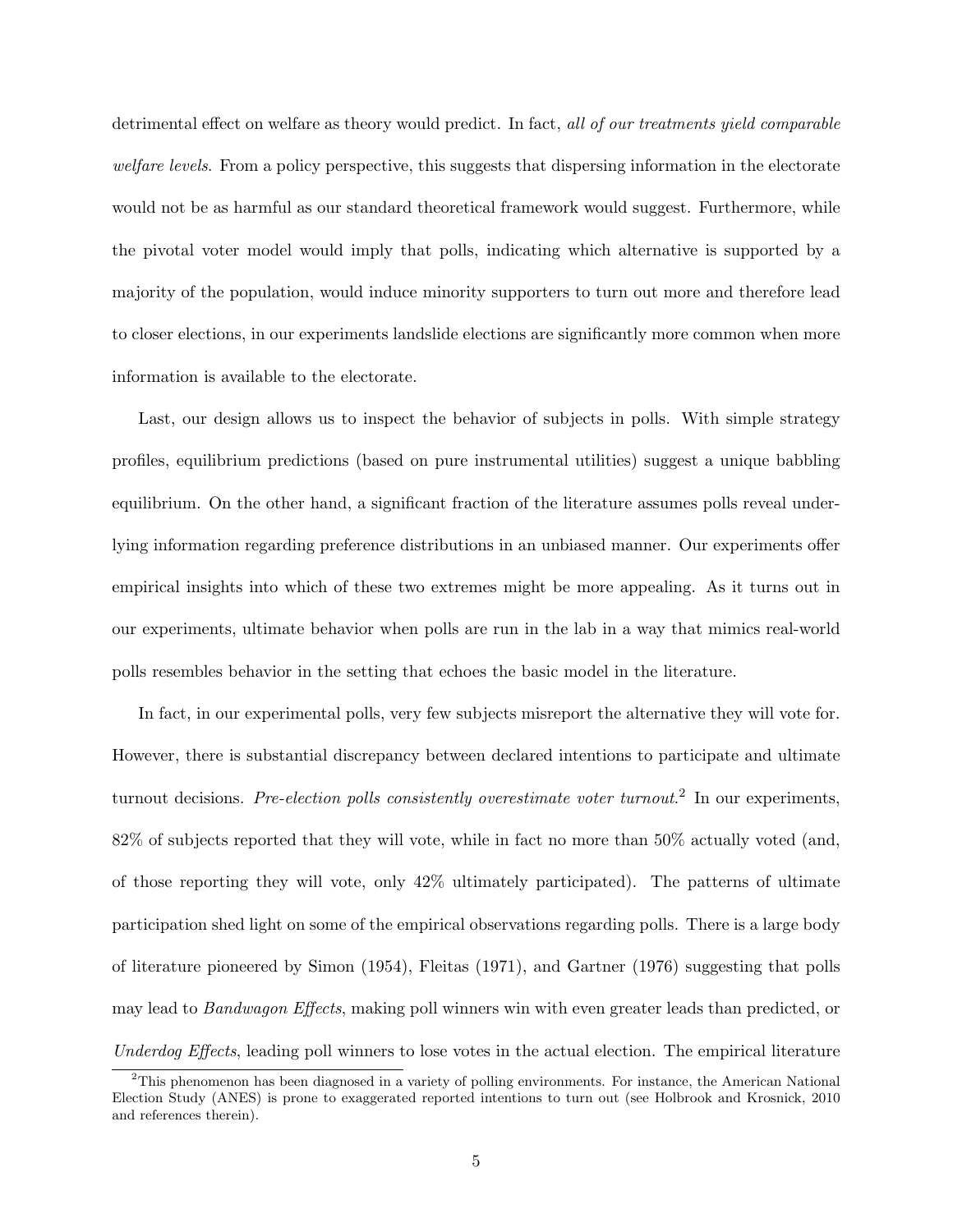has been inconclusive regarding which of these two effects is expected to dominate in different environments. Our results illustrate that which effect prevails depends on the margins of victory elicited by the polls. When poll victories are small, Bandwagon Effects appear, while when polls predict a landslide victory for one of the alternatives, Underdog Effects are observed.

While we use the terminology of political elections, thinking of subjects as voters, there are certainly many motives that could affect participation in large political elections that are not tied to pivotality (civic duty, social pressure, etc.). Our experiments illustrate that even absent these additional motives, participation can be substantial when the pivotal voter model would predict otherwise. Furthermore, our experimental setup can be thought of as a metaphor for a wide variety of settings in which small groups make collective decisions, including investment decisions by corporate strategy committees, hiring and promotion decisions by university faculty, and so on.

#### 1.2 Related Literature

The crux of the *pivotal voter model* is the observation that a vote matters only when it is pivotal. When preferences are private, the pivotal voter model translates into a simple cost-benefit analysis. A voter needs to contemplate the probability that her vote determines the election (the benefit) and weigh it against the cost of participation. Suppose two alternatives are being considered. In a model in which all voters experience the same distribution of participation costs, as in Palfrey and Rosenthal (1983) and Borgers (2004), majority supporters will participate less than minority supporters, and overall participation will decline with participation costs.<sup>3</sup>

Some of the theoretical predictions of the pivotal voter model have been observed in the lab. Levine and Palfrey (2007) directly tested the Palfrey and Rosenthal (1983) model and found confirmation for the main comparative statics predicted by the model. For example, Levine and Palfrey

<sup>&</sup>lt;sup>3</sup>When there is uncertainty over which alternative is superior, a strategic agent also considers the *information* contained in the event of being pivotal, taking into account others' strategies (see Austen-Smith and Banks, 1996; Myerson, 1998; Feddersen and Pesendorfer, 1996, 1997, 1998).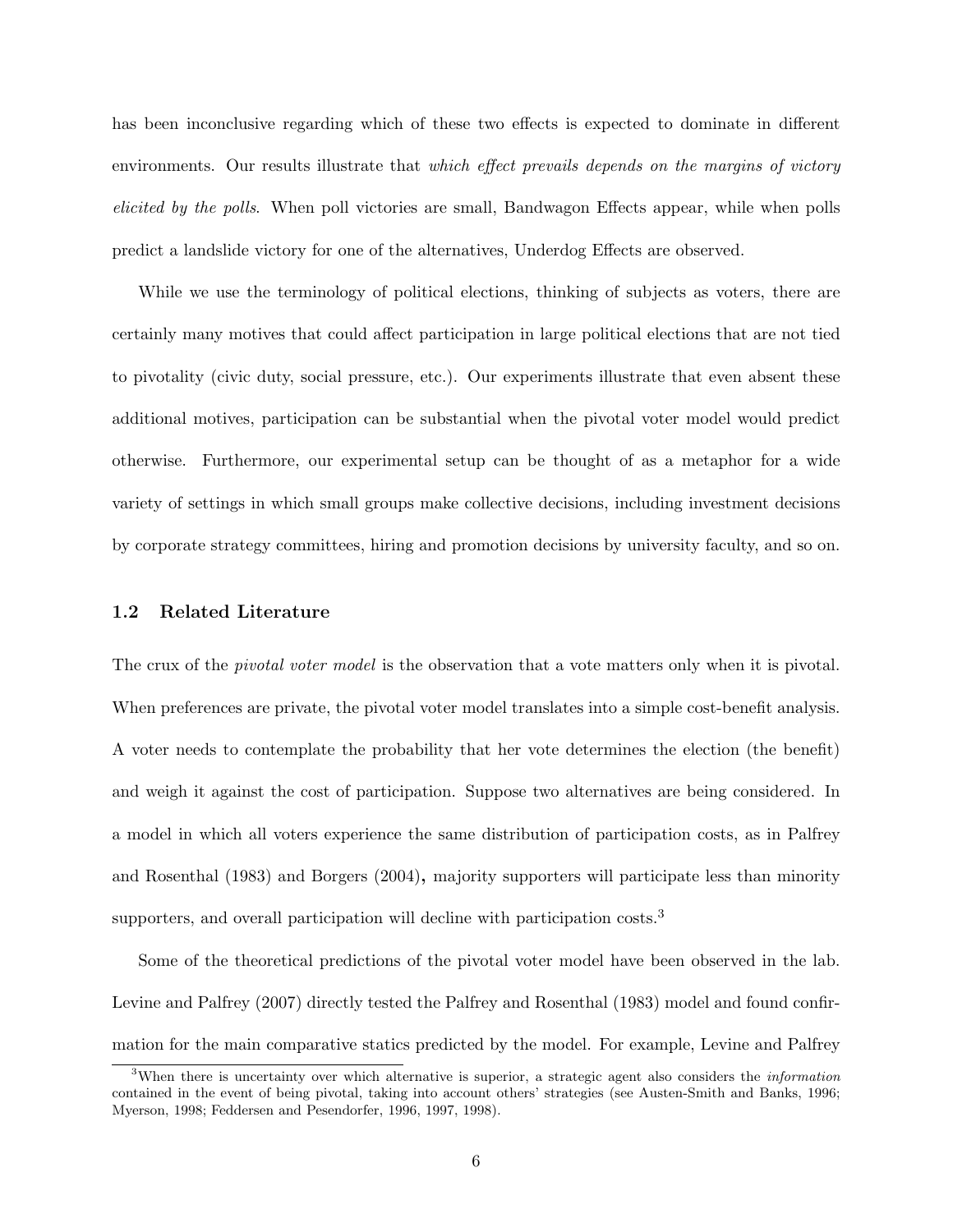document that participation declines with participation costs. This result has also been documented by Cason and Mui (2005) and Kartal (2015) in slightly different settings. Nonetheless, most experimental studies find that majority supporters vote with greater propensities than minority ones (see Duffy and Tavits, 2008, Großer and Schram, 2010, and Kartal, 2015), contrasting the predictions of the pivotal voter model.<sup>4</sup>

When the distribution of preferences is commonly known, the most efficient outcome (corresponding to the majority-preferred alternative when payoffs are symmetric) can be deduced absent an election. The recent literature has therefore suggested that it is *uncertainty over preferences* in the electorate that make elections an important collective decision instrument. Goeree and Großer (2007) and Taylor and Yildrim (2010) consider models in which there is uncertainty over who is the majority-preferred candidate. Absent any information, individuals cannot condition their participation on whether or not they are majority supporters. Participation rates are therefore comparable across the minority and majority camps and the majority-preferred candidate is likely to be chosen. Polls, however, provide information to voters regarding their likelihood of belonging to the majority. The provision of information regarding the distribution of preferences may induce minority supporters to vote more since their likelihood of affecting election outcomes is higher. Therefore, polls may lead to more participation, and lower likelihood of the majority-preferred candidate to be selected (see details in Section 3 below). These papers then conclude that polls have a negative welfare effect.<sup>5,6</sup>

<sup>4</sup>The only experimental paper reporting greater minority support is Levine and Palfrey (2007). However, the differences in observed participation rates in this setup are rather small: when the size of the electorate is 9, majority supporters vote at a rate of 40% or 45%, while minority supporters vote at a rate of 44% or 48%, depending on the relative volume of minority supporters.

 $5$ Myatt (2015) considers a setting similar to that without polls. In a binary election, he considers the impacts of aggregate uncertainty regarding the popularity of either candidate and illustrates how it can explain significant turnout rates in large elections. In his model, the probability one of the alternatives is preferred by each individual is given by p, which is in itself a random variable with mean  $\bar{p}$  and density  $f(p)$ . Increasing aggregate uncertainty then relates to the variance of  $f$ , but not necessarily to its mean. In particular, with no aggregate uncertainty, each individual prefers one of the alternative with probability  $\bar{p}$  for sure. In contrast, in our Perfect Polls treatment, the expected probability of preferring, say, red is either  $2/3$  or  $1/3$ , but never their mean,  $1/2$ .

 $6$ The effects of polls in information aggregation settings is analyzed in Coughlan (2000). The effects of free-form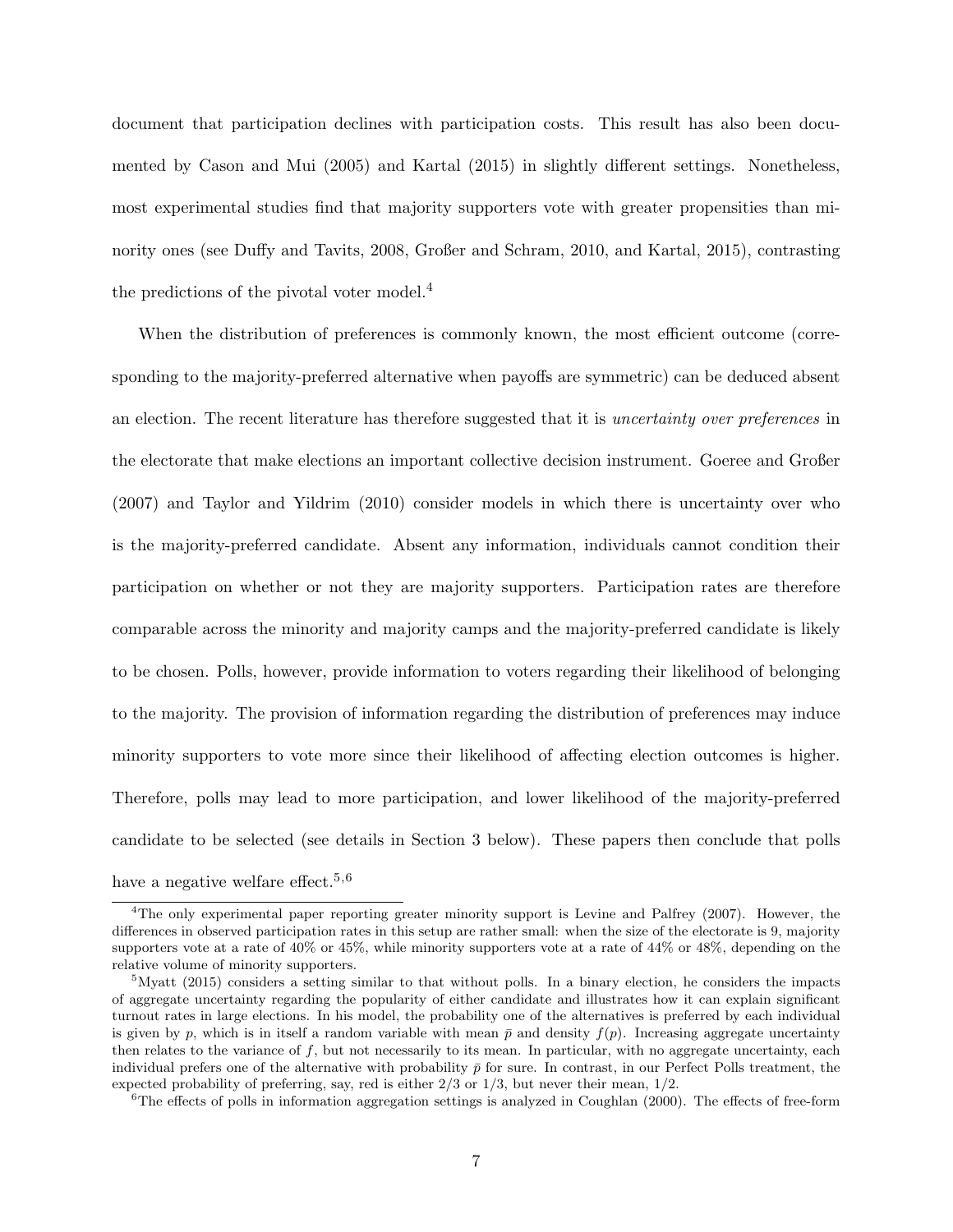Several papers have considered the impact of information on preferences in the lab. Duffy and Tavits (2008) observe a positive association between predicted closeness of an election and participation rates. Nonetheless, they do not observe subjects' beliefs regarding ultimate outcomes and therefore cannot distinguish between landslide elections that culminate in a victory or a loss for the preferred candidate. Furthermore, the beliefs we elicit allow us to disentangle whether excessive voting by majority group members is due to systematic mistakes in beliefs or to a failure to best respond vis-à-vis beliefs that are accurate.

Großer and Schram (2010) and Klor and Winter (2007) consider experimental polls that reveal the precise distribution of preferences in the electorate (effectively mimicking the Palfrey and Rosenthal, 1983, setting). They find that polls by and large increase turnout and have welfare effects that depend on how equally divided support is.<sup>7</sup> When there are unequal levels of support, polls have non-negative welfare effects. However, in closely divided electorates, polls have detrimental effects on welfare.<sup>8,9</sup> Esponda and Vespa  $(2014)$  conduct a sequence of experiments designed to assess how subjects handle counterfactuals. In their experiments, a large fraction of subjects fails to vote strategically in a simple environment in which hypothetical thinking is required, namely conditioning on the event of being pivotal. Interestingly, the beliefs we elicit from our subjects are fairly accurate. In contrast with Esponda and Vespa (2014), our goal is to assess the link between communication preceding elections, with either private information or private preferences, appears in Gerardi and

Yariv (2007).

<sup>&</sup>lt;sup>7</sup>In particular, both papers document that knowing that one belongs to the majority group increases participation probabilities.

<sup>&</sup>lt;sup>8</sup>Forsythe, Myerson, Rietz, and Weber (1993) consider polls in elections with complete information involving more than two candidates. There is also an experimental literature considering different forms of communication preceding elections in which participation is free, but individuals have private information regarding the 'quality' of either of the two candidates; See Goeree and Yariv (2011), Guarnaschelli, McKelvey, and Palfrey (2000), and references therein. Sinclair and Plott (2012) consider experimental spatial elections in which candidates' locations are uncertain and observe how polls allow subjects to ultimately behave as if they are informed.

<sup>9</sup>For a general review of political economy experiments, see Palfrey (2006). There is also some empirical work investigating the predictions of the pivotal voter model regarding turnout in small-scale elections. Coate and Conlin (2004) and Coate, Conlin, and Moro (2008) use data from the Texas liquor referenda and illustrate the limited guidance the pivotal voter model provides in predicting outcomes. Gerber et al. (2016) elicit beliefs prior to gubernatorial elections in 2010 and 2014, but do not control for individuals' favored alternative. They observe a very low correlation between poll information about closeness and voter turnout.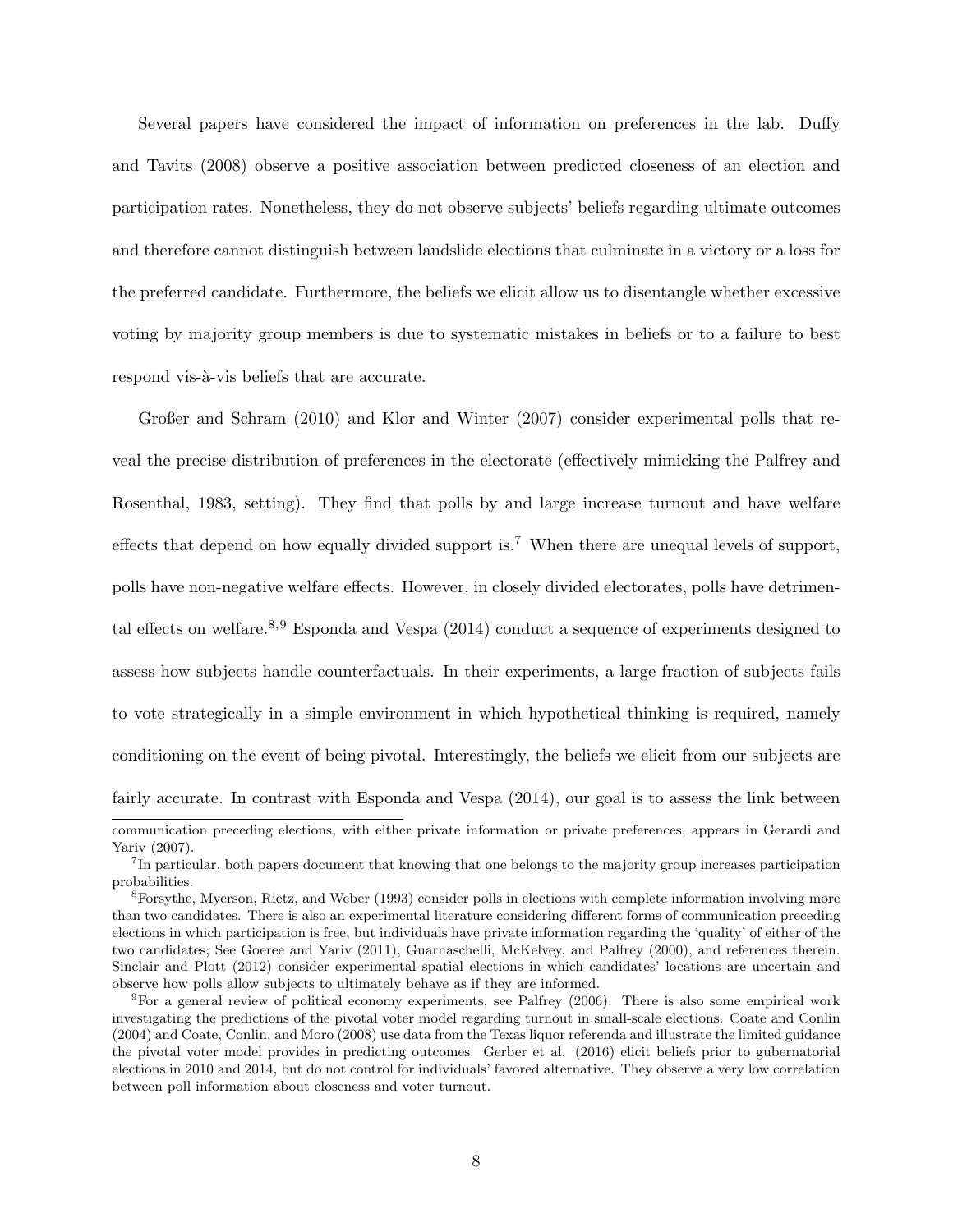those beliefs and observed voting behavior.

As a summary, we note that the experiments described in this paper provide three important methodological innovations. First, we elicit subjects' beliefs regarding election outcomes prior to their choices, information that is especially challenging to gather from field data. This allows us to test the pivotal voter model in a direct manner. In particular, we can unfold the responses to different events corresponding to elections that are not close – those in which the preferred alternative is predicted to win with a landslide, and those in which the opposing candidate is predicted to win with a large victory margin. Second, we study organic responses to polls run in the lab and can therefore inspect both the behavior in the polls themselves as well as individual responses to poll results.<sup>10</sup> Last, all of our settings entail some uncertainty over which alternative is favored by the majority, environments in which collective decision protocols and institutions matter the most. After all, if the majority-preferred candidate were known in advance, there would be no need to hold an election.

## 1.3 Paper Structure

Section 2 describes the experimental design. The corresponding theoretical predictions are analyzed in Section 3. We present the experimental results in Sections 4-6 in the following order. We start by inspecting individual voting behavior in elections and how it responds to beliefs regarding the lead of the preferred alternative (Section 4). We then move to inspecting the effects of the observed behavior on outcomes in Section 5. We first look at the emergent lead of elections, and then study the effects of polls on both leads and welfare. Finally, in Section 6 we analyze reports in the experimental polls and their effects on ultimate outcomes. Section 7 concludes.

<sup>&</sup>lt;sup>10</sup>There exists a large empirical literature in Political Science that investigates how polls influence voters' behavior. One of the problematic aspects of most of the field studies on this topic is the necessity to disentangle whether polls affect preferences, or change voters' propensity to vote. Our experiments provide a clean separation between these two channels, since voter preferences are fixed.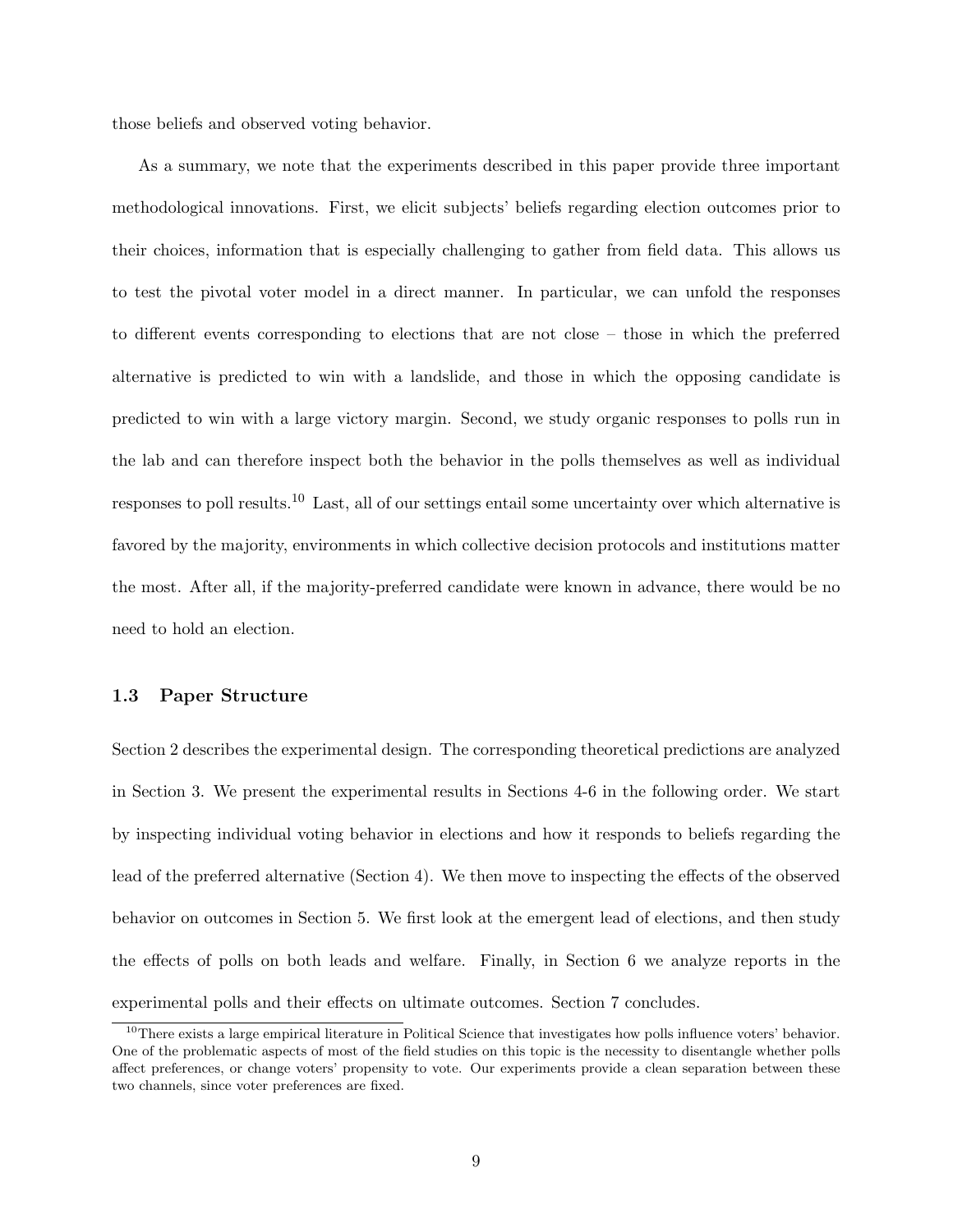# 2 Experimental Design

We use a sequence of experiments to assess voters' response to information and beliefs regarding the underlying distribution of preferences.<sup>11</sup> There is a "red" jar and a "blue" jar: the red jar contains two red balls and one blue ball and the blue jar contains two blue balls and one red ball. We use the color of the jar as a metaphor for the inclination of the decision-making group (a committee, an electorate) toward one of two alternatives that are being considered (an investment opportunity, a political candidate). At the start of each session, subjects are randomized into a group of nine subjects.<sup>12</sup> The timing of each of our sessions was as follows:

States and Preferences. At the start of each of 20 periods, one of the jars is chosen by a toss of a fair coin. In each period, after the jar had been selected, each of the nine subjects in a group receives an independent draw (with replacement) from the selected jar. The color of the drawn ball matches the jar's color with probability  $p = 2/3$ . Ultimately, each group of subjects chooses an alternative – red or blue. The individual color each subject draws corresponds to the subject's preferred alternative.

Polls. Depending on the treatment, subjects were provided some information on the realized jar. Specifically, we had three types of sessions:

- No Polls Subjects know that each jar had a  $50 50$  probability of being selected, but observe no information on the realized jar other than their private draw.
- **Perfect Polls** Subjects are perfectly informed of the realized jar in each period. This corresponds to a situation in which agents' preferences are polled perfectly so that the distribution of preferences in the population is transparent to all.<sup>13</sup>

 $^{11}\mathrm{The}$  full instructions are available at http://people.hss.caltech.edu/~lyariv/research.htm

 $12$ We kept subjects in the same group throughout each session in order to avoid potential 'contamination' across groups and since repeated game effects seemed particularly difficult in this setting. In fact, subjects did not seem to exhibit any group-dependent inter-temporal correlation in behavior (see Section 4.3).

<sup>&</sup>lt;sup>13</sup>For example, if the color of the realized jar was blue, then each subject knows that each member of the group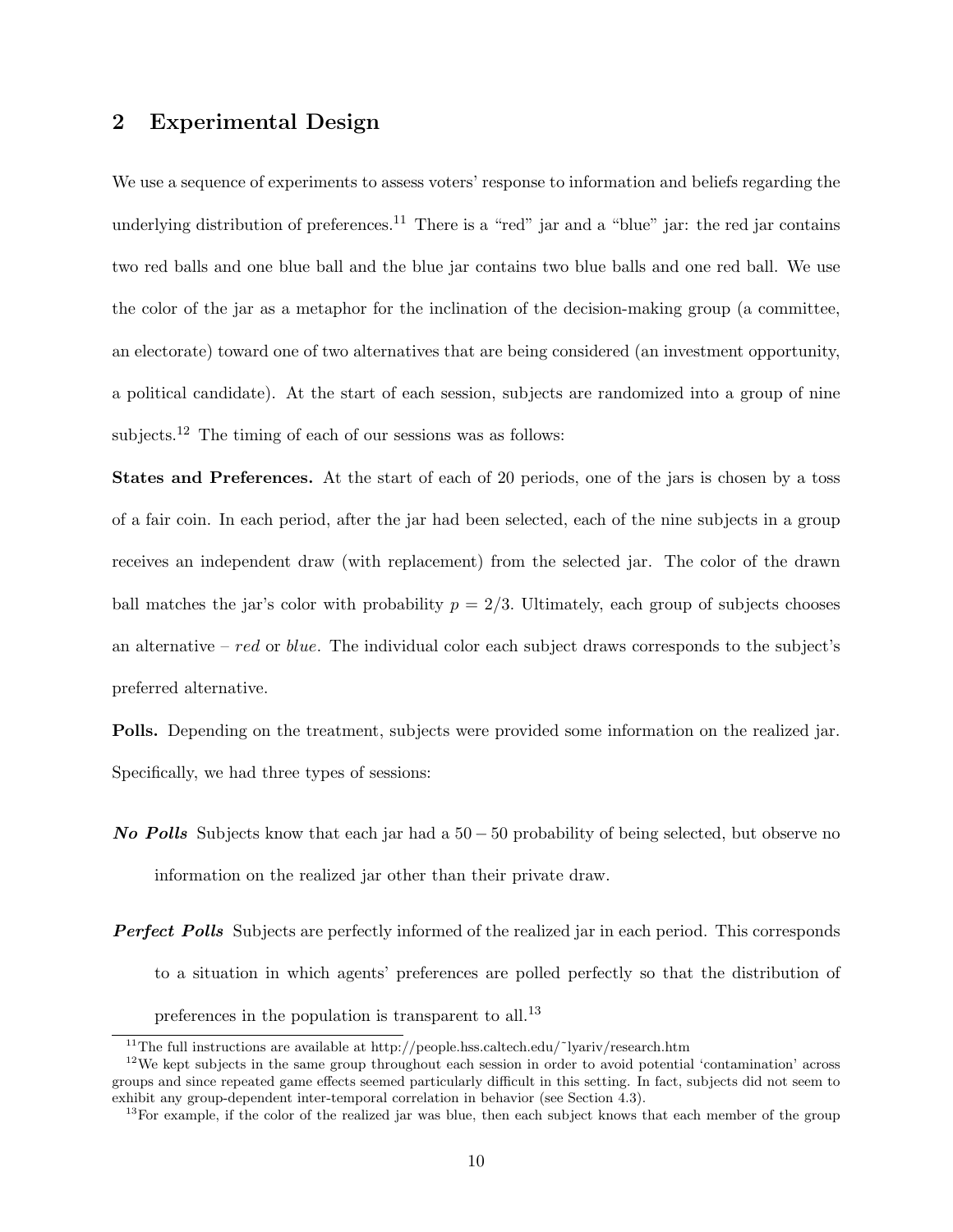Lab Polls After private draws (i.e., preferences) for a period are revealed, subjects are asked to declare their intended actions: abstain, vote for red, or vote for blue. The resulting overall statistics (number of subjects intending to abstain, vote for red, and vote for blue) are then reported to subjects. This treatment replicates real polls in which subjects may potentially be strategic when responding to the polls and not necessarily report their actual intended actions.<sup>14</sup>

Beliefs. After receiving information regarding the realized distribution of preferences as determined by one of the three treatments, subjects are asked to report their beliefs regarding the composition of the group (number of subjects preferring red and number of subjects preferring blue), as well as the distribution of votes (for red and blue).<sup>15</sup> At the end of the experiment, one of these guesses was randomly chosen for each subject and the subject was paid a \$10 bonus for that guess being correct.

Decisions and Payoffs. After subjects report their beliefs, each decides whether to abstain, vote red, or vote blue. Voting (for either red or blue) entails a cost of either 25 cents or 50 cents.<sup>16</sup> Once all decisions are received, each group's votes are tallied and the alternative receiving the majority of votes is selected (ties broken randomly). Each subject for whom the color of the private draw coincides with the selected alternative receives \$2 for that period, while others receive no additional payments. The resulting per-period payoff is a reward corresponding to the selected alternative (\$0 or \$2) minus any cost incurred by voting.

To summarize, the experiments employ a  $3 \times 2$  design based on variations in the information

has a  $2/3$  chance of drawing a blue ball and a  $1/3$  chance of drawing a red ball.

 $14$ Our lab polls setting is similar to that studied theoretically by Morgan and Stocken (2008) in the context of information aggregation.

<sup>&</sup>lt;sup>15</sup>Subjects' guesses regarding group composition had to specify two numbers summing up to 9. Their guesses regarding the vote distribution did not have to comply with that restriction, due to the possibility of some subjects ultimately abstaining.

<sup>&</sup>lt;sup>16</sup>These costs were common and known to all subjects in the beginning of the round.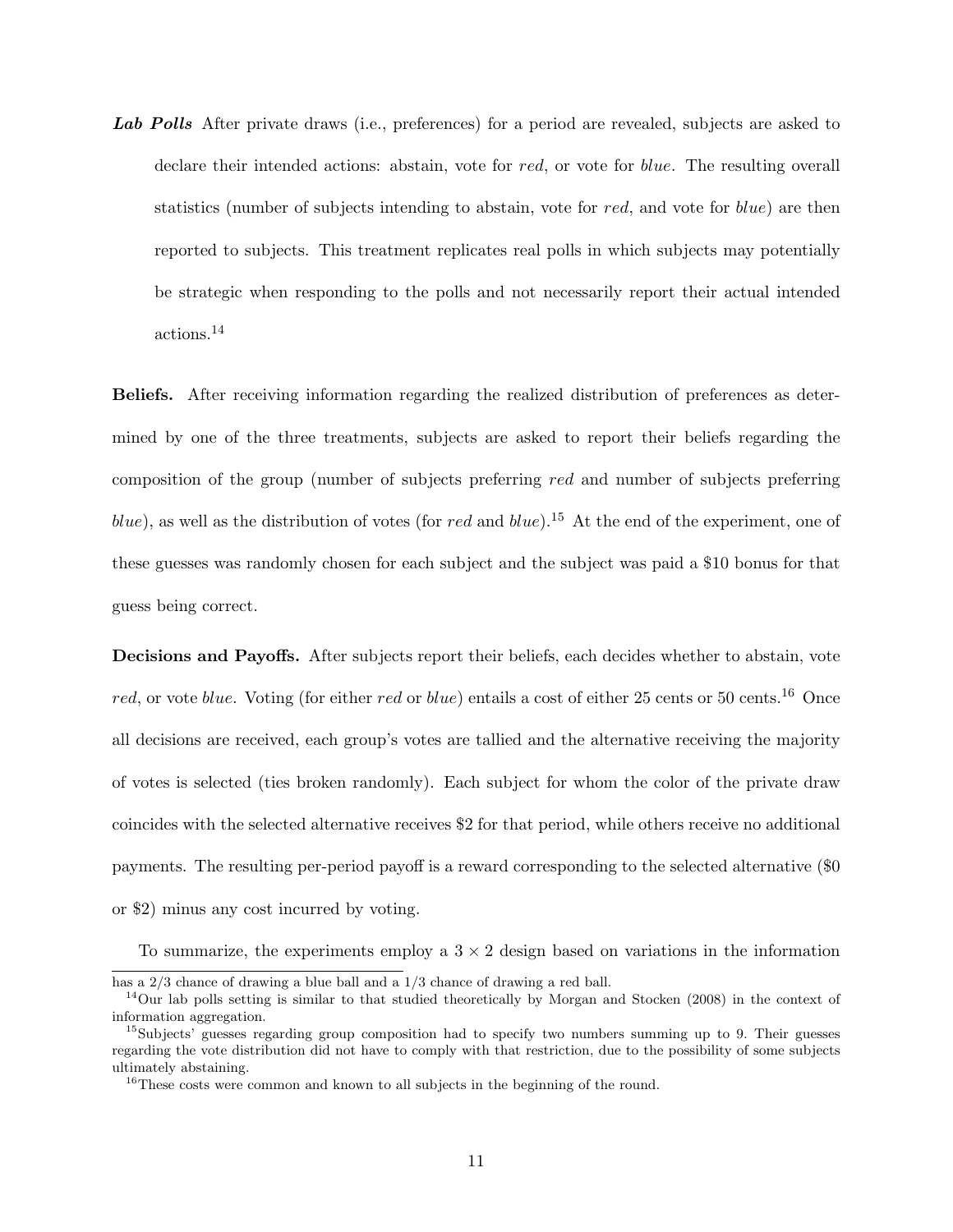available to voters regarding the underlying distribution of preferences and the voting participation costs. Each experimental session implemented one of the information treatments (No Polls, Perfect Polls, or Lab Polls). Within most sessions, the initial 10 periods have costs set at 50 cents and are followed by 10 periods in which participation costs are set at  $25 \text{ cents}$ .<sup>17</sup> In order to check for order effects, we ran several sessions in each information treatment with the order of costs reversed (namely, in two groups corresponding to the No Polls treatment and in three groups corresponding to each of the Perfect Polls and Lab Polls treatments). These "reverse order" sessions led to qualitatively identical insights as our baseline treatments. In order to keep the discussion focused, we report results aggregated across all sessions.<sup>18</sup>

The experiments were conducted at the California Social Sciences Experimental Laboratory (CASSEL) at UCLA. Overall, 198 subjects participated. The average payoff per subject in the No Polls treatment was \$29.4, the average payoff per subject in the Perfect Polls treatment was \$31.9, while the corresponding average in the Lab Polls treatment was \$30.1<sup>19</sup> In addition, each subject received a \$5 show-up fee. Table 1 summarizes the details of our design.

|                      | Number of       |               | Group       | <b>Polls</b><br><b>Known</b><br>Run<br>Jar |     | <b>Probablity of</b>         | <b>Maximal</b> |
|----------------------|-----------------|---------------|-------------|--------------------------------------------|-----|------------------------------|----------------|
|                      | <b>Subjects</b> | <b>Groups</b> | <b>Size</b> |                                            |     | <b>Belonging to Majority</b> | <b>Prize</b>   |
| <b>No Polls</b>      | 63              |               | 9           | No                                         | No  | 2/3                          | \$2            |
| <b>Perfect Polls</b> | 72              |               | 9           | Yes                                        | No  | 2/3                          | \$2            |
| Lab Polls            | 63              |               | 9           | No                                         | Yes | 2/3                          | \$2            |

Table 1: Experimental Design

### Discussion of the Experimental Design

There are several innovations our experimental design introduces relative to existing experi-

 $17$ Notice that the size of the bonus for correct guesses is sufficiently small as to make group behavior aimed at achieving the bonus particularly costly. In fact, while subjects had an accurate general perception of outcomes, their rates of correct guesses were very low, always lower than 10%. We return to this point in Section 4.3.

<sup>&</sup>lt;sup>18</sup>Separate analysis of the sessions in which rounds with voting costs of 25 cents preceded the rounds with voting costs of 50 cents is available from the authors upon request.

<sup>&</sup>lt;sup>19</sup>These numbers correspond to the sum of the 20 period payoffs and the potential \$10 bonus payment for reporting a correct belief in the (randomly) chosen period and question.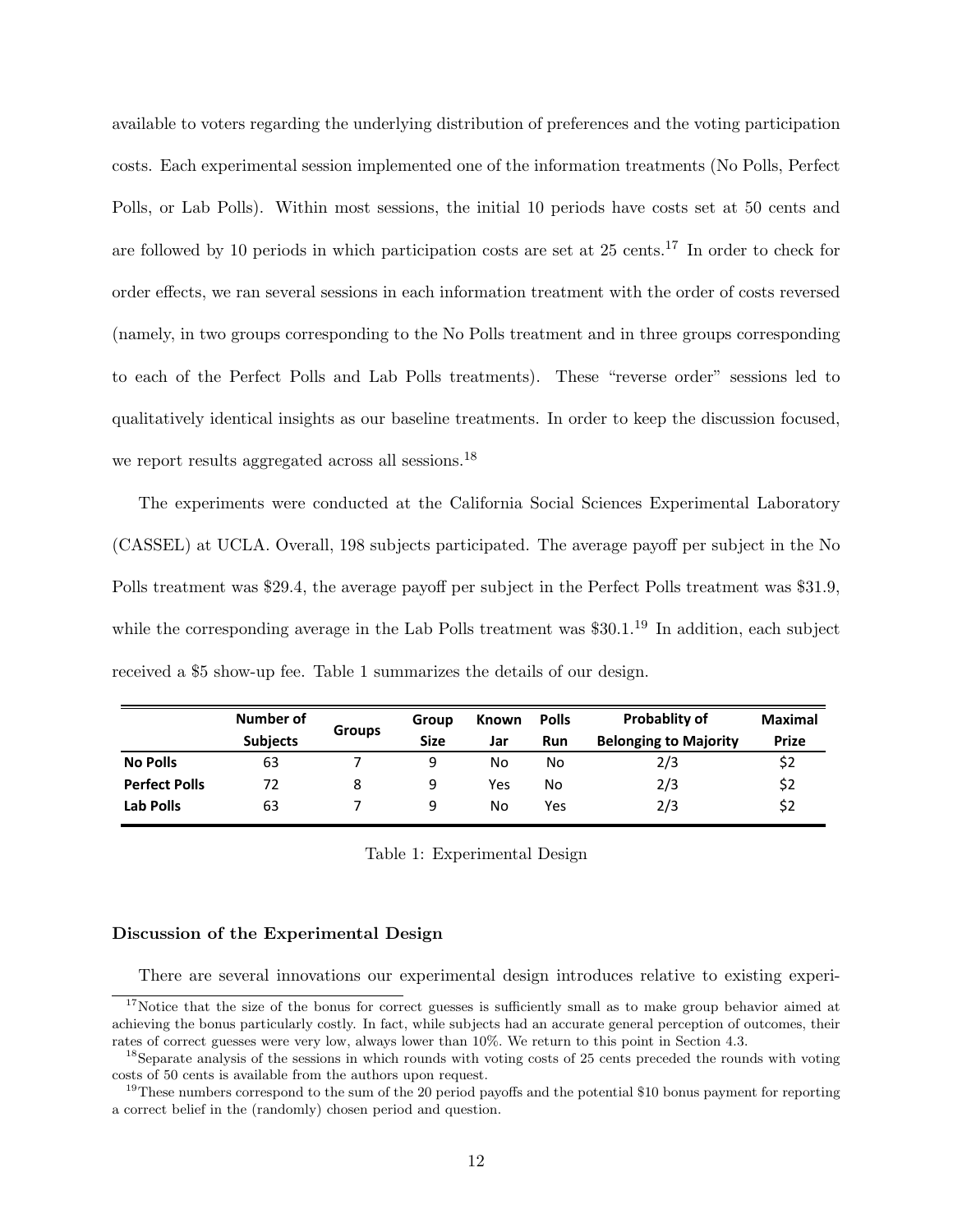mental work on participation. First, we elicit beliefs directly. Second, we allow for pre-election polls. Third, in all our environments there is some uncertainty, even when some form of polls is introduced.

There are some important design choices that are worth discussing. Our belief elicitation procedure entails subjects predicting the lead of the preferred candidate and the number of individuals of each preference type. This technique is different than that involving quadratic scoring rules for incentivizing truthful reports, which is commonly utilized in the experimental literature (see Gneiting and Raftery, 2007 for a review of proper incentives for belief elicitation). It is important to note that quadratic scoring rules require subjects to report a vector of beliefs over a set of plausible events. They are therefore practical when the set of plausible events is not too large. In our setting, the number of possible leads of the preferred candidate is a number between 0 and 9. The number of possible outcomes, comprised of the number of participants and the distribution of votes, is far larger.<sup>20</sup> The main advantage of our method is that it is simple. Furthermore, it is not sensitive to risk aversion as are quadratic scoring rules. Last, when subjects report expected leads, this elicitation process allows us to deduce the probability of pivotality from the reports of both lead and preference distribution (see Section 4.2).

Another design choice pertains to the discreteness of costs. While having a few discrete cost levels is in line with much of the experimental literature, an alternative design would have costs as a continuous parameter. A subject would then effectively need to decide on a threshold cost below which participation would be selected (much as in Levine and Palfrey, 2007). While this would be a very reasonable alternative design, we chose the discrete cost setting since it allows subjects to learn about the game itself more quickly – indeed, when costs are continuously determined, the likelihood of facing two similar costs in any two periods is low and many periods need to be run

<sup>&</sup>lt;sup>20</sup>For any number k of participants, there are  $k+1$  possible leads of one candidate over the other, and so the overall number of outcomes is given by  $1 + 2 + \ldots + 10 = 55$ .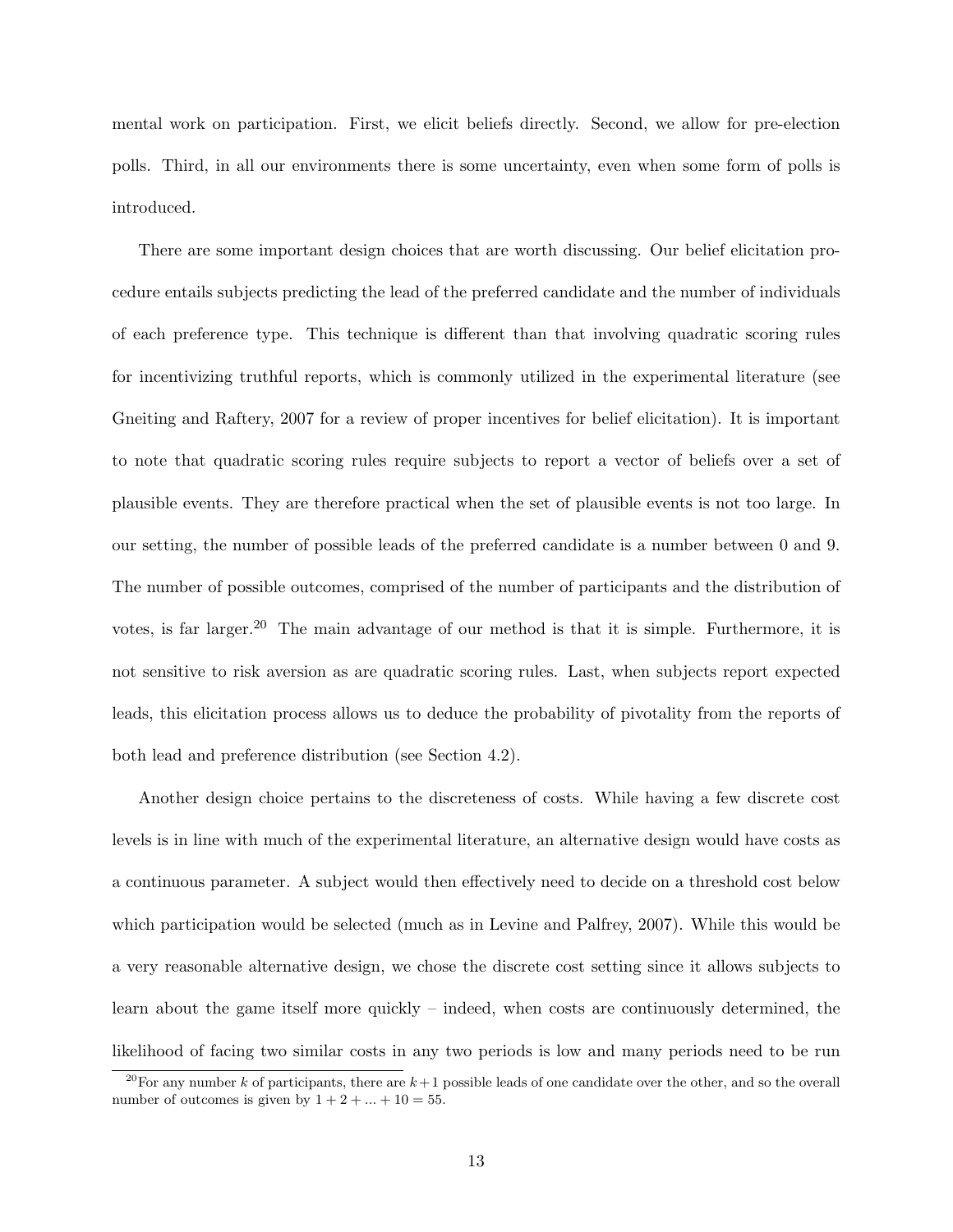in order for subjects to get experience with the game itself. In fact, as we will see (in Section 4.3), there was rather limited learning in all of our sessions.

# 3 Theoretical Predictions

Our experimental design is in line with the model proposed by Goeree and Großer (2007). Formally, consider a group of  $n \geq 2$  individuals (subjects, committee members, political voters, etc.) who collectively choose one of two alternatives, red or blue. This can be understood as a metaphor for a choice between two political candidates, investment alternatives, etc. Each individual experiences a  $\cot c > 0$  if she participates and no cost if she doesn't. The chosen alternative is determined using simple majority rule among the votes cast by all individuals who participated, where a tie leads to a random draw of one of the alternatives. An individual's utility is V if her preferred alternative wins and 0 otherwise.

At the outset, a state of nature is chosen randomly from  $\{R, B\}$  (experimentally corresponding to a red or blue jar; metaphorically, to a state in which one alternative or candidate is more popular than another). Both states are a-priori equally likely. If the state is  $R$ , each individual receives an r 'badge' with probability  $p \geq 1/2$  and a b badge with probability  $1 - p$ . Similarly, when the state is  $B$ , each individual receives a b badge with probability p and an r badge with probability  $1 - p$ . An individual receiving an r badge prefers the alternative red (and receives no utility from the alternative blue being selected), while an individual with a b badge prefers the state blue.

The main parameter for this study is how much agents know about the selected state: without polls, only the prior; with perfect polls, the realized state; with lab polls, a noisy statistic about the realized state.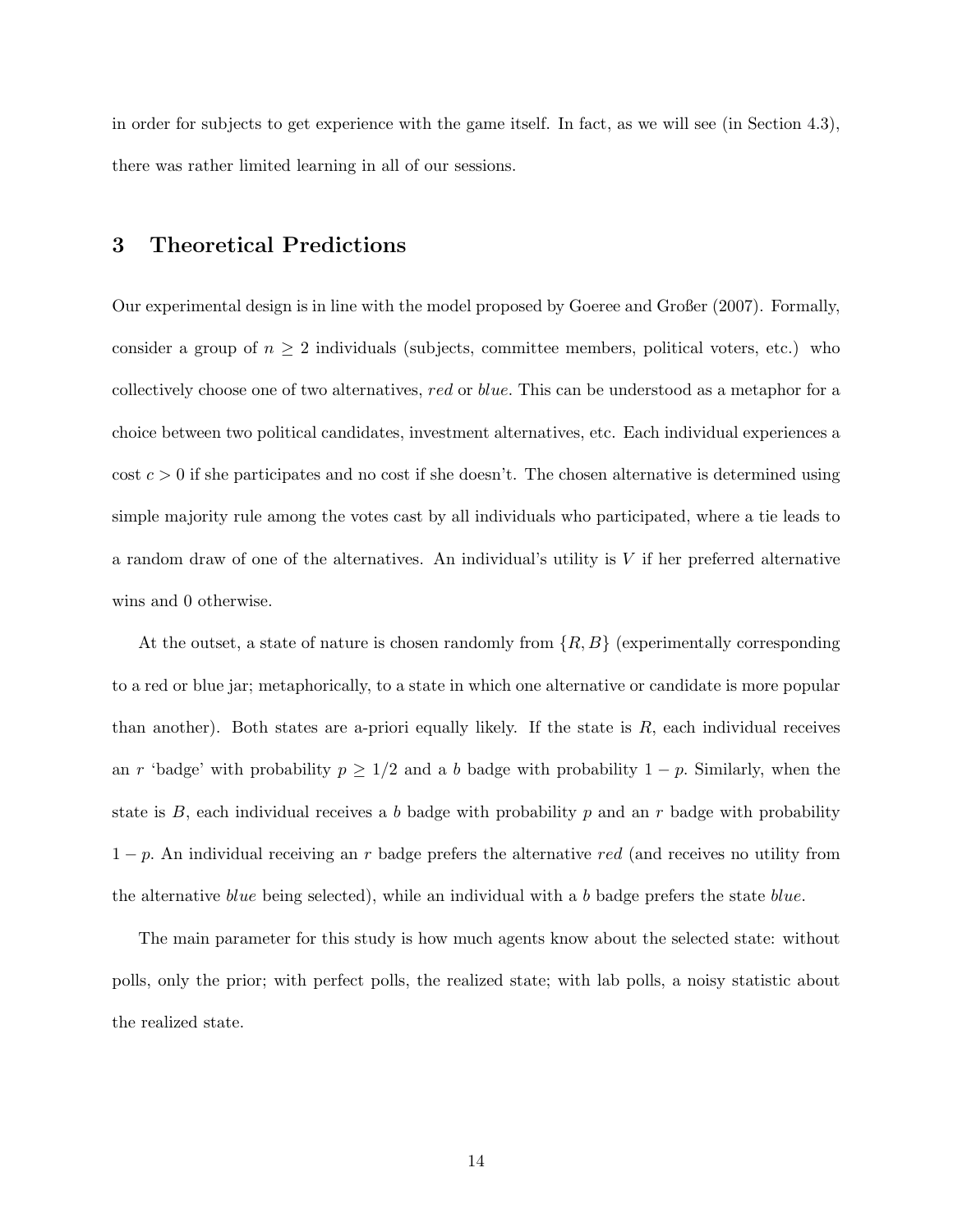### 3.1 No Access to Polls

When agents are uninformed of the realized state, all are ex-ante symmetric. We focus on symmetric Bayesian Nash equilibria. Since  $c > 0$  and there are only two alternatives, whenever agents participate, they vote for their most preferred candidate.

Denote by  $P_{piv}(k)$  the probability that an agent is pivotal when k other agents participate. If no other agent participates, an individual is certainly pivotal:  $P_{pi}(0) = 1$ . When one other agent participates, the individual is pivotal only when the other agent has opposing preferences,  $P_{piv}(1) = 1/2$ . For any  $j = 1, ..., \lfloor (n-1)/2 \rfloor$ ,<sup>21</sup>

$$
P_{piv}(2j) = {2j \choose j} p^j (1-p)^j \text{ and } P_{piv}(2j+1) = {2j+2 \choose j+1} p^{j+1} (1-p)^{j+1}.
$$

Notice that an agent is pivotal either when a vote by her would create a tie (avoiding her preferred alternative being defeated), or when a vote by her would break a tie (and lead to her preferred alternative being selected). Since a tie is associated with a 50 − 50 chance of either alternative being selected, the expected benefit from voting when pivotal is  $V/2$ .

Whenever  $c > V/2$ , costs outweigh the maximal possible benefit of voting and the unique symmetric equilibrium has no agent participating.

Whenever  $c \leq P_{\text{piv}}(n-1) * V/2$ , the benefits of voting outweigh the costs even when all other agents participate for sure. In that case, the unique symmetric equilibrium would entail full participation.

For intermediate costs, symmetric equilibria involve agents mixing between voting and abstaining. Indifference between the two implies that the value of voting precisely equals its cost c. The more likely are others to vote, the higher are the incentives to free-ride and abstain. The following

<sup>&</sup>lt;sup>21</sup>|x| denotes the greatest integer k such that  $k \leq x$ .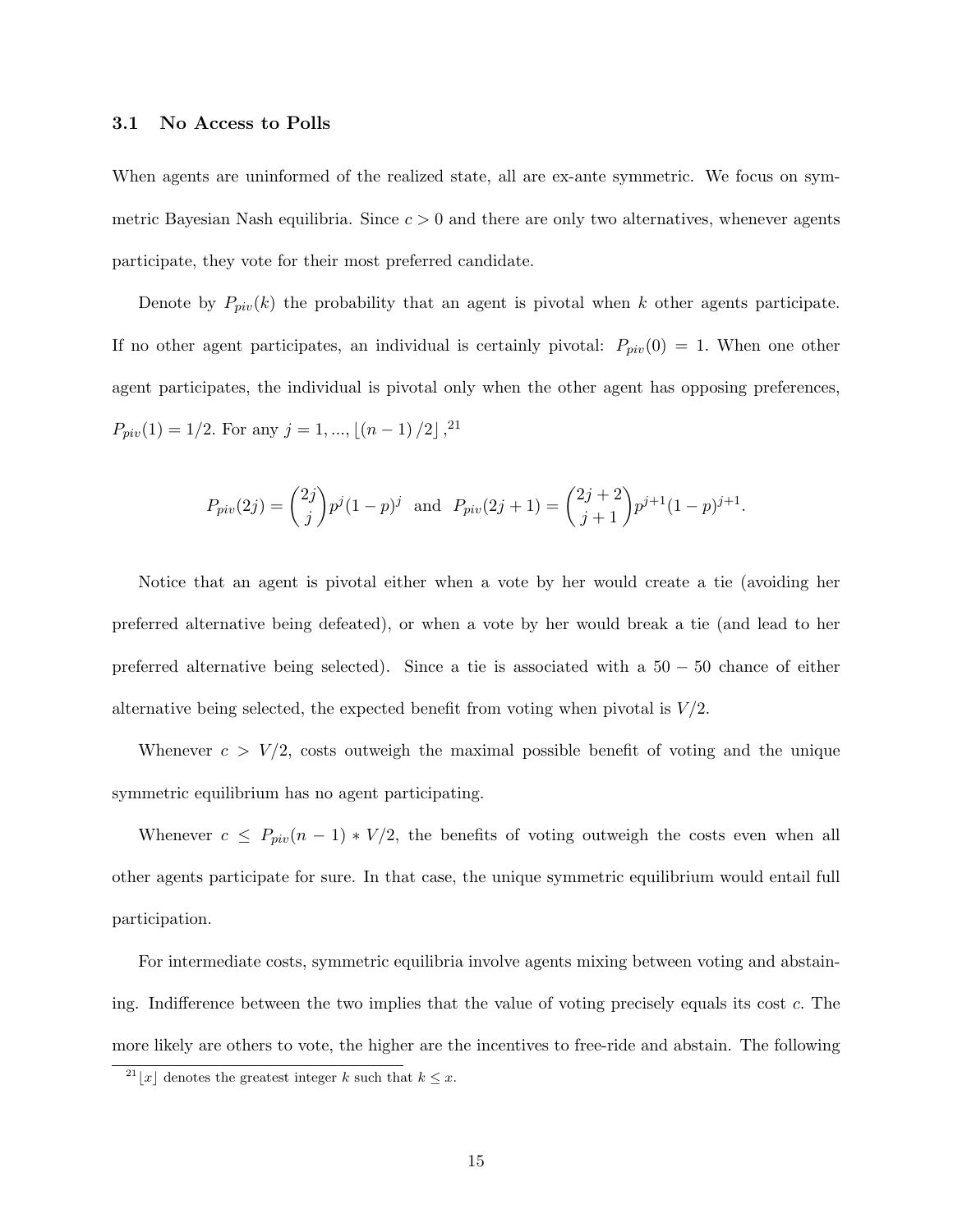proposition characterizes the unique symmetric equilibrium in our setting:

### Proposition 1 (No Polls – Equilibrium Participation)

For participation costs  $c \in (P_{piv}(n-1) * V/2, V/2)$ , in the unique symmetric Bayesian Nash equilibrium, all agents participate with probability  $\gamma^*(n, p, c) \in (0, 1)$  given by:

$$
\frac{V}{2} * \sum_{k=0}^{n-1} {n-1 \choose k} (\gamma^*(n, p, c))^k (1 - \gamma^*(n, p, c))^{n-1-k} P_{piv}(k) = c
$$

and all those participating vote sincerely for their preferred alternative. Furthermore,  $\gamma^*(n, p, c)$  is decreasing in c.

In our experiments,  $V = $2$ , we consider  $n = 9$ ,  $p = 2/3$ , and participation costs that are  $c = 25$ or  $c = 50$  cents. The left panel of Table 2 contains the resulting equilibrium voting probabilities. In addition, Table 2 reports the resulting expected participation costs (for the group) and the resulting expected collective welfare, calculated as the difference between the overall expected rewards for individuals and the costs incurred by the group.

|             |                              | <b>No Polls</b> |         |              | <b>Perfect Polls</b> |          |          |  |  |
|-------------|------------------------------|-----------------|---------|--------------|----------------------|----------|----------|--|--|
|             | Vote<br>Expected<br>Expected |                 |         | Vote Prob if | Vote Prob if         | Expected | Expected |  |  |
|             | Prob                         | Costs           | Welfare | Majority     | Minority             | Costs    | Welfare  |  |  |
| $Cost = 25$ | 0.61                         | 137             | 1071    | 0.70         |                      | 180      | 1012     |  |  |
| $Cost = 50$ | 0.21                         | 95              | 995     | 0.19         | 0.39                 | 117      | 899      |  |  |

Table 2: Theoretical Predictions

## 3.2 Introducing Polls

We consider polls that reveal to the electorate the underlying distribution of preferences, i.e., all individuals know precisely which state  $R$  or  $B$  prevails (Perfect Polls treatment).

As before, when costs are sufficiently low, all agents participate, while when costs are high enough, no agents participate. For intermediate costs, at least some of the agents, depending on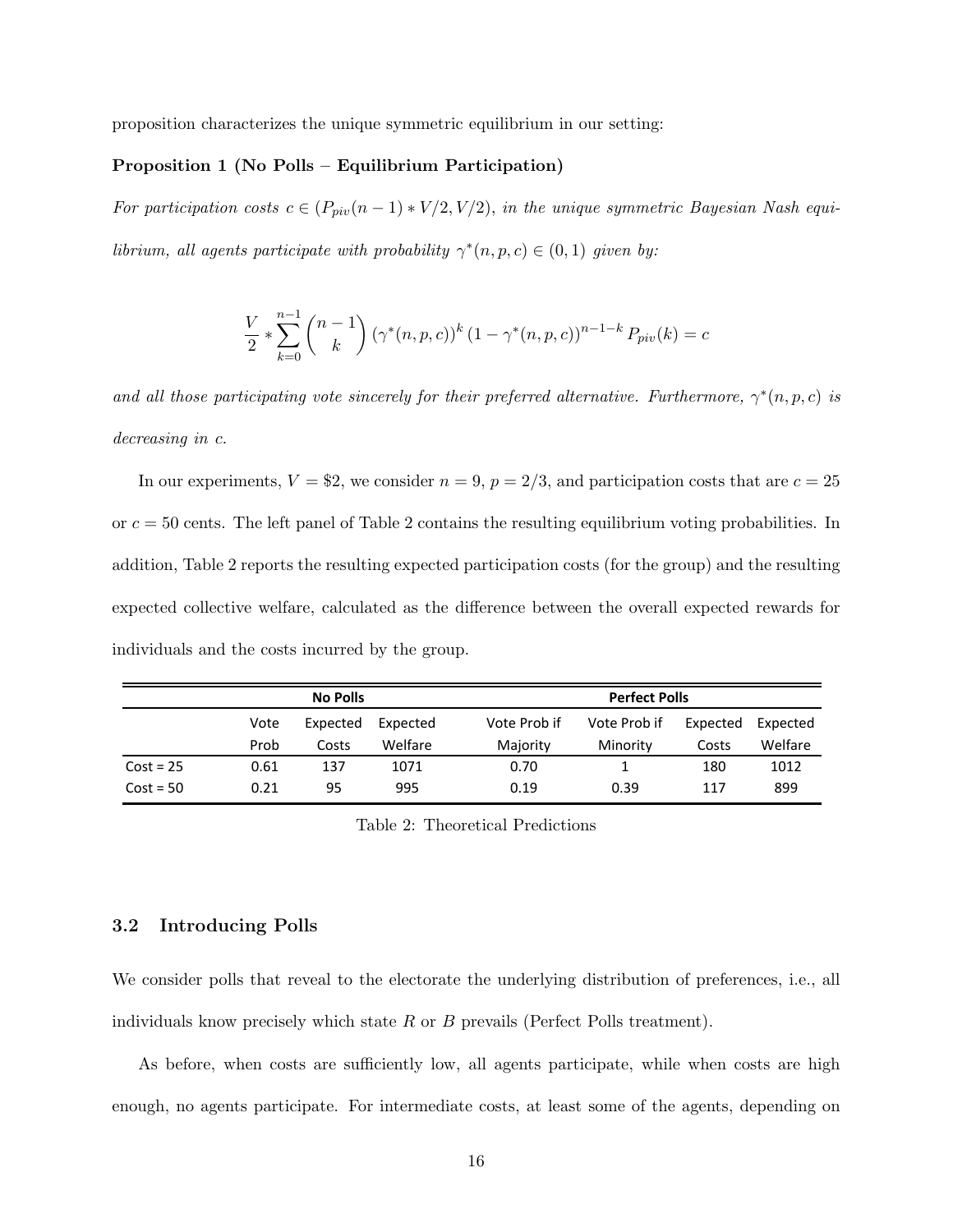their preferences, will participate with some probability.

Suppose, for instance, that the realized state is  $B$ . Focusing on intermediate costs, we consider quasi-symmetric Bayesian Nash equilibria. These are equilibria in which all agents who share a preferred alternative (red or blue) use the same strategy. Since blue is the a-priori majority preference, the pivotality conditions now need to be spelled out for each 'type' of individual, one who prefers red or one who prefers blue, separately. In order for the text of this paper to remain focused, we do not spell out the pivotality conditions that arise. The following proposition characterizes the unique quasi-symmetric equilibrium (in which all individuals who prefer the same alternative use the same strategy), assuming the realized state is B.

#### Proposition 2 (Perfect Polls – Equilibrium Participation)

For participation costs  $c \in (P_{piv}(n-1) * V/2, V/2)$ , in the unique quasi-symmetric Bayesian Nash equilibrium, the participation probabilities for those preferring B and R are given by  $\gamma_B^* = \gamma^*(n, c, \frac{1}{2})/(2p)$ and  $\gamma_R^* = \gamma^*(n, c, \frac{1}{2})/(2(1-p))$  when  $c \geq c_{crit}(p)$ , while  $(1-p)/p < \gamma_B^* \leq 1$  and  $\gamma_R^* = 1$  when  $c < c_{crit}(p)$ , where

$$
c_{crit}(p) = \sum_{l=0}^{n-1} {n-1 \choose l} {l \choose \lfloor l/2 \rfloor} (1-p)^l (2p-1)^{n-l-1}.
$$

A few notes are in order. First, if all agents vote with some probability, notice that the majority voters, those who prefer blue, should vote with lower probability than the minority voters. Indeed, for all agents the cost of participation is given by  $c$ . In equilibrium, all agents must equate the value of participating with its cost. Since the size of the majority is, by definition, greater than that of the minority, it must be that minority voters participate with greater propensities. $^{22}$ 

This has a stark impact on outcomes. Indeed, since all voters, both in the majority and in

 $22$ When costs are sufficiently low, the incentives to vote increase, and minority voters ultimately vote with certainty. This is the case corresponding to  $c \leq c_{crit}(p)$ . Note that Goeree and Großer (2007) cover only the case  $c \geq c_{crit}(p)$ .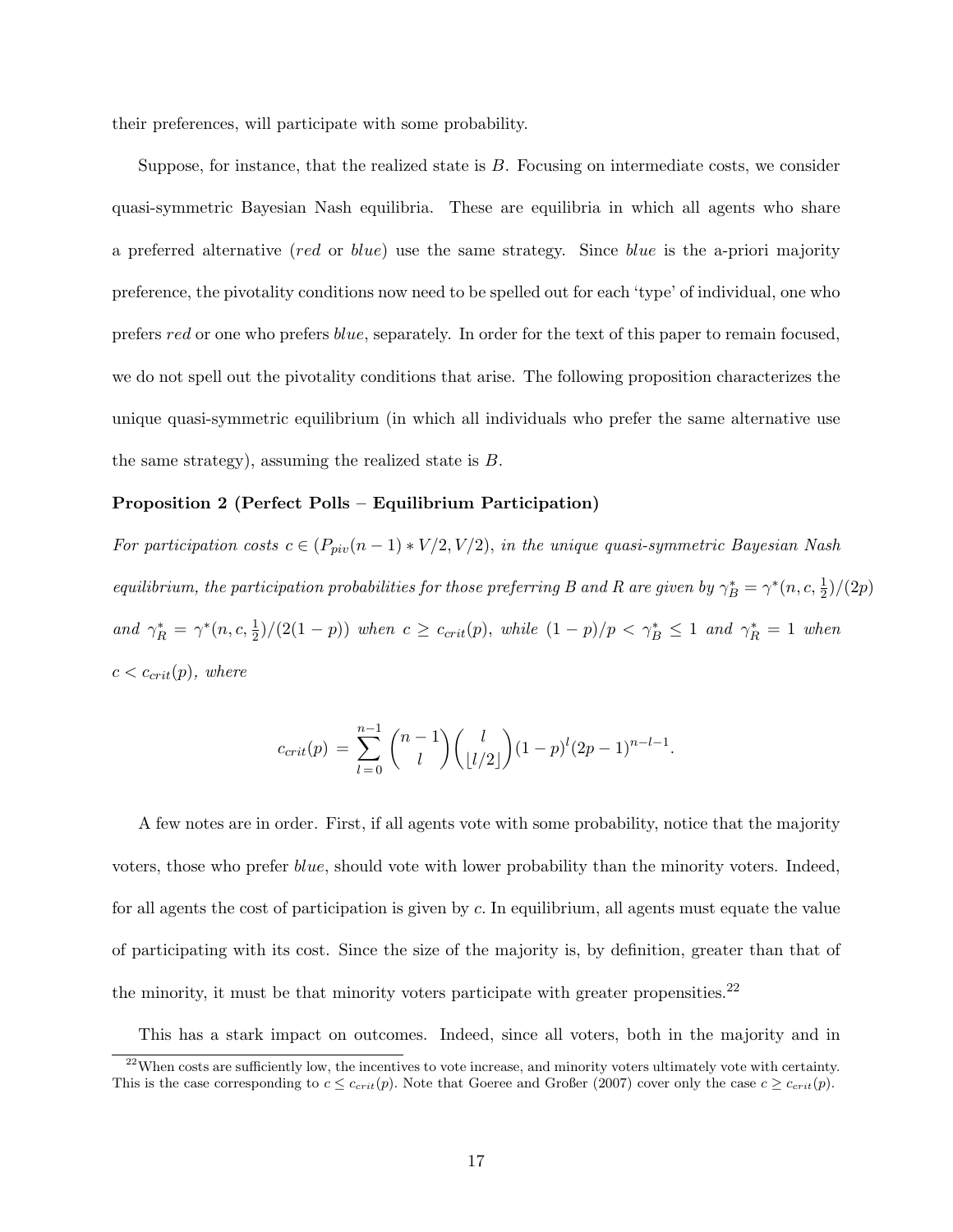the minority, equate the marginal benefits of voting with the same cost  $c$ , elections are likely to be 'toss-up' elections, in which alternatives are equally likely to be selected. In terms of welfare, information induces minority voters to participate excessively. This has two negative effects. First, participation costs are disbursed. Second, the alternative preferred by the majority is less likely to be selected. In other words, welfare decreases when more information is distributed in the population.<sup>23</sup>

The resulting unique quasi-symmetric Bayesian-Nash equilibrium probabilities for participation for majority and minority voters (say, for  $b$ - and  $r$ -individuals when  $B$  is the underlying state) are reported in the right panel of Table 2. We also report the resulting expected collective costs and expected welfare for the group.

## 3.3 Lab Polls

Our Lab Polls treatment does not mimic any theoretical environment that we are aware of. Many theoretical models studying polls in the preference aggregation context (e.g., Goeree and Großer, 2007 or Taylor and Yildrim, 2010) model polls as exogenously providing information on the underlying distribution of preferences.<sup>24</sup> In this treatment we do not restrict subjects to comply with the behavior announced at the polling stage. We avoid such restrictions in order to emulate "real-world" polling instruments. In fact, one of our goals is to inspect subjects' (unconstrained) reports in the polling stage. This creates a relatively complicated environment, in which voters may choose to be either truthful or strategic in the polling stage of the game. In addition, they can consequently decide to follow their intentions or adjust their behavior after poll results are

 $^{23}$ All of these qualitative results would follow through if participation costs were randomly determined, as long as the distributions from which costs were drawn did not depend on the alternative preferred by an agent.

 $^{24}$ In the information aggregation context, Coughlan (2000) and Austen-Smith and Feddersen (2006) analyze a setting similar to ours. They mostly focus on conditions allowing for full information revelation or aggregation. Gerardi and Yariv (2007) study more general communication protocols preceding an election in which individuals behave strategically.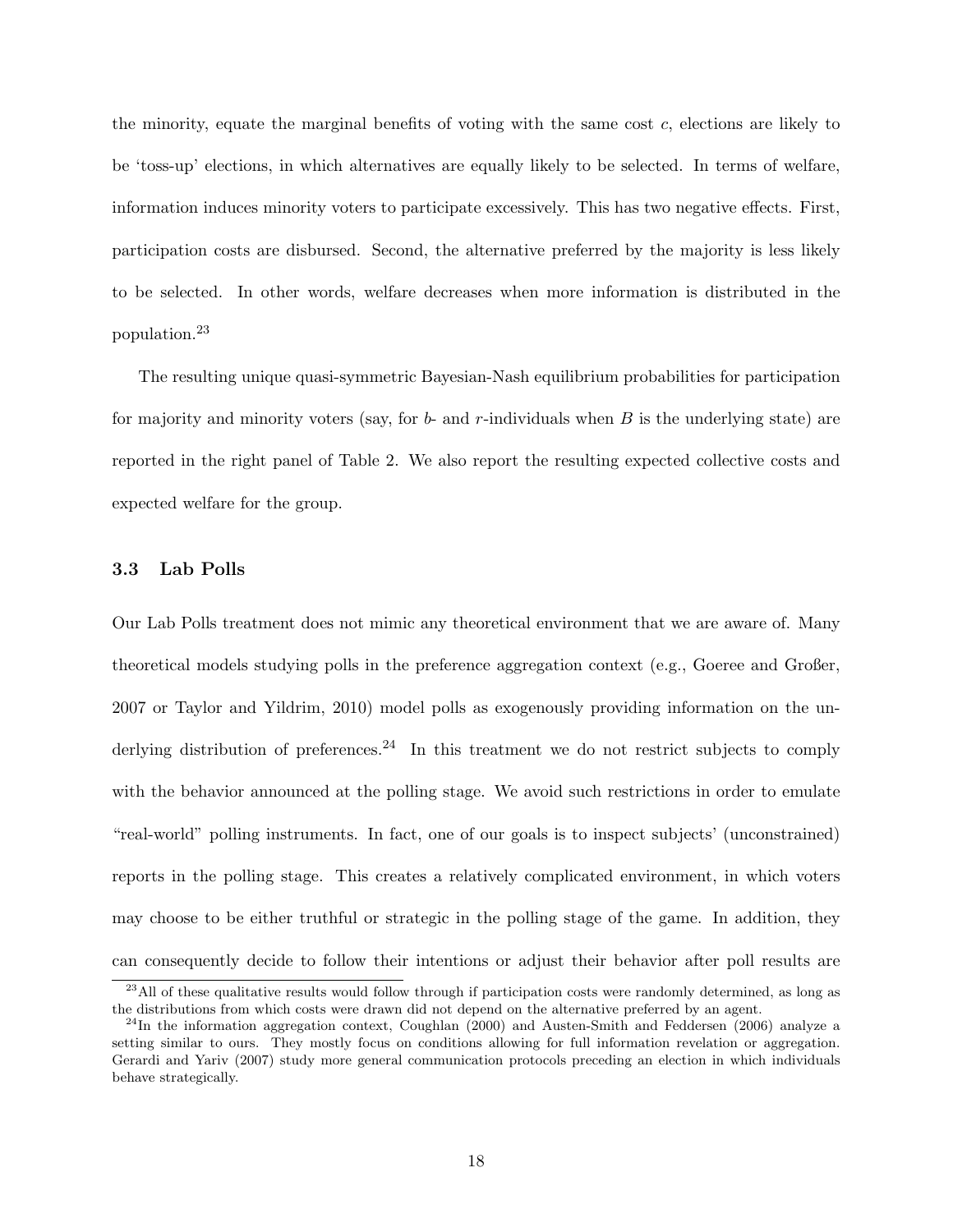revealed.<sup>25</sup>

Certainly, this environment admits a babbling equilibrium, in which agents do not condition their reports at the polling stage on their preferences and follow the equilibrium of the No Polls treatment at the voting stage.

Other than this equilibrium, a natural class of strategy profiles to consider as candidates for equilibria corresponds to profiles in which agents do not mix at the polling stage (but potentially mix at the voting stage). We further restrict attention to symmetric profiles as such, ones in which  $b$ - and r-individuals behave in a symmetric fashion—reporting either abstention, the alternative they prefer, or the alternative they do not support in the polling stage. With these restrictions, the analysis simplifies substantially. Indeed, all agents abstaining constitutes part of a babbling equilibrium. Otherwise, without loss of generality, assume that agents report truthfully their preferences at the polling stage.<sup>26</sup> In that case, polls reveal the *realized* distribution of preferences. The voting stage is then tantamount to a Palfrey and Rosenthal (1983) setting. For a strategy profile to constitute an equilibrium, behavior at the voting stage must coincide with an equilibrium of the corresponding Palfrey and Rosenthal (1983) game. In our setting, we use numerical calculations to show that truthful reporting in the polling stage is never part of an equilibrium.<sup>27</sup> In other words, the babbling equilibrium is the only equilibrium that does not involve mixing at the polling stage.

Intuitively, when the realized distribution is known, the greater the number of supporters of one

<sup>&</sup>lt;sup>25</sup>Notice that this game involves, in principle, rather intricate considerations. Reactions to polls may depend on the precise distribution of reports of intended votes for either alternative and abstention. In that sense, an agent may always be effectively pivotal in the polling stage, her reports may always affect the distribution of ultimate outcomes.

 $^{26}$ If all agents mis-report their preferences at the polling stage, the same information is transmitted in the group up to a relabeling of the alternatives.

<sup>&</sup>lt;sup>27</sup>We calculated the equilibria corresponding to all distributions of preferences in our setting in the induced (secondstage) voting games. For intermediate number of red supporters, between 2 and 7, there are two possible equilibria, and otherwise there is a unique equilibrium. There are therefore  $2^6 = 64$  possible equilibrium selections, mappings that determine the equilibrium played for any realization of red supporters. For each of the 64 possible equilibrium seections at the voting stage, we calculated the incentives to deviate from reporting truthfully at the polling stage and following the corresponding equilibria prescriptions at the voting stage. As it turns out, none of the equilibrium selections at the voting stage is incentive compatible, and therefore not part of an equilibrium of the polling game we consider. See the Online Appendix for further details.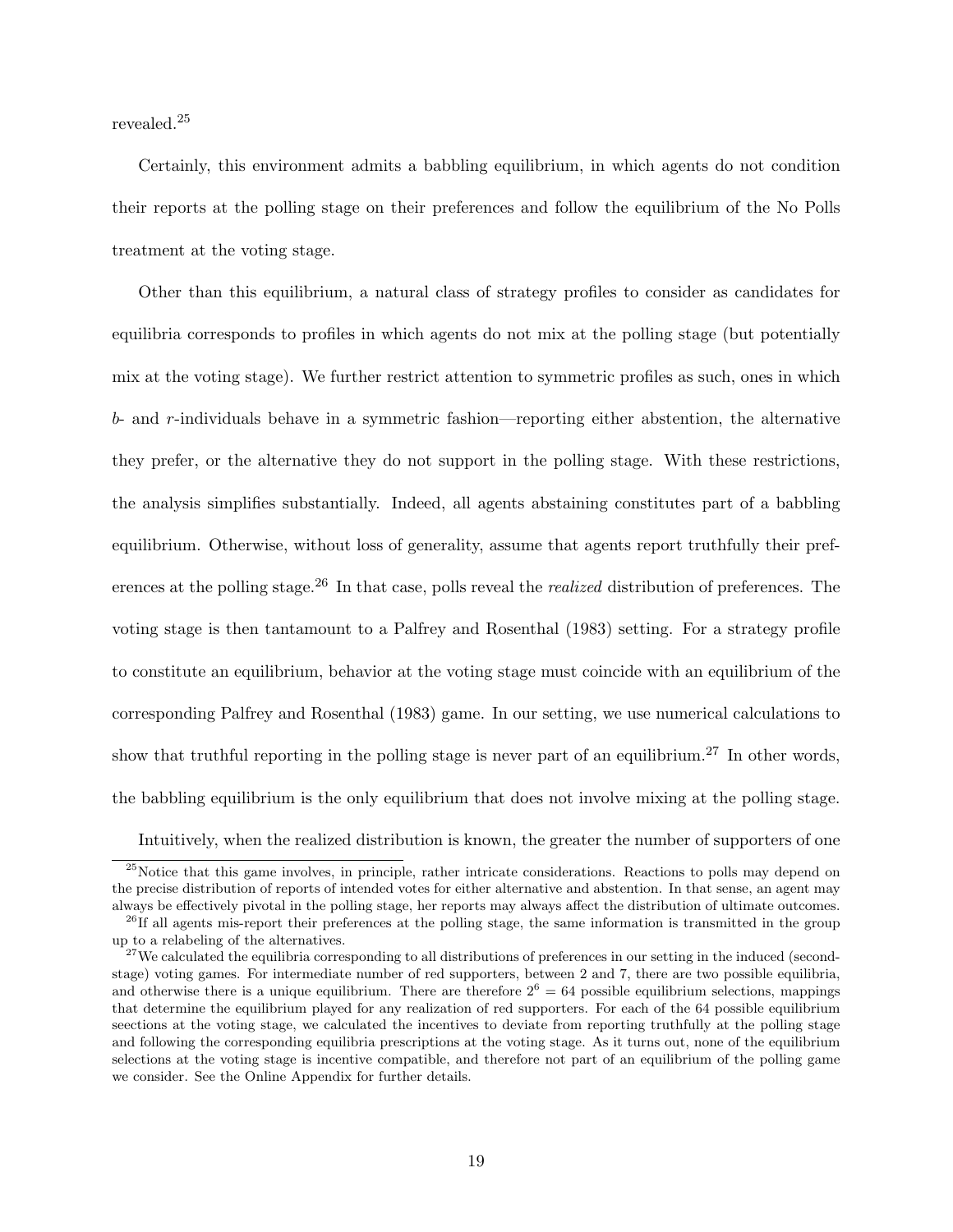alternative, the lower the probability of participation by supporters of that alternative. Therefore, lying at the polling stage serves to lower participation rates by the supporters of the alternative the subject prefers less and can therefore be beneficial.

The analysis of the entire set of equilibria that allow for mixing at the polling stage is beyond the scope of this paper.<sup>28</sup> Nonetheless, we return to some indicators of the extent to which subjects are best responding in our data when we discuss the results from the Lab Polls treatment.

With the simple strategy profiles we consider, there are thus two extremes. Equilibrium predictions suggest a unique babbling equilibrium. On the other hand, a significant fraction of the literature assumes polls reveal underlying information regarding preference distributions in an unbiased manner. Our experiments offer empirical insights into which of these two extremes might be more appealing.

# 4 Results: Voting Behavior

In this section, we present the voting patterns observed in our data. We first describe the overall voting propensities of majorities and minorities across sessions. We then consider information and consequent beliefs as channels explaining voting behavior.

#### 4.1 Turnout

Table 3 contains the observed voting propensities as a function of whether an individual is part of the expected minority or majority, when such indication exists (all standard errors, which are clustered by subjects, appear in parentheses). The comparative statics with respect to costs hold across conditions: higher costs generating lower participation. However, in both our Perfect Polls and Lab Polls treatments, minorities participate less than majorities (differences significant at any

<sup>&</sup>lt;sup>28</sup>The number of pure actions, even imposing symmetry, is vast. For any action choices at the polling stage, we need to specify the participation decisions for any possible realization of poll reports.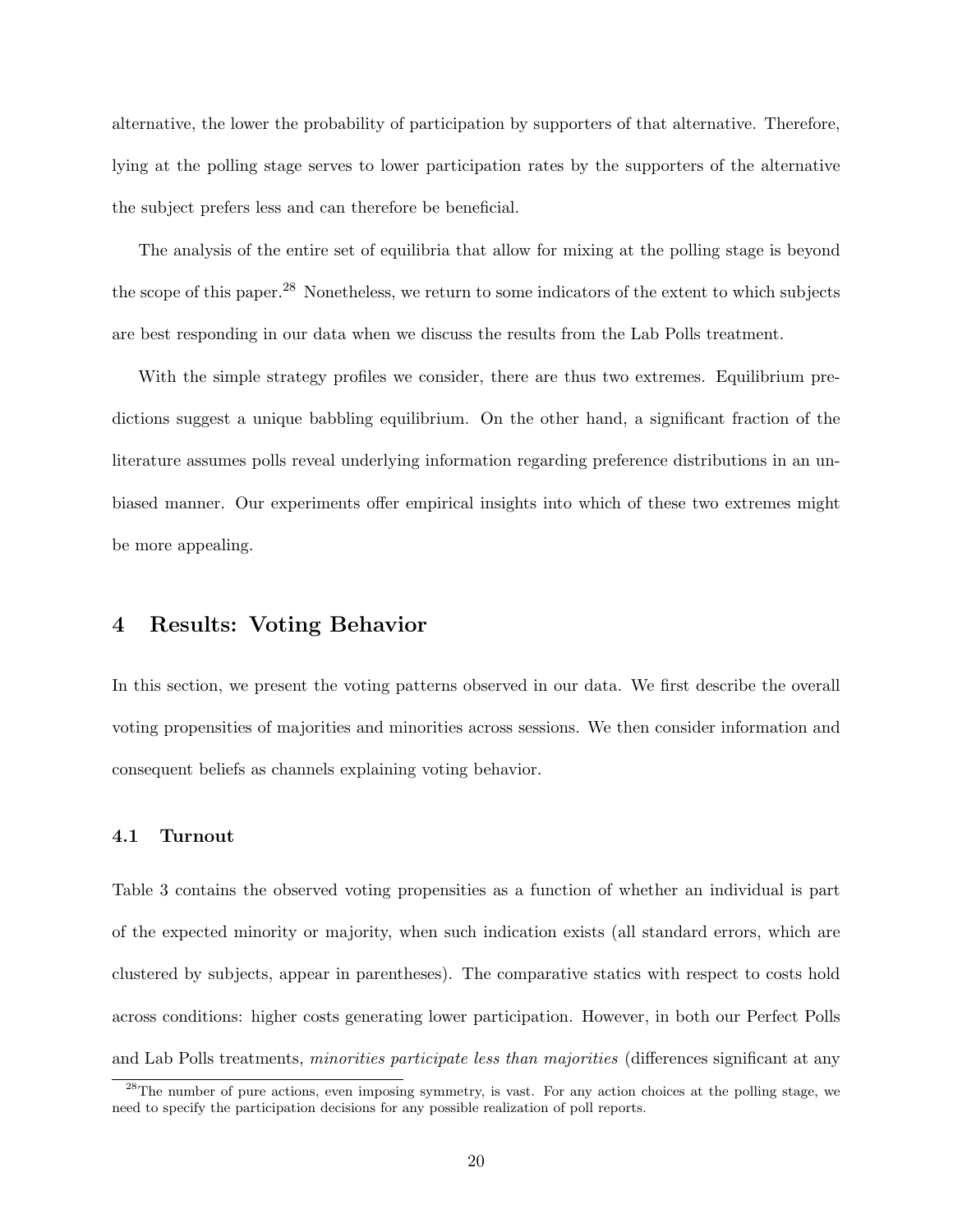|                                                                       | <b>No Polls</b>  | <b>Perfect Polls</b> |                     | Lab Polls           |                                 |  |  |  |
|-----------------------------------------------------------------------|------------------|----------------------|---------------------|---------------------|---------------------------------|--|--|--|
|                                                                       | <b>Observed</b>  | <b>Observed</b>      | <b>Observed</b>     | <b>Observed</b>     | Observed<br><b>Vote Prob if</b> |  |  |  |
|                                                                       | <b>Vote Prob</b> | <b>Vote Prob if</b>  | <b>Vote Prob if</b> | <b>Vote Prob if</b> |                                 |  |  |  |
|                                                                       |                  | <b>Majority</b>      | <b>Minority</b>     | Majority*           | Minority*                       |  |  |  |
| $Cost = 25$                                                           | 0.55(0.05)       | 0.63(0.04)           | 0.38(0.05)          | 0.58(0.05)          | 0.40(0.05)                      |  |  |  |
| $Cost = 50$                                                           | 0.43(0.04)       | 0.52(0.05)           | 0.27(0.04)          | 0.50(0.05)          | 0.31(0.04)                      |  |  |  |
| * Majority and minority correspond to those observed in the lab poll. |                  |                      |                     |                     |                                 |  |  |  |

reasonable level). Furthermore, the availability of information reduces the probability of minority participation and increases the probability of majority participation.

Table 3: Observed Participation Propensities

Excessive voting by members of the majority group is a well-known result that was documented in several other studies, in which majority membership is transparent (see Duffy and Tavits, 2008, Groβer and Schram, 2010, and Kartal, 2015). Even though this result goes against the predictions of the pivotal voter model, the previous literature does not suggest the reason why we observe majorities voting more than minorities. Our design allows us to investigate this phenomenon in depth since in addition to the voting propensities we also elicit the beliefs that voters hold regarding election outcomes. Such beliefs data are necessary to disentangle whether excessive voting by majority group members is due to systematic mistakes in beliefs or to a failure to best respond vis-à-vis beliefs that are accurate.

### 4.2 Response to Information

In order to understand the mechanism generating the observed participation rates, subjects' reports regarding their beliefs are particularly useful. Since behavior across costs appears very similar for all of our treatments, for simplicity, in the remains of the paper, we present results aggregated across costs.<sup>29</sup>

<sup>&</sup>lt;sup>29</sup>All of the observations hold true when separating treatments by costs. These separate analyses are available from the authors upon request.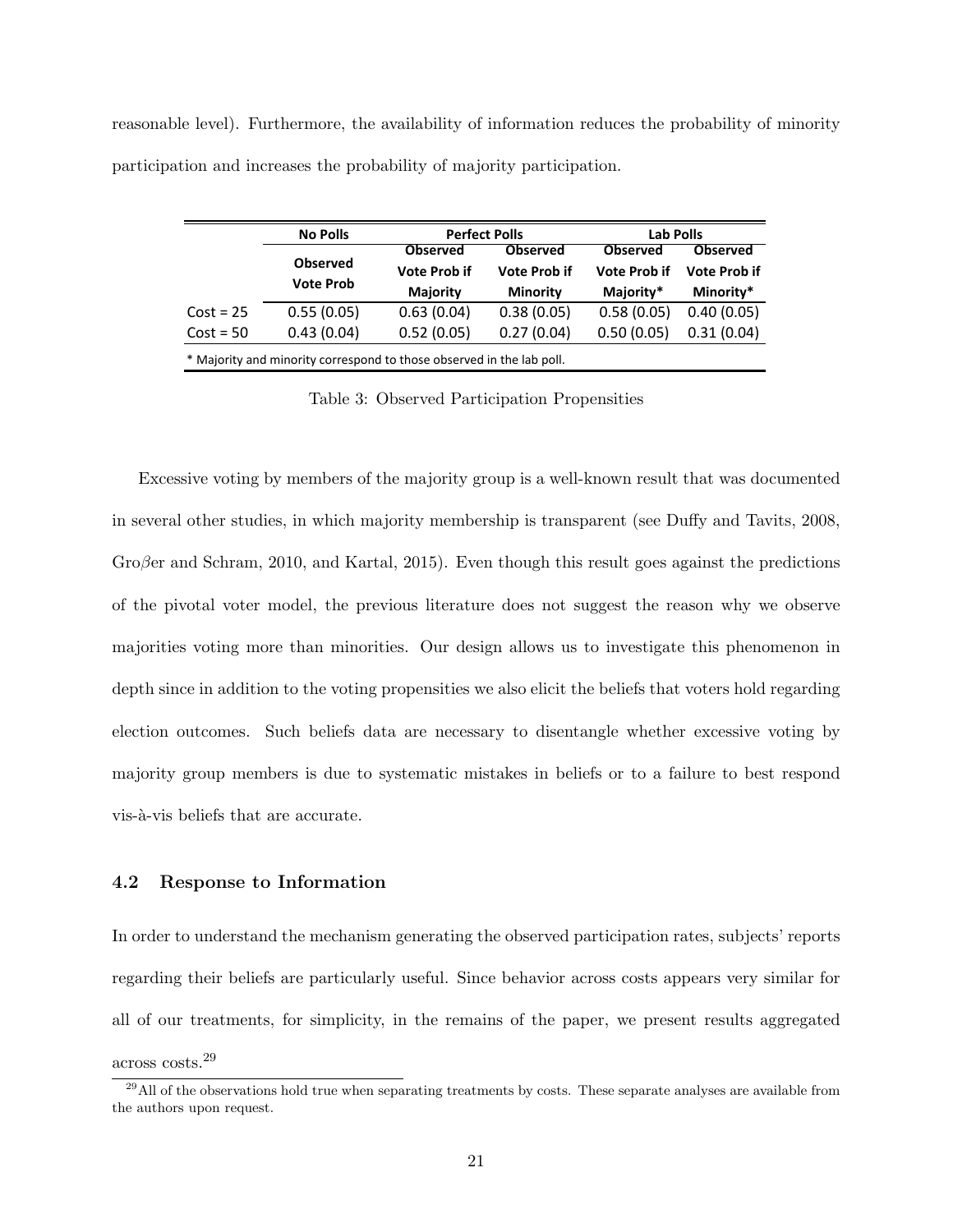In the No Polls treatment, agents' participation rates do not differ significantly when elections are predicted to be toss-up elections (i.e., alternatives are tied or their support differs by one vote) or not. However, when information is available in the Perfect Polls treatment, elections that are perceived to be close generate significantly greater participation than others.<sup>30</sup> While the information provided about the underlying state in the No Polls and Lab Polls treatments is identical, it turns out that the endogenously run polls reveal information regarding the realized state (see Section 6 for a discussion of poll reports in that treatment). Turnout patterns are then similar to those in our Perfect Polls treatment: elections that are perceived close in our lab-run polls generate significantly greater participation.<sup>31</sup> At first blush, these results seem in line with the pivotal voter model—agents participate at greater frequencies when they perceive themselves as pivotal. They are consistent with the insights of some of the experimental literature that inspects the pivotal voter model and considers different likelihoods of close elections (see, e.g., Duffy and Tavits, 2008 and Levine and Palfrey, 2007).

Our design allows us to unfold the responses to different events corresponding to elections that are not close – those in which the preferred alternative is predicted to win with a landslide, and those in which the opposing candidate is predicted to win with a large victory margin.<sup>32</sup> Figure 1 depicts subjects' voting propensities as a function of their predictions regarding the lead of their preferred candidate (where white-bordered blocks reflect the frequency of the different guess leads in our data).<sup>33</sup>

Figure 1 illustrates behavior that is not naturally aligned with the prescriptions of the pivotal

 $30$ In the Perfect Polls treatment, participation rates were 0.59 and 0.49 when elections were perceived to be close and not, respectively. The difference between the two rates is significant at the 10% level.

 $31$ In the Lab Polls treatment, participation rates were 0.62 and 0.42 when elections were perceived to be close and not, respectively, with differences between the two rates being significant at the 5% level. The statistical significance is assessed using the Wilcoxon rank-sum test with one observation per subject per category.

 $32$ In what follows, we call elections that are predicted not to be close, i.e., predicted to have a winner's lead of two or more votes, landslide elections.

<sup>&</sup>lt;sup>33</sup>In Figure 1, we report only events that occurred at least 10 times per cost treatment over all experimental elections.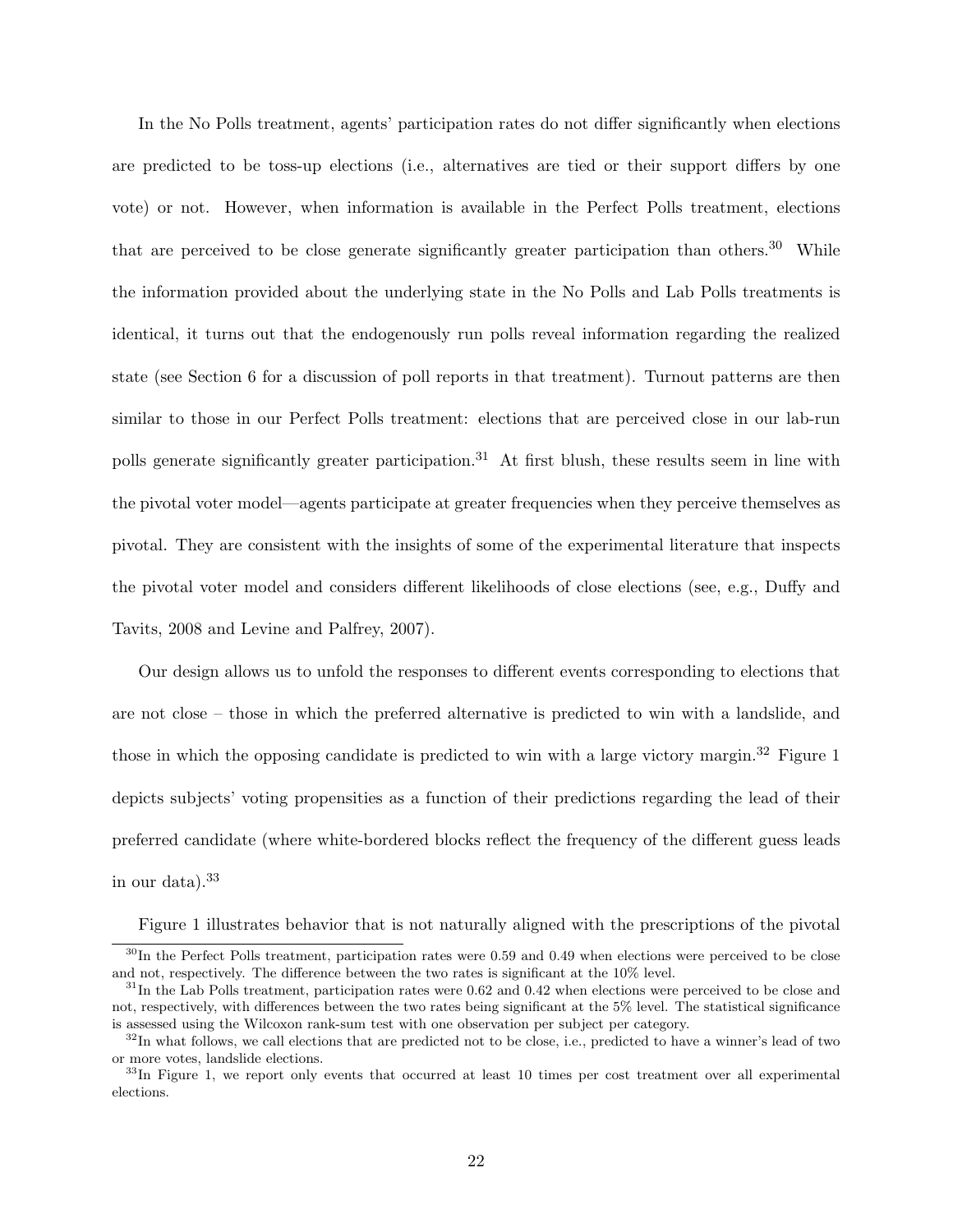

Figure 1: Voting Propensities as a Function of Beliefs

voter model. While voting propensities are lower when the opposing candidate is predicted to exhibit a large margin of victory relative to those corresponding to close elections, the propensities to vote when the preferred alternative is predicted to have a landslide win do not appear to be very different than those observed when elections are predicted to be close. This is echoed statistically. Across sessions, voting propensities are significantly lower when the preferred candidate is predicted to have a substantial loss (with the winning candidate having a lead of at least two votes) relative to the propensities to vote when the election is predicted to be close.<sup>34</sup> These differences are all

 $34$ When the preferred candidate is predicted to lose with a substantial margin, voting propensities are 0.29, 0.26, and 0.22 in the No Polls, Perfect Polls, and Lab Polls treatments, respectively. The corresponding rates for elections that are predicted to be close are 0.46, 0.59, and 0.62, respectively.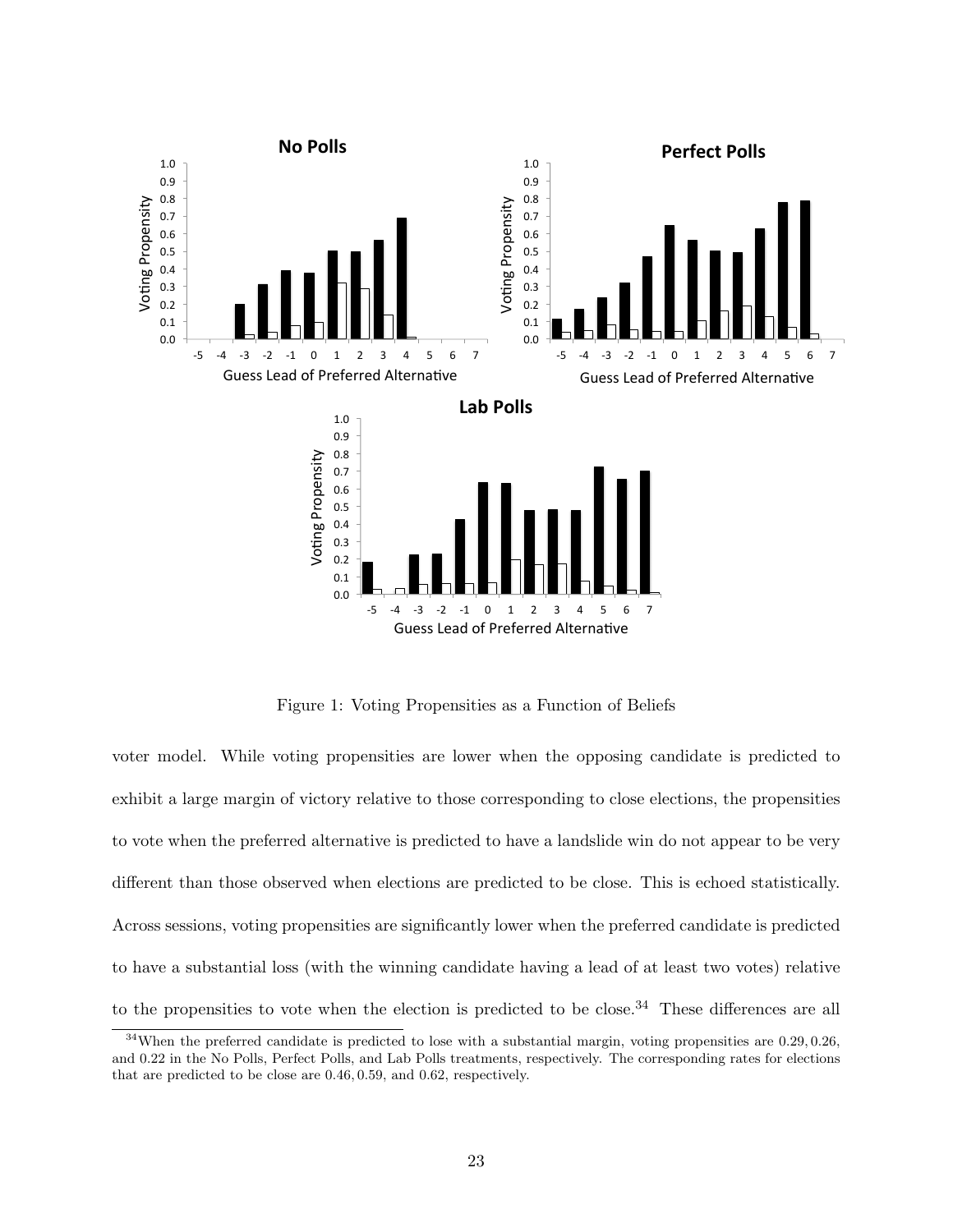significant at the 1% level. However, across treatments, when focusing on the last 10 periods in all sessions, propensities are not significantly different between predicted close elections and elections in which the preferred alternative is predicted to win with a landslide.<sup>35</sup> We stress that when looking at the last 10 periods in all sessions, the responses to perceived election leads are statistically indistinguishable across treatments. That is, our treatments affect subjects' perceptions of the election outcome, but not the mapping between these beliefs and their ultimate voting choices.

These results are mirrored by the response to the polling information in our Lab Polls treatment, i.e. the aggregate statistics that emerged from subjects' own poll responses regarding their intended actions. When the lab poll suggested the preferred alternative would experience a substantial loss, the voting propensity was 0.29. When the lab poll suggested a toss-up election, the voting propensity was 0.60, different than the former rate at the 1% level, but not significantly different than the rate of 0.49 observed when a landslide victory for the preferred alternative was suggested by the polls.

One could naturally wonder whether reported beliefs are at all accurate. Indeed, if, say, agents tended to report exaggerated beliefs regarding the likelihood of their preferred candidate winning with a large margin, ultimate behavior could still approximate that prescribed by the pivotal voter model. Figure 2 depicts the predicted lead as a function of the realized lead of the preferred alternatives. As can be seen, the No Polls treatment exhibits fairly poor accuracies of beliefs (with some advantage given to the preferred alternative). This should be expected since subjects do not receive any information that is indicative of the composition of their group.<sup>36</sup> However, subjects are fairly accurate in the Perfect Polls and Lab Polls treatments, at least for moderate leads (where

 $35$ When the preferred candidate is predicted to win with a substantial margin, voting propensities in the last 10 rounds are 0.52, 0.55, and 0.50 in the No Polls, Perfect Polls, and Lab Polls treatments, respectively. These voting propensities are not significantly different from one another.

<sup>&</sup>lt;sup>36</sup>The fairly consistent predicted lead of one vote for the preferred alternative can be explained as follows. Each subject's posterior that the selected jar color matches their preference is  $2/3$ . Therefore, the probability that any other individual shares their preferences is given by  $2/3 * 2/3 + 1/3 * 1/3 = 5/9$ . In particular, the expected number of individuals preferring the alternative the subject prefers is  $1 + 5/9 * 8 = 5.44$ , while the expeced number of subjects preferring the other alternative is  $4/9 * 8 = 3.55$ . Recall that individual turnout rates were between 43% and 55% (depending on costs). These would translate into an expected lead of approximately one vote for the preferred alternative.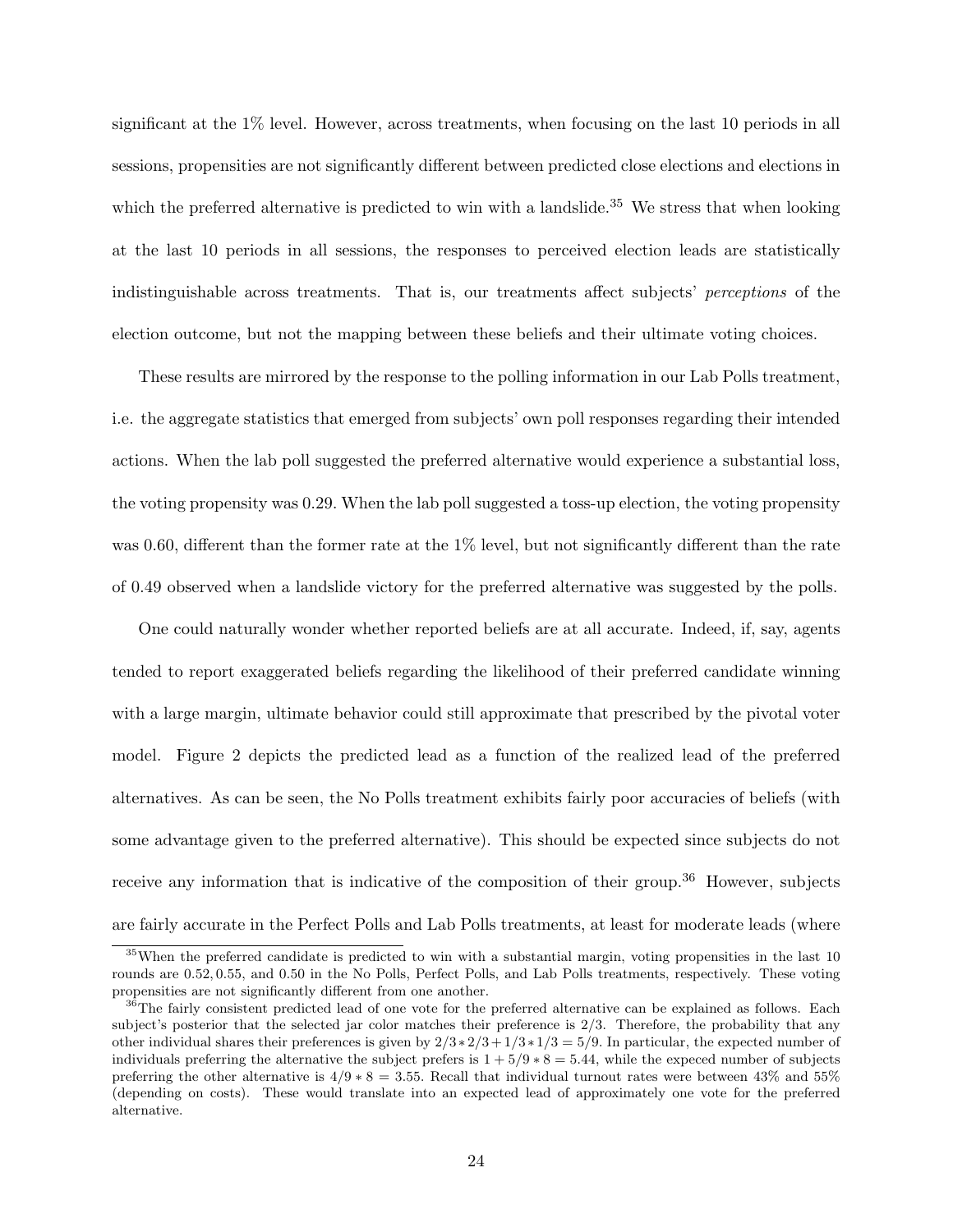the majority of our data lays). When actual



Figure 2: Belief Accuracy

leads are extreme, subjects are more conservative in their beliefs, but the linkage between beliefs and realized leads is symmetric across losses and victories of the preferred alternatives. In addition, subjects who had a strictly positive guess lead of their preferred alternative always belonged to the majority. It follows that distortions in beliefs cannot reconcile in and of themselves the pivotal voter model with the participation responses to beliefs we observe.<sup>37</sup> Furthermore, when splitting our population of subjects into those that tended to hold extreme beliefs and those who held moderate beliefs on average, observed behavior for either group looks indistinguishable than the aggregate behavior depicted in Figure 1, implying that the observed response to information is not driven by a sub-group of subjects holding less accurate beliefs.<sup>38</sup>

Last, we mention an alternative way by which to consider subjects' responses to information.

 $37$ We stress that learning is not at the root of the belief patterns we observe. In particular, if we restrict attention to the last 10 periods of each session, beliefs remain accurate.

<sup>&</sup>lt;sup>38</sup>Formally, focusing on the Perfect Polls treatment, we associated each subject with a score corresponding to the average lead of their preferred candidate conditional on being part of the majority. We then split our sample into subjects with a score lower than 3 and those with a score higher than 3 (corresponding to 61% and 39% of subjects, respectively). The results reported in this section replicate for each of the two groups separately (analysis available from the authors upon request).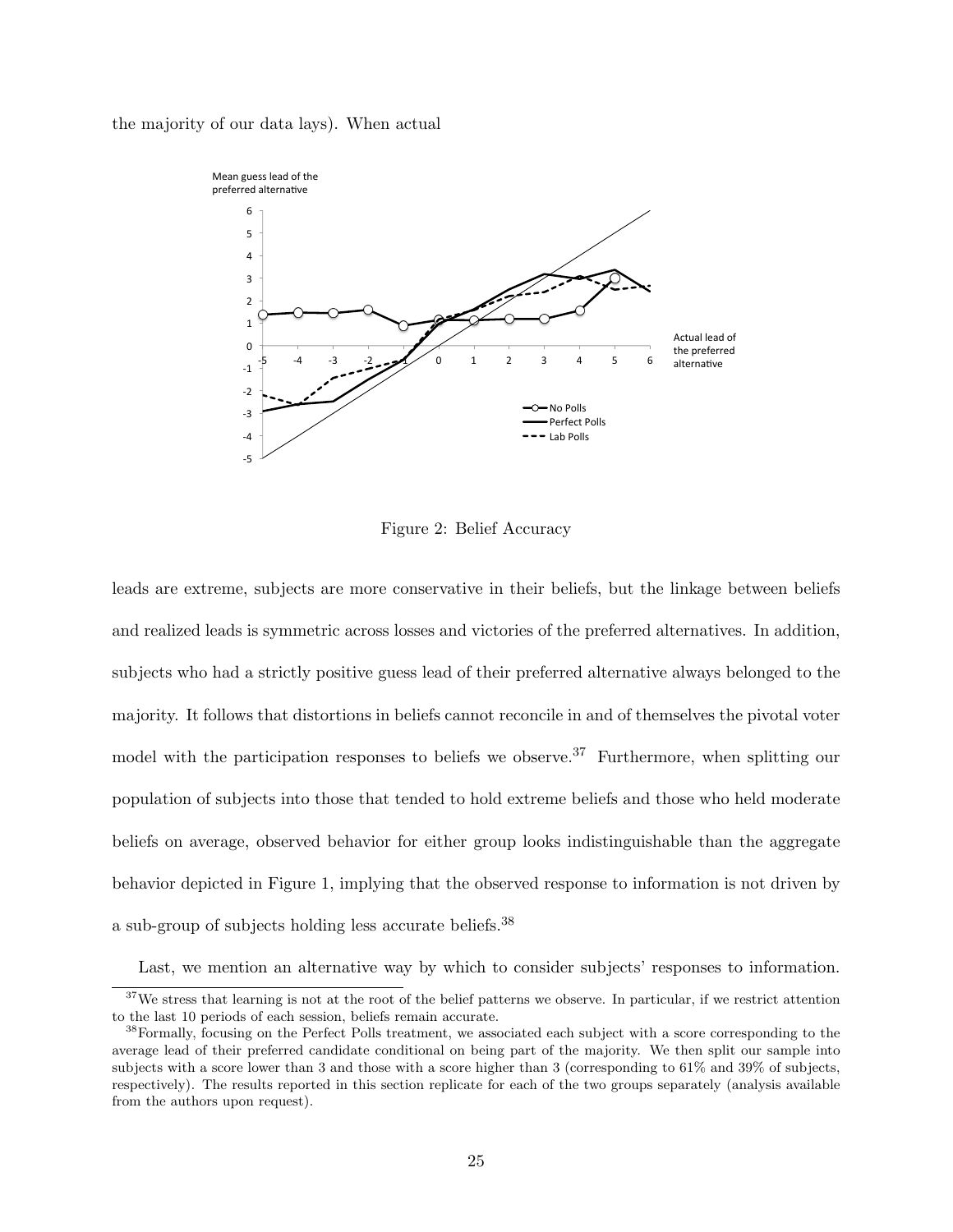Recall that we elicited subjects' predictions regarding both the composition of groups as well as their predictions regarding the realized lead of either alternative. Suppose that reported predicted leads were expectations derived from some perceived probabilities of participation by either type of voter. We can then deduce these perceived probabilities and calculate the induced probability of being pivotal for each individual. Response to information can then be seen through the propensity to vote as a function of these induced probabilities of being pivotal. Such a calculation generates very similar insights to the ones described above. While a high probability of pivotality is associated with greater turnout than a slightly lower probability of pivotality, the association is in no way monotonic globally. In fact, the highest turnout rates correspond to moderate induced probabilities of being pivotal.<sup>39</sup>

# 4.3 Individual Regression Analysis

We use regression analysis to investigate individual behavior. While the previous section illustrated the link between participation and beliefs, we are interested in the relative effects of other factors. In particular, we want to inspect whether behavior in specific groups evolved in different ways throughout the experiment.

For each treatment, we run a Probit regression predicting the dependence of participation decisions on various explanatory variables, clustering standard errors by individuals. Table 4 contains our estimations. We first note that there are no group-specific effects in any of the three treatments.<sup>40</sup> Second, there are no time effects, suggesting that behavior in our experiments exhibited very little learning.<sup>41</sup>

 $39$ For instance, in the Lab Polls treatment, turnout is  $25\%$  when the induced probability of being pivotal is between 0.95 and 1, while it is 56% when the induced probability of being pivotal is between 0.25 and 0.35.

<sup>&</sup>lt;sup>40</sup>In all treatments, all dummy variables that indicate a particular group of subjects, but one group in the Lab Polls Treatment, are not significantly different from zero with p-values above 10%.

 $41$ This provides justification for the way we report our results throughout the paper, pooling observations from all periods of the experiment.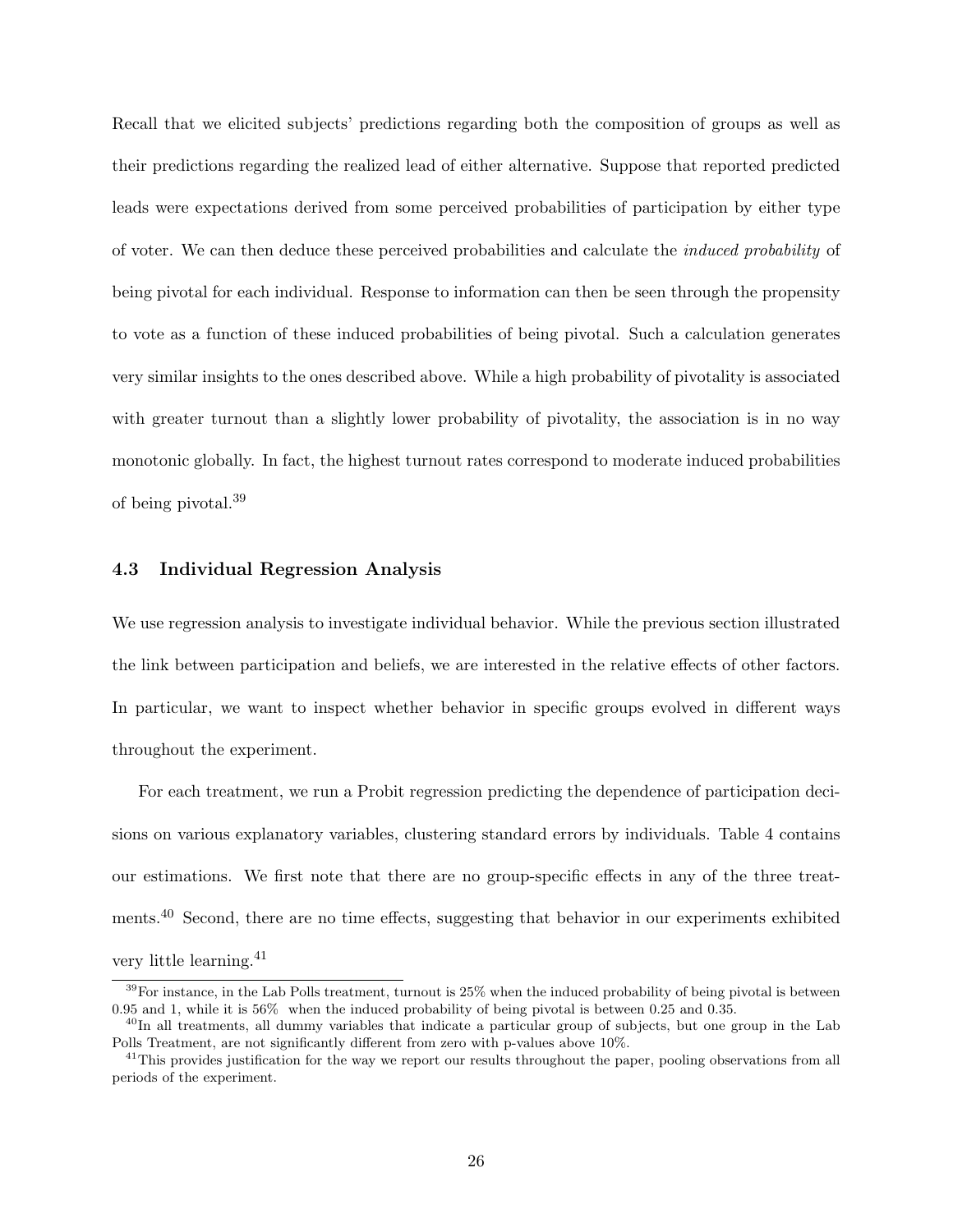|                                                        | <b>No Polls</b>   |          | <b>Perfect Polls</b> |           | <b>Lab Polls</b> |          |
|--------------------------------------------------------|-------------------|----------|----------------------|-----------|------------------|----------|
| Group 2                                                | 0.14              | [0.13]   | $-0.11$              | [0.09]    | 0.06             | [0.09]   |
| Group 3                                                | $-0.01$           | [0.11]   | $-0.01$              | [0.08]    | 0.07             | [0.11]   |
| Group 4                                                | 0.16              | [0.10]   | $-0.02$              | [0.11]    | 0.25             | [0.11]   |
| Group 5                                                | 0.07              | [0.14]   | 0.06                 | [0.09]    | 0.08             | [0.12]   |
| Group 6                                                | 0.07              | [0.13]   | 0.02                 | [0.10]    | 0.04             | [0.11]   |
| Group 7                                                | $-0.02$           | [0.05]   | $-0.03$              | [0.10]    | 0.19             | [0.11]   |
| Group 8                                                |                   |          | $-0.06$              | [0.06]    |                  |          |
| Period                                                 | $-0.01$           | [0.01]   | 0.004                | [0.01]    | $-0.006$         | [0.01]   |
| <b>High Cost of Voting</b>                             | $-0.22$ ***       | [0.05]   | $-0.13$ ***          | [0.03]    | $-0.08$ ***      | [0.03]   |
| Cumulative profit at t-1                               | $-0.0001$         | [0.0001] | $-0.00004$           | [0.00008] | 0.00006          | [0.0001] |
| Profit at t-1                                          | $***$<br>$-0.001$ | [0.0002] | $-0.001$             | [0.0002]  | $-0.0001$        | [0.0002] |
| Voted at t-1                                           | $-0.02$           | [0.07]   | $-0.04$              | [0.07]    | 0.06             | [0.07]   |
| Voted and Won at t-1                                   | $0.38***$         | [0.05]   | $0.40$ ***           | [0.07]    | $0.23$ ***       | [0.09]   |
| Composition lead of the preferred alternative (belief) | 0.006             | [0.01]   | $-0.04$ ***          | [0.01]    | $-0.03$ **       | [0.01]   |
| Lead of the majority if in majority (belief)           | 0.02              | [0.02]   | $0.06$ ***           | [0.01]    | $0.03$ **        | [0.01]   |
| Lead of the majority if in minority (belief)           | $-0.14$ ***       | [0.03]   | $-0.15$ ***          | [0.02]    | $-0.14$ ***      | [0.03]   |
| Lead of the preferred candidate (poll)                 |                   |          |                      |           | $-0.005$         | [0.01]   |
|                                                        |                   |          |                      |           |                  |          |
| predicted Probability to Vote (mean)                   | 0.48              |          | 0.46                 |           | 0.46             |          |
| # of obs.                                              | 879               |          | 1174                 |           | 1024             |          |
| Pseudo R-squared                                       | 0.1663            |          | 0.1984               |           | 0.1493           |          |

Robust standard errors are reported in brackets (standard errors were clustered by individuals).

Group 1 is the baseline in all treatments. All regressions pertain to period 2 and on to allow for lagged variables.

For dummy variables (Group dummies, High Cost of Voting, Voted at t-1, and Voted and won at t-1) we report dF/dx for the discrete change from 0 to 1.

We exclude subjects that either always participated or never participated throughout the experiment, and those whose guesses

about the composition of the group and the expected number of votes were inconsistent.

\*\*\* - significant at 1% level, \*\* - significant at 5% level, \* - significant at 10% level

Table 4: Probit Regressions Explaining Turnout (Marginal Effects Reported)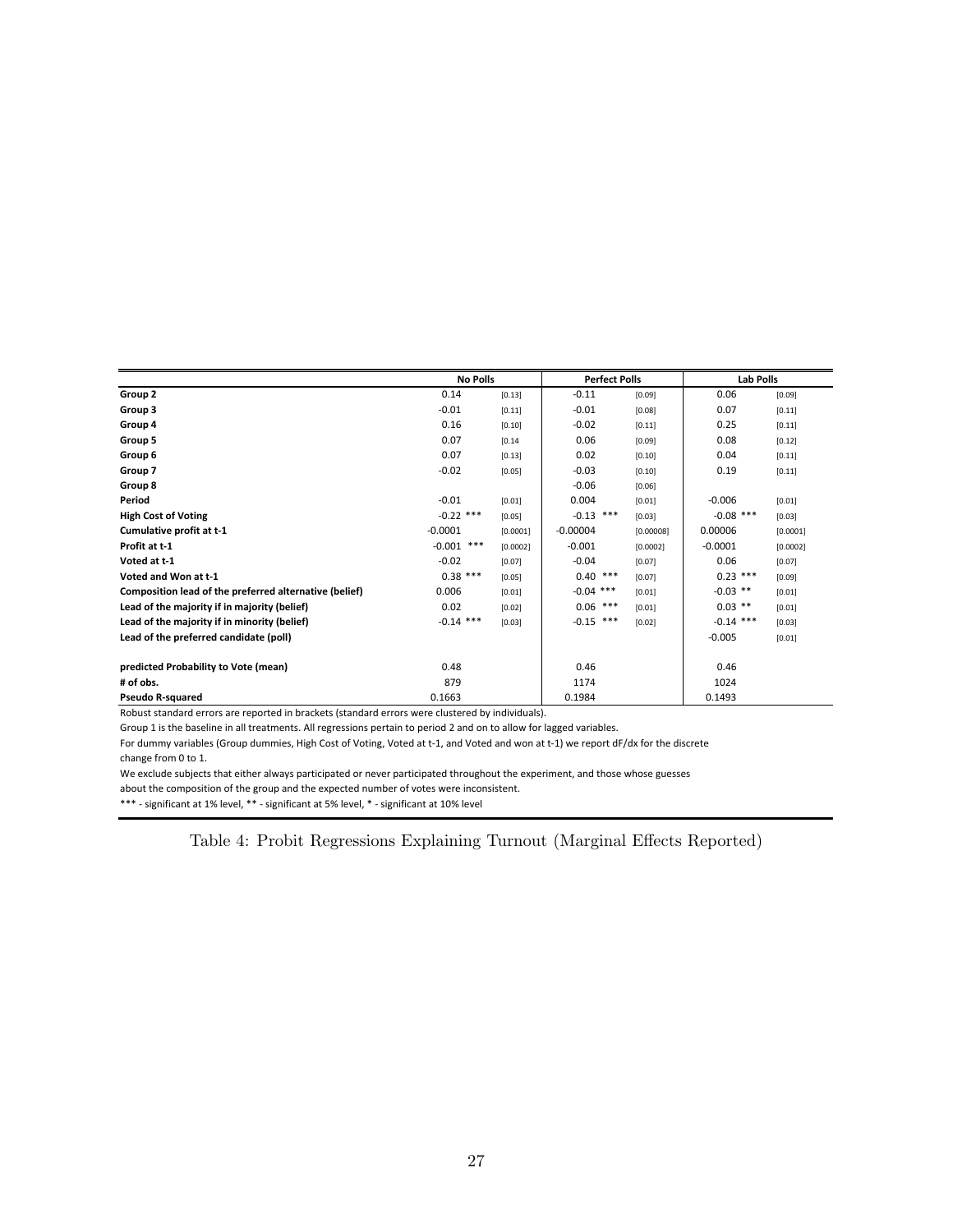The regression analysis provides us with another opportunity to closely examine several predictions of the pivotal voter model. Among other things, this model suggests that an individual is more likely to participate when the voting costs are low, the composition lead of the preferred alternative is small, the lead of the majority group is small if the voter is a member of the majority group, or when the lead of the majority group is small when the voter is a member of the minority group. Indeed, the latter three types of events correspond to a greater probability that an individual vote would be pivotal in the election. Our data suggest that most but not all of these predictions hold true. In all three treatments, higher voting costs decrease participation probabilities and a greater lead of the alternative preferred by the majority decreases the probability that minority members participate. Moreover, in both treatments with polls, the propensity to vote declines with the composition lead of the preferred alternative. However, as illustrated in the previous section and contrary to the predictions of the pivotal voter model, in both poll treatments the lead of the majority group has a positive and significant effect on participation by majority group members.

Finally, in all treatments subjects are more likely to vote in the current election if they did so in the previous election and their preferred alternative won. This effect is reminiscent of reinforcement learning models, according to which people are more likely to choose strategies that achieved good results in the past rounds of the play (see Fudenberg and Levine, 1998 and references therein). However, this effect pertains only to active past participation—past abstention associated with victory of the preferred alternative has no significant effect on current participation. We stress that there is a fairly small number of individuals who "always vote" or "always abstain."<sup>42</sup>

 $^{42}$ In our No Polls treatment, 5 out of 63 subjects always vote and 7 out of 63 always abstain. In our Perfect Polls treatment, 3 out of 72 subjects always vote and 3 out of 72 always abstain. Finally, in our Lab Polls treatment, 2 out of 63 always vote and 3 out of 63 always abstain.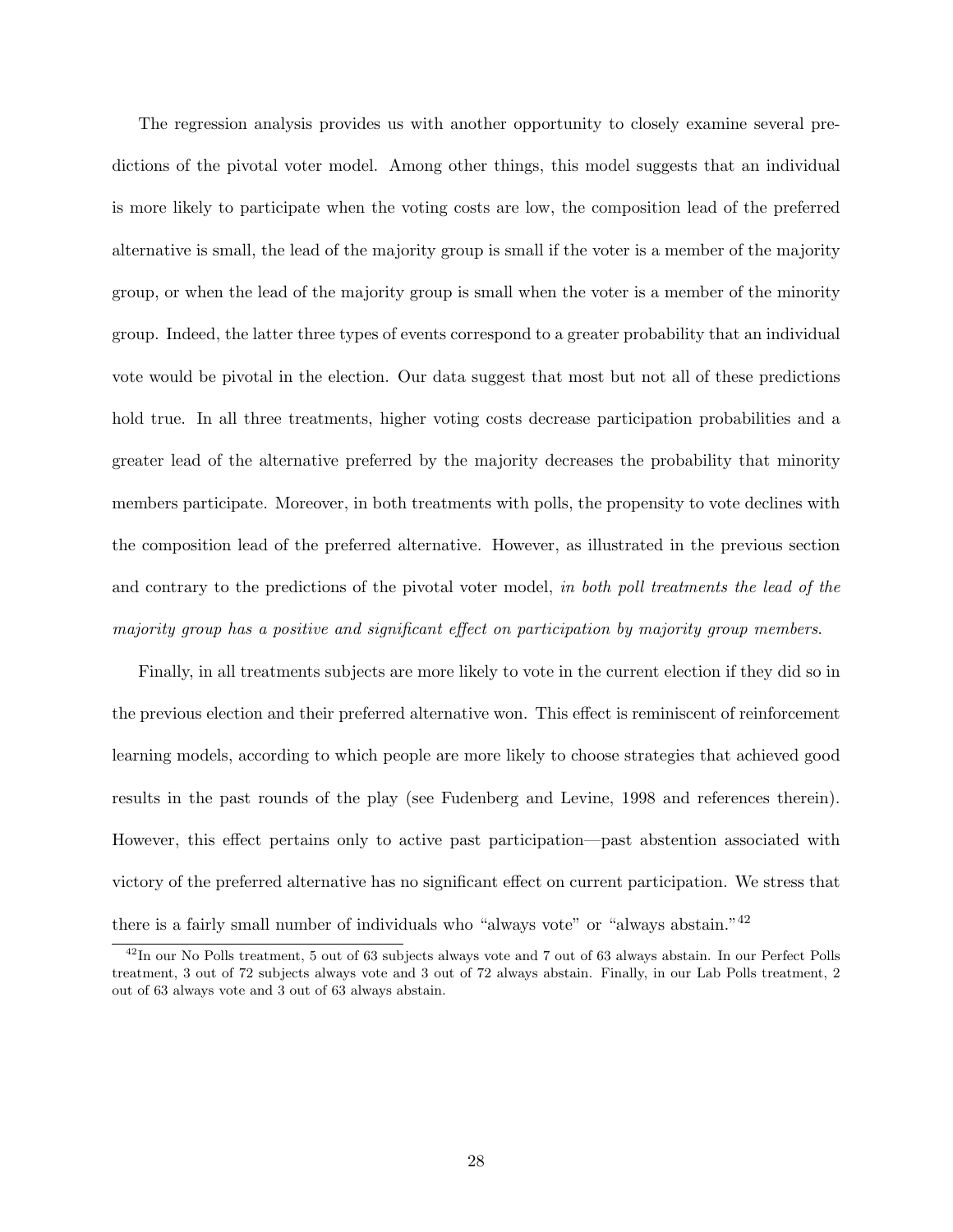#### 4.4 Alternative Models

Before moving on to the discussion of the aggregate results and behavior of our subjects in the Lab Polls treatment, we discuss in this section alternative models that may account for the voting behavior reported above.<sup>43</sup>

## Risk Aversion and Loss Aversion

The pivotal voter model combined with risk or loss aversion cannot explain the behavior observed in our experiments. Indeed, suppose  $p_{-1}$  and  $p_0$  denote the perceived probability that, absent one's vote, the preferred alternative loses by one vote and ties with the other alternative respectively, and let u denote agents' utility function. Then, the difference in utility terms between voting and not voting is given by:

$$
\frac{1}{2}(p_{-1} + p_0) u(V) + u(-c)
$$

where, recall,  $V$  is the value of getting the preferred alternative selected and  $c$  is the cost of voting and we normalize the utility of getting the less preferred alternative getting selected to be 0. Both risk aversion – concavity of the function  $u$ , or loss aversion, which would diminish the absolute magnitude of  $u(V)/u(-c)$ , would then mute the value of voting. However, both would still suggest declining propensities to vote as the lead becomes very large, which we do not observe in the data. Results reported in Figure 1 and Table 4 indicate that propensities to vote are statistically indistinguishable with high leads from those of very close leads, which is incompatible with either loss or risk aversion.

#### Regret

<sup>&</sup>lt;sup>43</sup>Castanheira (2003) provides an additional channel for voting when probabilities of pivotality are low. He considers environments in which victory margins can impact policy. In our experimental setting, margins of victory had no impact on payoffs, so we suspect this channel is less likely to play an important role.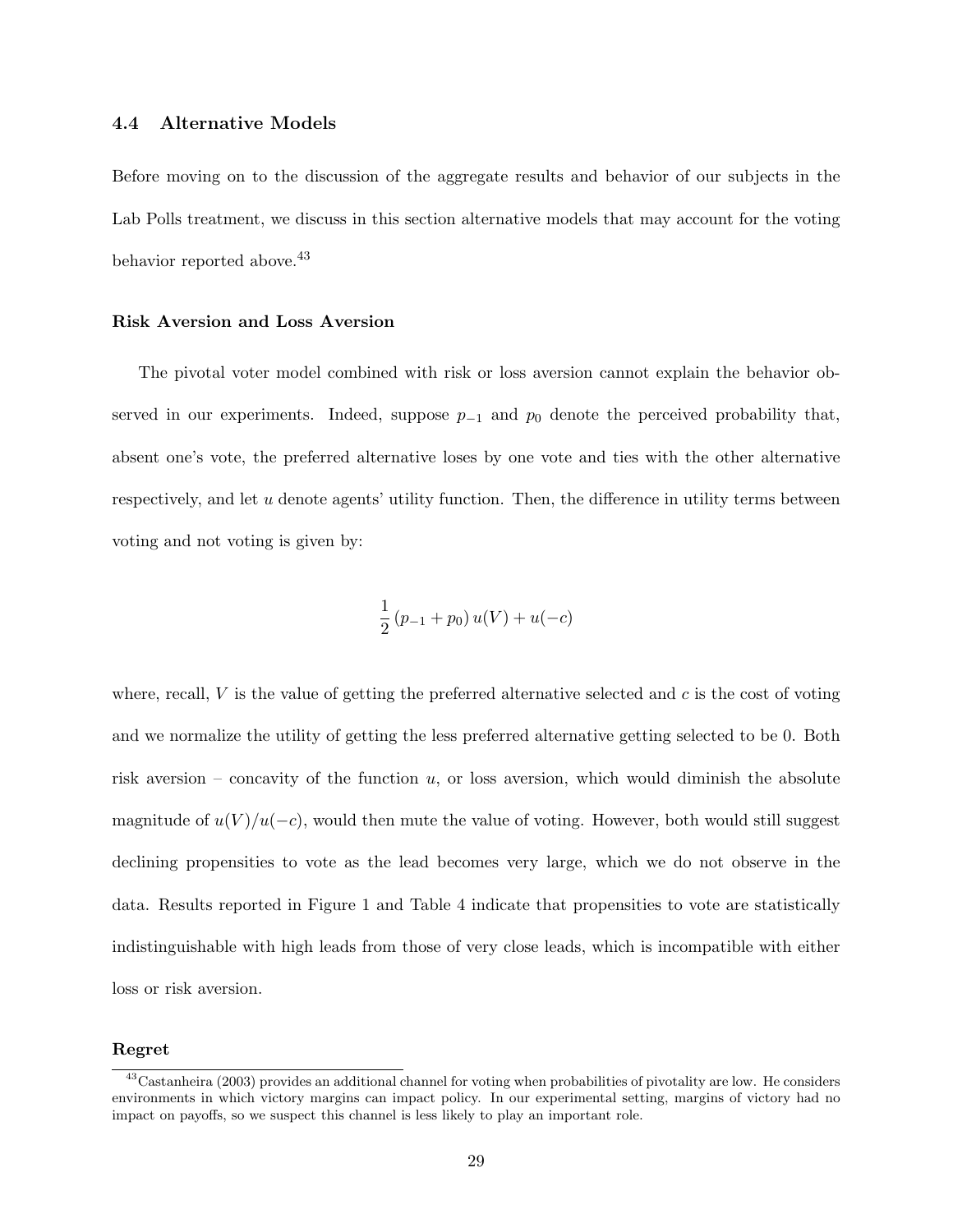There are several theories that incorporate regret motives into the calculus of voting. The original models of this sort, as in Ferejohn and Fiorina (1974), suggested that voters calculate the loss associated with various outcomes without estimating the probabilities of these outcomes and choose the option that minimizes regret. Such a model would predict the curves depicted in Figure 1 to be flat, which is not what we observe.

The more recent theoretical models of regret such as Loomes and Sugden (1982) and Sugden (1993) incorporate the idea that a decision-maker might feel regret for making a wrong choice, ex-post, after the state of the world is revealed to her. Applying this idea to political behavior, one may conjecture that voters may feel regret for having voted for the wrong candidate.<sup>44</sup> However, notice that in our setup subjects know precisely which candidate delivers higher utility for them. Therefore, the only two possible types of regret that voters may experience in our setting are (1) the regret from voting when one could have abstained and (2) the regret from abstaining when one could have voted and changed the outcome of the election. Both types of regret may affect participation rates, but still imply that greater convictions in either loss or victory should correspond to lower voting propensities, which is not what we observe in our data.

#### Ethical Voting

Some recent work (see Feddersen, Gailmard, and Sandroni, 2009) has suggested that an important mechanism affecting individuals' participation decision is their perception of what is 'moral.' In those models, individuals get a utility benefit from taking an action that promotes overall welfare. In our setting, welfare is tied to the number of individuals preferring each alternative – the alternative having a majority support can naturally be interpreted as the 'moral' alternative and such a form of ethical voting would imply participation rates that are higher for larger majorities,

<sup>&</sup>lt;sup>44</sup>See Ortoleva and Snowberg (2015) who incorporate regret motives into an incomplete information model of voter turnout. In their setup voters support the candidate whose policy is more likely to be better for them conditional on the state of the world and abstain if neither of the candidates is much more likely to be better for them.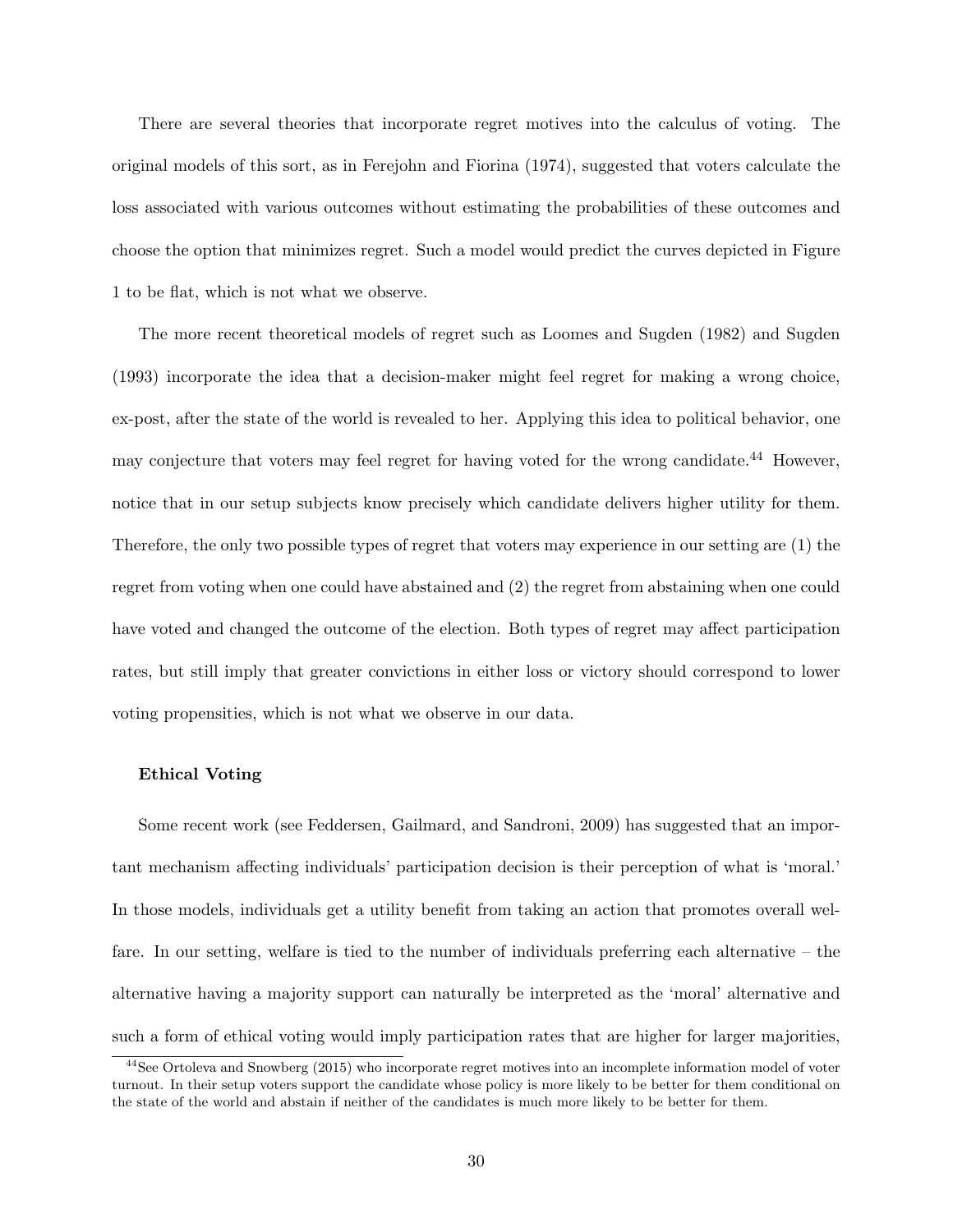and potentially go against one's own preference (when the predicted majority-preferred alternative is not one's own). However, this is not what we observe in our data in any of the three informational treatments. Indeed, the perceived composition of voters (how many are expected to be supporting either alternative) that we elicited is a good proxy for which alternative is more 'ethical.' Nonetheless, when controlling for the predicted lead one's preferred alternative is expected to have, the perceived composition of voters does little to explain turnout.<sup>45</sup>

#### Voting with the Winner

The increase in the propensity to vote associated with subjects' prediction of their preferred alternative's advantage is consistent with a model in which subjects respond not only to the probability of being pivotal but also have a desire to vote for the winner. There is a growing empirical literature that documents such a desire using field data from national elections. Herron (1998) analyzes micro-level data from the 1992 United States presidential election and finds that Clinton supporters who believed that Clinton was likely to win voted at higher rates than those who believed otherwise, while Bush supporters were significantly less likely to turn out if they held the same belief. Similarly, in the 2000 presidential election, a survey conducted under the American National Election Study revealed that of respondents who thought their preferred candidate would win by a large margin, 65% still went out to vote (authors' tabulation). In a similar spirit, the Target Group Index Brasil study of 2003 interviewed 8, 907 individuals between the ages of 20 and 64. Of those, 13% agreed with the statement "I always vote for the probable winner in an election."

There are several theoretical papers that incorporate a desire for voting for the winner in a model of political behavior. The first such model is Hinich (1981), who considers a theory of voting in two candidates elections. Hinich derives voting rules that depend both on voters' subjective

<sup>45</sup>For instance, in the Lab Polls treatment, conditional on the belief that the election will end up in a landslide victory, voters that predict a small difference between the number of majority and minority supporters vote with probability 44%, while those predicting a large difference between the number of majority and minority supporters vote with a smaller probability of 34%. Similar behavior is observed in other informational treatments.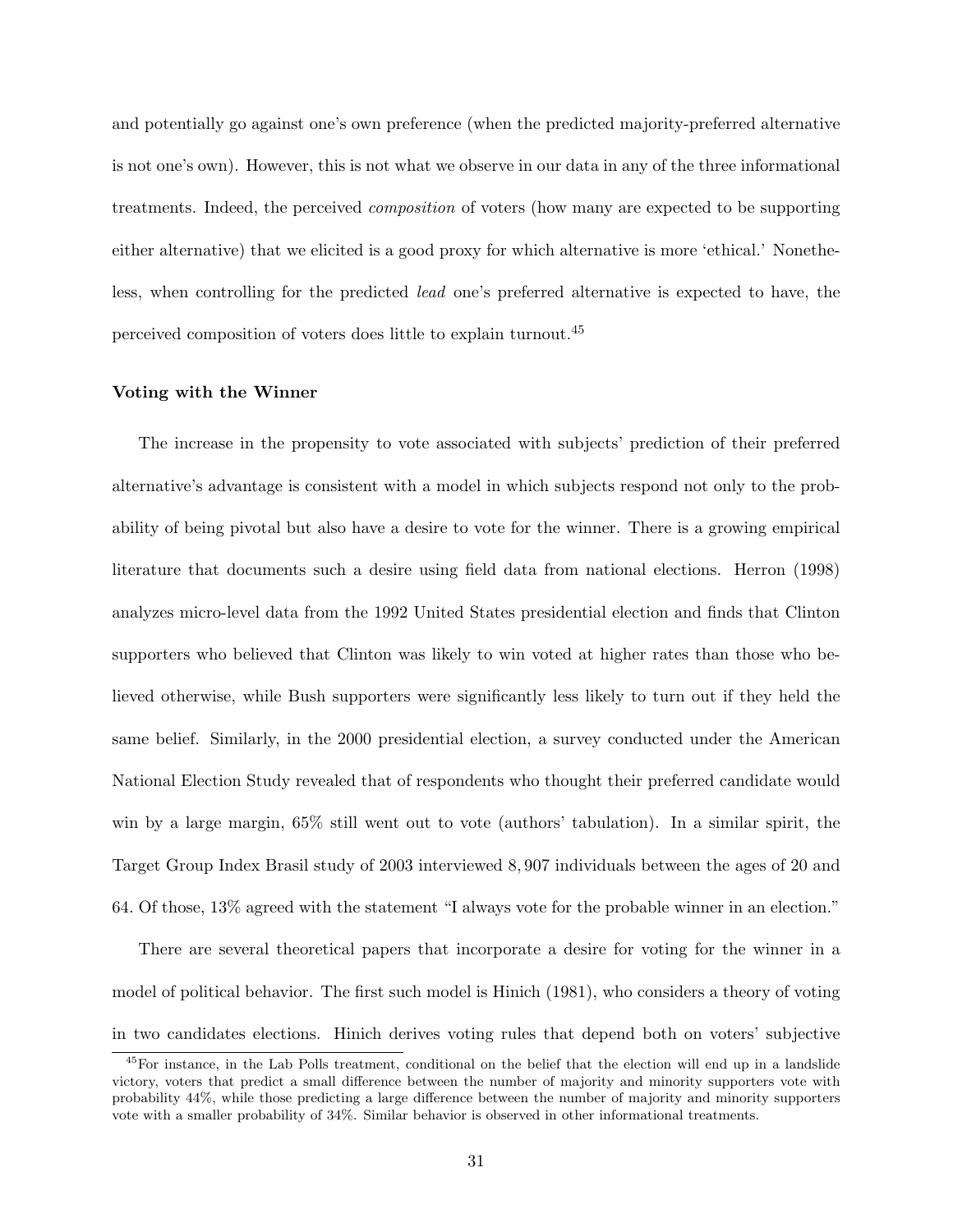beliefs about the election outcome and their preferences over candidates. The main assumption is that voters' utility increases when voting for a winner and decreases when voting for a loser. Hinich argues that this assumption is no less plausible than the assumption that voters believe they can be pivotal.

More recently, two theoretical papers incorporate voters' desire to vote for the winner in the standard pivotal voter framework. Callander (2007) studies a sequential model of voting and shows that a desire to conform might induce momentum and bandwagons on the equilibrium path. In a companion paper, Callander (2008) investigates simultaneous elections and establishes that a desire to win creates multiple equilibria, some of which exhibit negative information aggregation – information aggregated in equilibrium helps the worse candidate get elected.

Our experimental data provide an opportunity to estimate the magnitude of this effect. Consider a modified version of agents' utilities from voting (borrowed from Callander, 2007, 2008). If agent  $i$  votes for her preferred alternative, then her utility is given by:

 $u_i = V \cdot \text{Prob}[\text{preferred alternative wins}] + a \cdot \text{Prob}[\text{voting for winner}] - c$ 

If agent i abstains, her utility is:

### $u_i = V \cdot \text{Prob}[\text{preferred alternative wins}]$

Using this utility specification, we estimate the parameter  $\alpha$  that maximizes the likelihood of matching the voting pattern for each subject separately. That is, for each subject, based on her 20 decisions, we find the parameter  $a$  that matches the largest number of these decisions. Since there is generally a range of such maximizing parameters  $a$ , in what follows we report the minimal value of a for each subject. We view this as a conservative assessment of the minimal deviation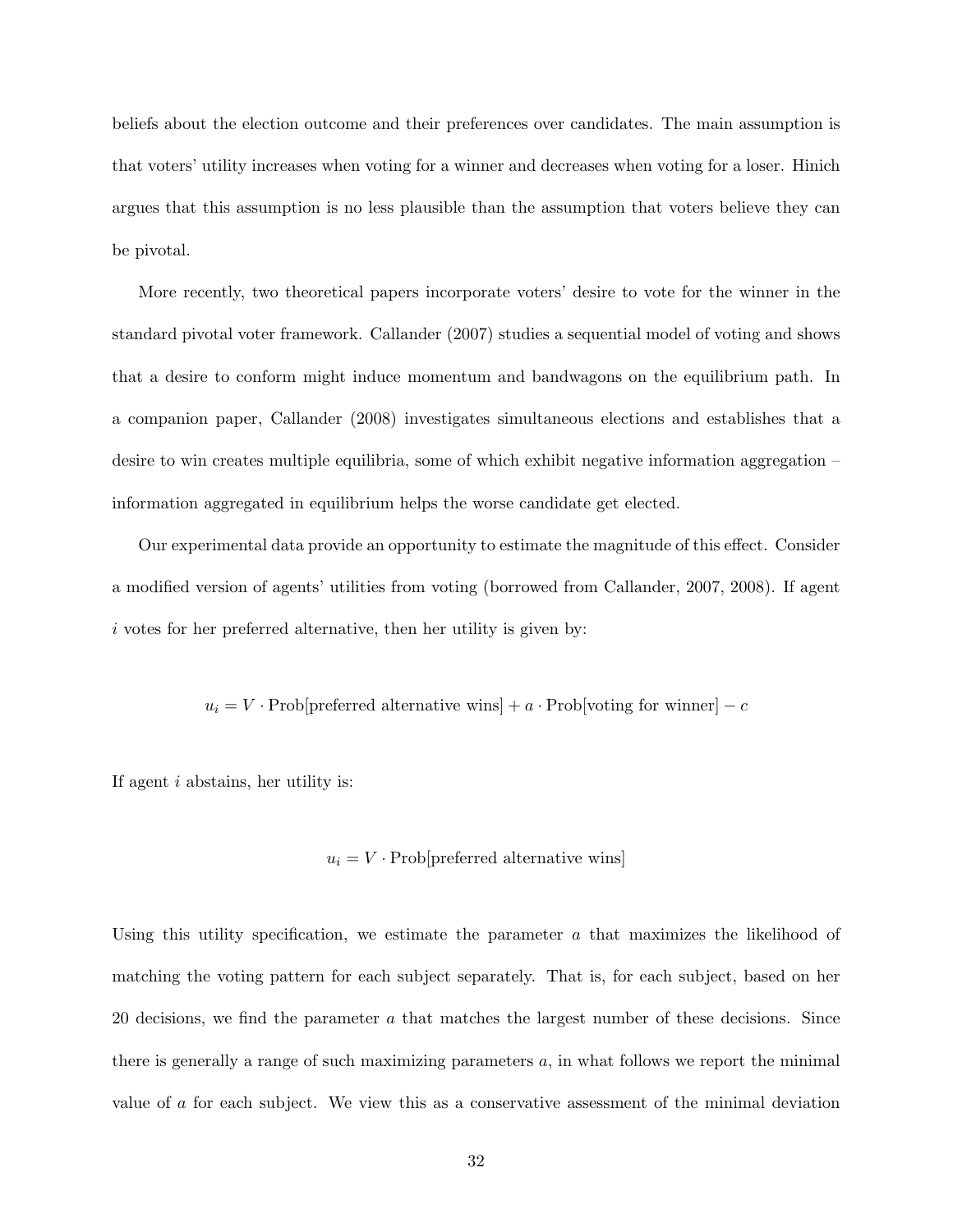from the standard preferences that helps explain observed choices. Figure 3 plots the cumulative distributions of estimated values of a by subject in each information treatment. The range of a in the figure is  $[0, 100]$ . In terms of experimental tokens, the value of V in our experiments was 200, corresponding to \$2, so the maximal value of a we observe corresponds to the reward from having the preferred alternative win.

Figure 3 illustrates substantial heterogeneity in subjects' voting behavior. Regardless of the information treatment, there is a significant group of subjects who base their voting decisions almost entirely on the probability of being pivotal (low values of  $a$ ). At the same time, voting behavior of other subjects is heavily influenced by the desire to vote for the winner (high values of  $a$ ). We note that the distributions of estimated  $a$  parameters are similar across treatments, consistent with an underlying distribution of preferences as specified in the population.<sup>46</sup>



Figure 3: Cumulative Distributions of Estimated Values of a, by Treatment

<sup>46</sup>A non-parametric Kolmogorov-Smirnov test detects no statistical difference in the distribution of parameters a between the No Polls and Lab Polls treatments  $(p = 0.721)$ , as well as between the Perfect Polls and Lab Polls treatments ( $p = 0.429$ ). There is, however, a difference between the No Polls and Perfect Polls treatments ( $p < 0.05$ ). Indeed, in the No Polls treatment we observe a significantly higher percentage of subjects that have very low values of a: about 50% are characterized by  $a = 0$ , while the percentage of individuals characterized by  $a = 0$  is only 31% in the Perfect Polls treatment.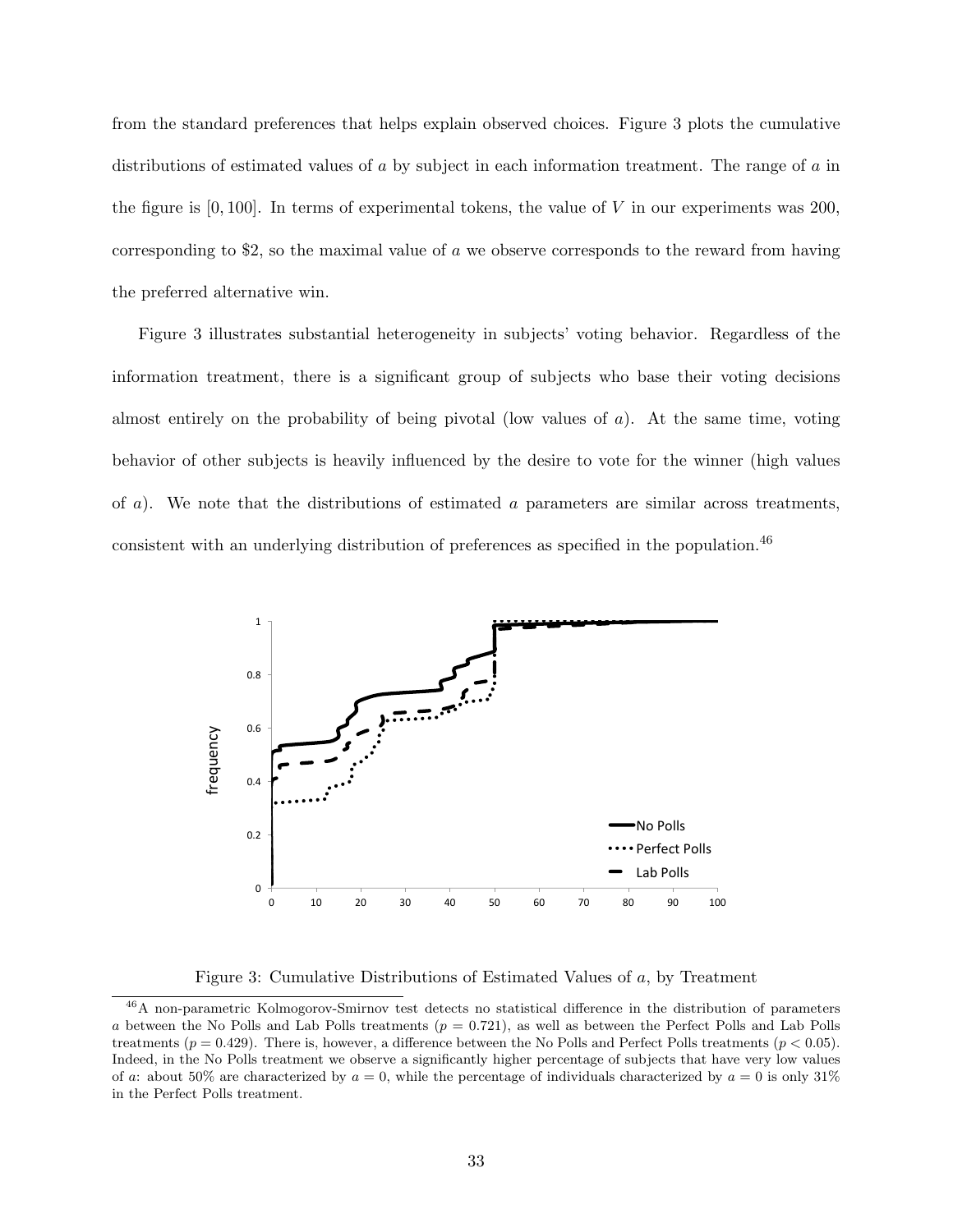One can certainly embed these estimated preferences in a standard voting model to see whether the behavior we observe can be reconciled with equilibrium behavior. As it turns out, allowing for only two types of preferences in the population explains much of our data; Indeed, the model with two best-fitting types explain 78% of our data, while the best fit of the model obtained with individual specific values of a achieves the fit of  $80\%$ . Figure 3 suggests that a substantial fraction of individuals appear to approximately follow the pivotal-voter model prescriptions—across all treatments, the fraction of individuals with an estimated parameter of 0 is greater than 30%. In fact, the values of the parameter a corresponding to the two best-fitting types are 11 and 50. This suggests that a simple model of behavior would allow for two types of individuals, ones who are standard and ones who feel rewarded when voting with the winner. In the Online Appendix, we analyze such a two-type model, where both the parameter  $a$  and the preferred alternative are independently determined and private information. We show that there exist equilibria of the model corresponding to the games induced by both our No Polls and Perfect Polls treatments that are in line with the patterns we observe in the data. $47$ 

# 5 Election Outcomes

In this section, we describe how the behavioral patterns of voting identified in the Section 4 affect the aggregate election outcomes. We first discuss the distribution of votes allocated to each candidate and, in particular, the prevalence of very close elections as a function of the information available. We then consider the welfare consequences of the electorate having access to information via polls.<sup>48</sup>

 $^{47}$ In principle, voters with a very strong desire to vote for the winner could, with some beliefs, vote against their preferred alternative. In our experiments, however, voters rarely do so. In all our treatments, subjects voted against their preferred alternative in fewer than 3% of cases. Even when focusing on individuals, 27 subjects voted against their preferred alternative once, 9 subjects did so twice, 3 did so four times, and one subject did so for each value of 3, 5, 6, and 8 times. The equilibria we identify in the Online Appendix are consistent with these observations—upon participation, these equilibria prescribe voting for one's preferred alternative.

<sup>&</sup>lt;sup>48</sup>We note that there were no persistent biases toward the *blue* or red alternatives: behavior was not significantly different across the labels of the alternatives.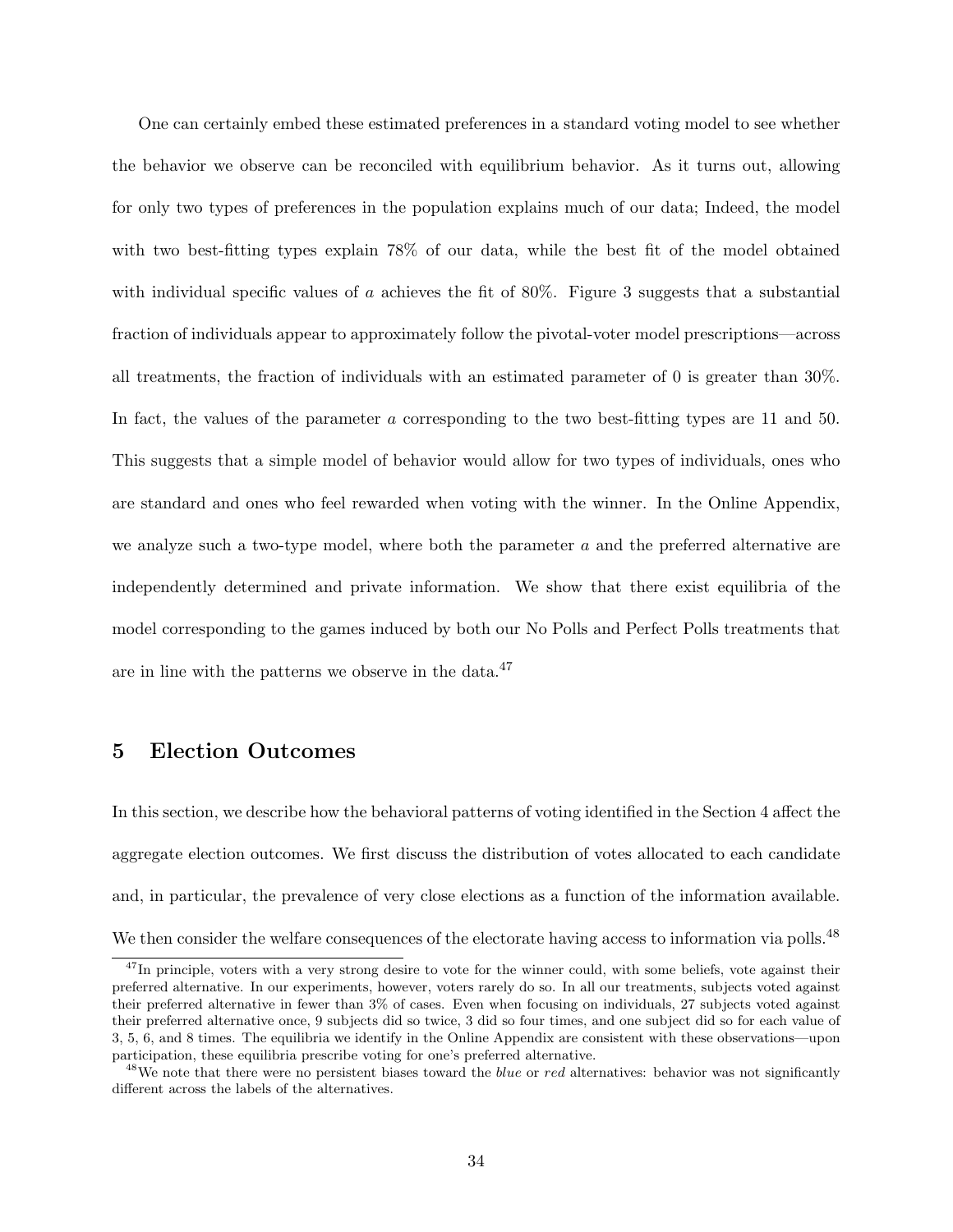Recall that the pivotal voter model predicts that information has an overall negative effect on the social welfare. This result is based on the observation that the pivotality condition requires the majority voters to vote with lower probability than the minority voters. This, in turn, results in an overall higher participation costs incurred by all voters, a higher likelihood of observing a toss-up election, and a lower chance of the majority-preferred alternative to be selected. However, as we documented in Section 4, the voting propensities of the majority group members is higher than that of the minority group members. Thus, the detrimental effects of information are put to question. In the remainder of this section, we will assess whether indeed a society is worse off when voters have access to polling data.

### 5.1 The Emergence of Toss-up Elections

Contrary to the prediction of the pivotal voter model, we find that toss-up elections (in which alternatives either tied or differed by one vote) occurred significantly more frequently in the No Polls treatment than in either of the two treatments in which information regarding the distribution of preferences was revealed.<sup>49</sup> In fact, the No Polls treatment produces cumulative distributions that are first order stochastically dominated by those generated by the other two treatments.<sup>50</sup> Moreover, landslide elections appear more frequently when information regarding preferences is available. Finally, we note that the Perfect Polls and Lab Polls treatments generated very similar distributions of ultimate vote leads that are not significantly different from one another.<sup>51</sup>

<sup>49</sup>Statistically, we use a probit regression to explain whether an election culminated in a toss-up outcome with dummy variables for treatments, while clustering observations by groups. For either cost, when the Toss-up dummy is regressed on the Perfect Polls dummy (or Lab Polls dummy), leaving the No Polls treatment as the baseline, we obtain a negative coefficient for the corresponding Polls dummy that is significant at the 5% level. When the Toss-up dummy is regressed on the Lab Polls dummy leaving the Perfect Polls treatment as the base group, we obtain a coefficient that is not significantly different from zero.

<sup>50</sup>The graphs are omitted for brevity and available from the authors upon request.

<sup>&</sup>lt;sup>51</sup>To compare the distributions of vote leads of the winner between Perfect Polls and Lab Polls we used the same technique as for the comparison of the No Polls and Perfect Polls (Lab Polls) treatments described above (see Footnote 49).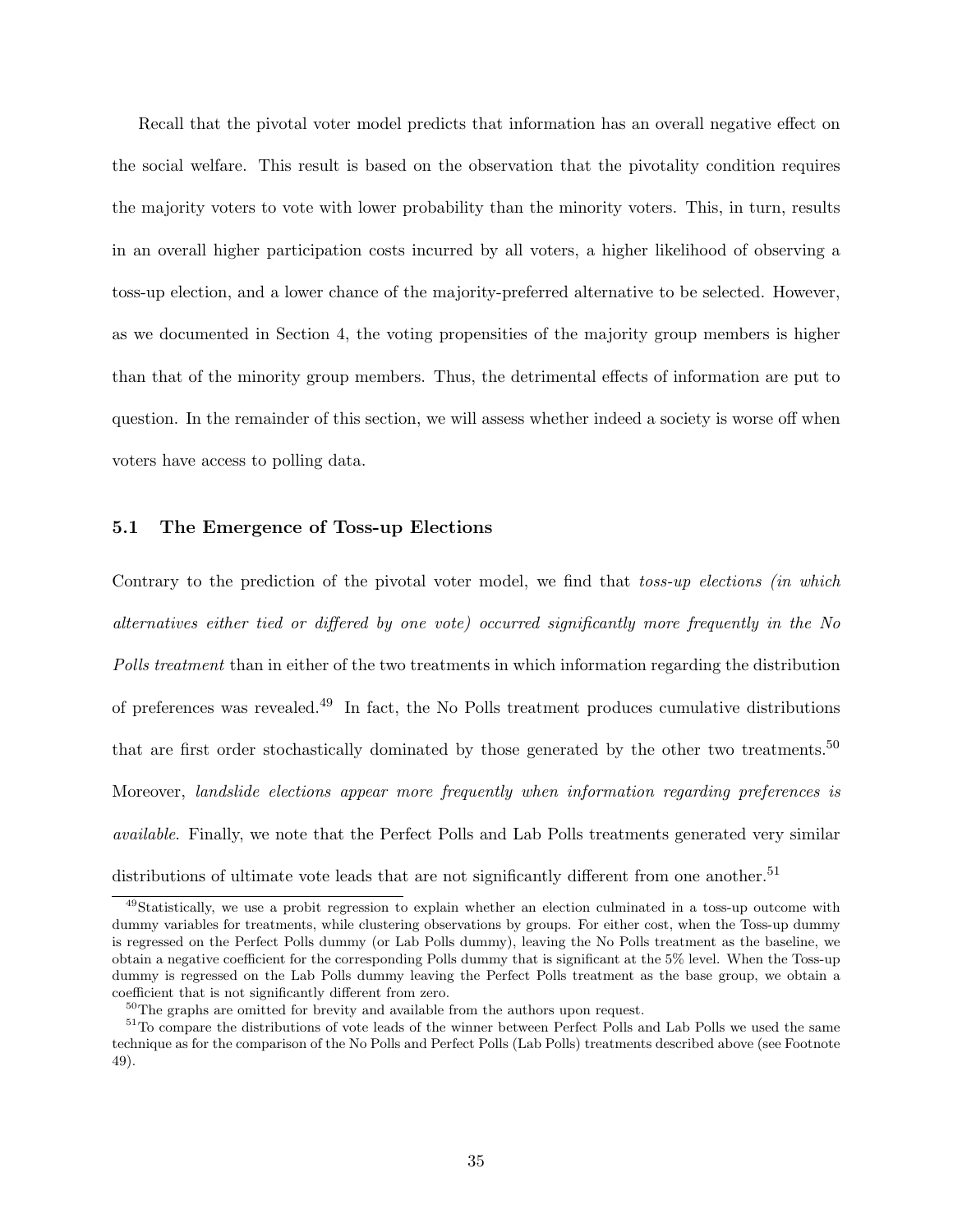# 5.2 Welfare

We now turn to the performance of elections with and without polls in terms of overall welfare and likelihood of selecting the majority-preferred alternative.

In terms of choosing the collectively optimal alternative, that favored by a majority, polls appear to have a positive effect. As the top panel of Table 5 suggests, especially for lower participation costs, the availability of Perfect or Lab polls assists somewhat in achieving the alternative favored by the majority. These differences are more pronounced when the group

|                          |                                     | <b>Composition of Types</b>                                    |             |                           |             |             |  |  |  |  |
|--------------------------|-------------------------------------|----------------------------------------------------------------|-------------|---------------------------|-------------|-------------|--|--|--|--|
|                          | <b>Type Difference of</b><br>1 or 3 |                                                                |             | <b>Type Difference of</b> | Overall     |             |  |  |  |  |
|                          |                                     |                                                                | 5, 7, or 9  |                           |             |             |  |  |  |  |
|                          | $cost = 25$                         | $cost = 50$                                                    | $cost = 25$ | $cost = 50$               | $cost = 25$ | $cost = 50$ |  |  |  |  |
| <b>Majority Favored*</b> |                                     |                                                                |             |                           |             |             |  |  |  |  |
| No Polls                 | 70% [43]                            | 69% [42]                                                       | 96% [27]    | 96% [28]                  | 80% [70]    | 80% [70]    |  |  |  |  |
| <b>Perfect Polls</b>     | 85% [46]                            | 76% [46]                                                       | 97% [34]    | 97% [34]                  | 90% [80]    | 85% [80]    |  |  |  |  |
| Lab Polls                | 88% [43]                            | 82% [49]                                                       | 100% [27]   | 90% [21]                  | 93% [70]    | 84% [70]    |  |  |  |  |
| Overall Costs**          |                                     |                                                                |             |                           |             |             |  |  |  |  |
| No Polls                 | 128 (6)                             | 215(16)                                                        | 117(6)      | 163(15)                   | 123(4)      | 194 (11)    |  |  |  |  |
| <b>Perfect Polls</b>     | 119(6)                              | 180 (10)                                                       | 130(7)      | 219(13)                   | 124(4)      | 197 (8)     |  |  |  |  |
| Lab Polls                | 120(7)                              | 207(10)                                                        | 118 (8)     | 171 (15)                  | 119(5)      | 196 (8)     |  |  |  |  |
| Net Welfare**            |                                     |                                                                |             |                           |             |             |  |  |  |  |
| No Polls                 | 869 (31)                            | 775 (34)                                                       | 1306 (43)   | 1245 (41)                 | 1037 (36)   | 963 (38)    |  |  |  |  |
| <b>Perfect Polls</b>     | 928 (22)                            | 841 (31)                                                       | 1311 (38)   | 1210 (37)                 | 1091 (29)   | 998 (31)    |  |  |  |  |
| Lab Polls                | 978 (26)                            | 842 (29)                                                       | 1319 (18)   | 1133 (64)                 | 1110 (27)   | 929 (32)    |  |  |  |  |
| <b>Net Welfare</b>       |                                     |                                                                |             |                           |             |             |  |  |  |  |
| (Callander)**            |                                     |                                                                |             |                           |             |             |  |  |  |  |
| No Polls                 | 958 (32)                            | 861 (35)                                                       | 1389 (46)   | 1315 (41)                 | 1124 (37)   | 1043 (38)   |  |  |  |  |
| <b>Perfect Polls</b>     | 1045 (26)                           | 936 (32)                                                       | 1457 (41)   | 1361 (42)                 | 1220 (32)   | 1117 (35)   |  |  |  |  |
| Lab Polls                | 1089 (29)                           | 942 (30)                                                       | 1453 (22)   | 1250 (68)                 | 1229 (29)   | 1034 (34)   |  |  |  |  |
|                          |                                     | * Cause parantheses contain the number of relevant ebsenizions |             |                           |             |             |  |  |  |  |

Square parentheses contain the number of relevant observations.

\*\* Round parentheses contain the corresponding standard errors.

Table 5: Aggregate Election Outcomes

is closely divided (corresponding to type differences of 1 or 3). Participation costs are not significantly different across treatments as the second panel in Table 3 illustrates. In fact, in utility terms, group utilitarian welfare (accounting for payoffs from the selected alternative and the participation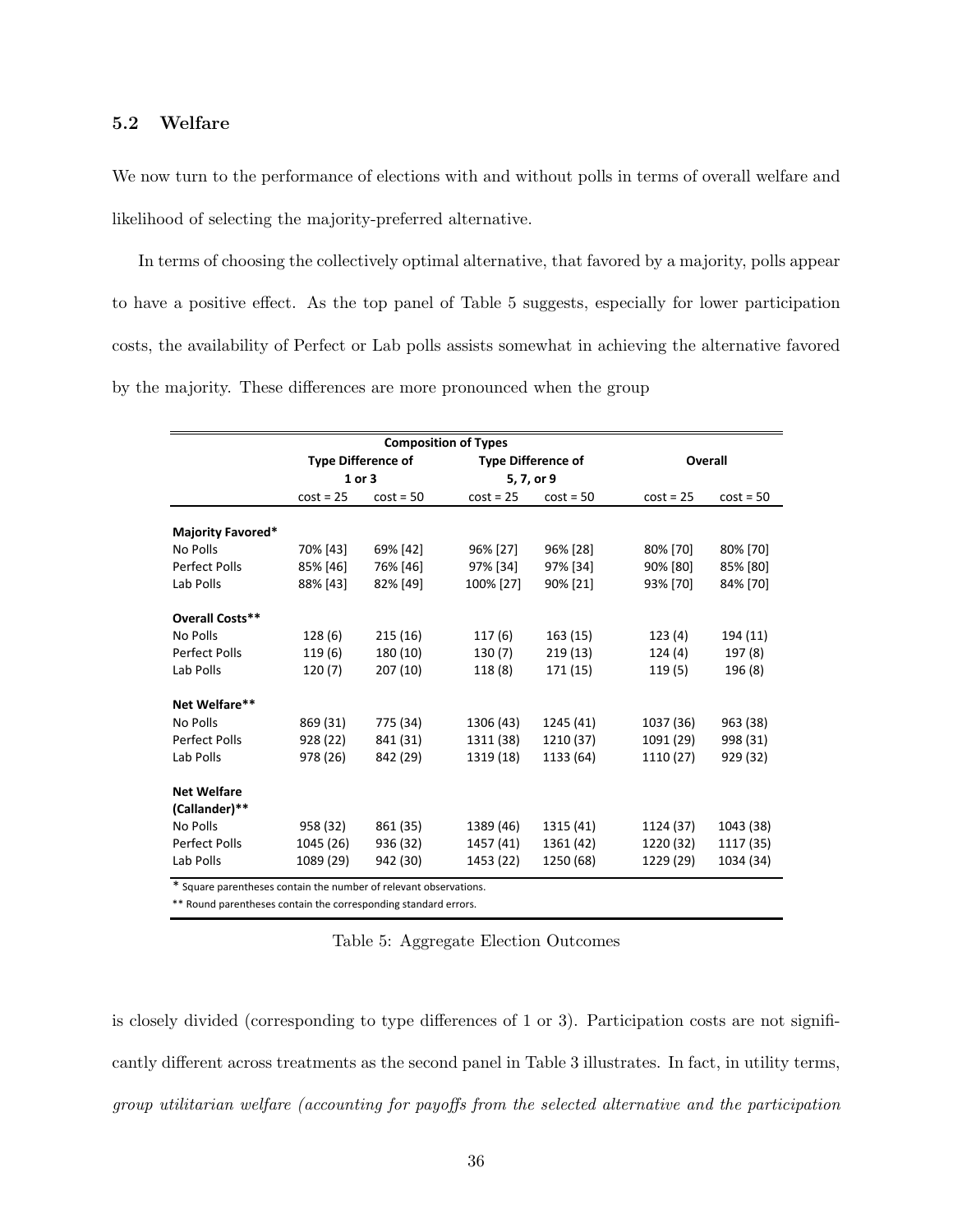costs), is not significantly different across treatments.<sup>52</sup> Notice that this result contrasts some of the basic insights from the theoretical work on polls that suggests the negative effects of polls (due to the increased propensity of the 'wrong' minority group to participate as we documented in Section 4).

We stress that had subjects used equilibrium strategies, with our volume of data, the ranking of welfare across treatments would likely correspond to the theoretical predictions and be statistically different.<sup>53</sup>

Though differences are not significant, we note that the welfare values observed do follow the theoretical comparative statics with respect to costs, generating greater mean observed welfare levels when participation costs are lower.

The bottom panel of Table 5 presents welfare levels accounting for individuals' potential desire to vote with the winner that we considered at the end of Section 4.4. We use our estimates of the individual a parameters to calculate the resulting average welfare in each of our treatments. As can be seen, once we account for preferences for voting with the winner, the welfare ranking changes, with levels in both treatments with polls significantly exceeding those generated in the No Polls treatment. This stands in stark contrast with the implications of standard theories of the impacts of polls, which suggest the potential perils of polling information on overall welfare.

<sup>52</sup>Welfare is not significantly different across treatments according to any standard parametric or non-parametric test clustering by groups.

 $53$ For instance, for participation costs of 50, simulating our experiment assuming that subjects use equilibrium strategies (with the number of subjects participating in our experiments) for 1, 000, 000 iterations leads to a likelihood exceeding 95% of group welfare without polls surpassing that with perfect polls. Performing the same simulations using subjects' experimental participation rates leads to a likelihood of less than 10% of group welfare without polls surpassing that with perfect polls. In particular, this suggests that it is not the particular experimental realizations of preferences that are driving our results.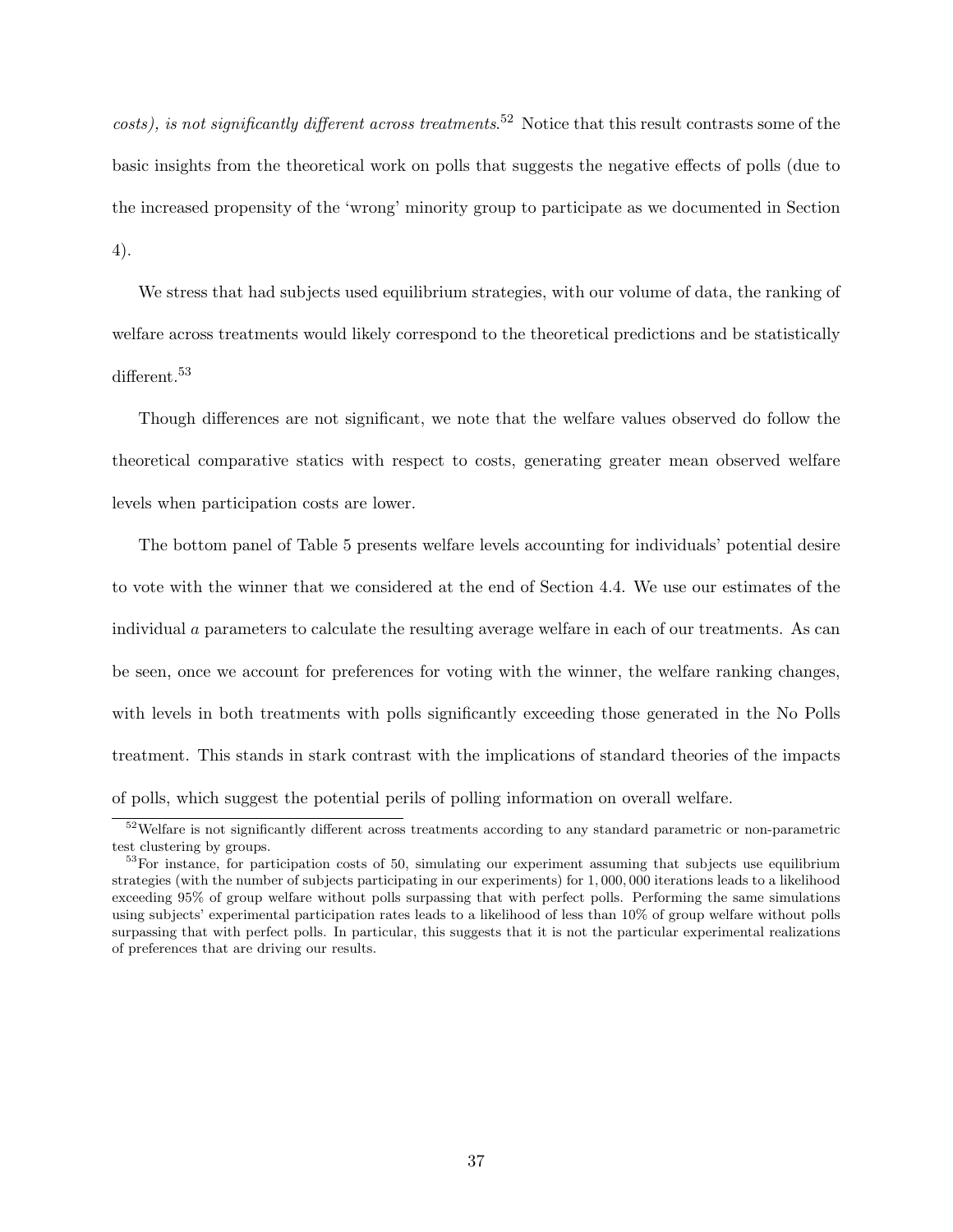# 6 Poll Reports

Our Lab Polls treatment allows us to gain insight into how individuals respond to polls. In principle, since we see that poll results affect behavior and outcomes, individuals could potentially gain by misreporting their intended actions in the polling phase.

First, pre-election polls consistently overestimate voter turnout: while 82% of subjects reported they will vote, less than 50% actually did vote. This result mirrors the trend documented in the empirical literature that estimates turnout based on self reports in the American National Election Study (see Holbrook and Krosnick, 2010 and references therein).

On the individual level, of those reporting they will vote, 48% of subjects voted. Nonetheless, subjects rarely voted for an alternative different than the one they declared they would vote for: of the subjects intending to vote, only  $6\%$  cast a vote for an alternative different than the one they chose in the poll. $54$ 

In terms of incentives, individuals reporting a vote for their preferred candidate earned, on average, \$1.15 per election, individuals reporting a vote for their less preferred candidate earned an average of \$0.98, while individuals reporting abstention earned an average of \$1.13 (with standard errors of 2 cents, 10 cents, and 7 cents, respectively). Similar comparative statics hold for each cost separately. These values suggest that experimental incentives were such that reporting the genuinely preferred candidate or intended abstention generated greater payoffs.<sup>55</sup> This is interesting in view of the theoretical predictions pertaining to the Lab Polls treatment. Indeed, subjects in our experiments did not follow the babbling equilibrium.

As mentioned, subjects were not completely truthful either. Nonetheless, overall, *polls reflect* 

<sup>&</sup>lt;sup>54</sup>There are 21 subjects that comprise the 6% reporting an alternative in the polls different than the one they ultimately vote for: 8 subjects voted against their preferences, 11 subjects voted according to their preferences, and 2 subjects did both over the course of their experimental sessions.

<sup>&</sup>lt;sup>55</sup>Note that since subjects respond to the magnitude of the lead in the polls, individuals are 'pivotal' for any profile of others' reports in the poll.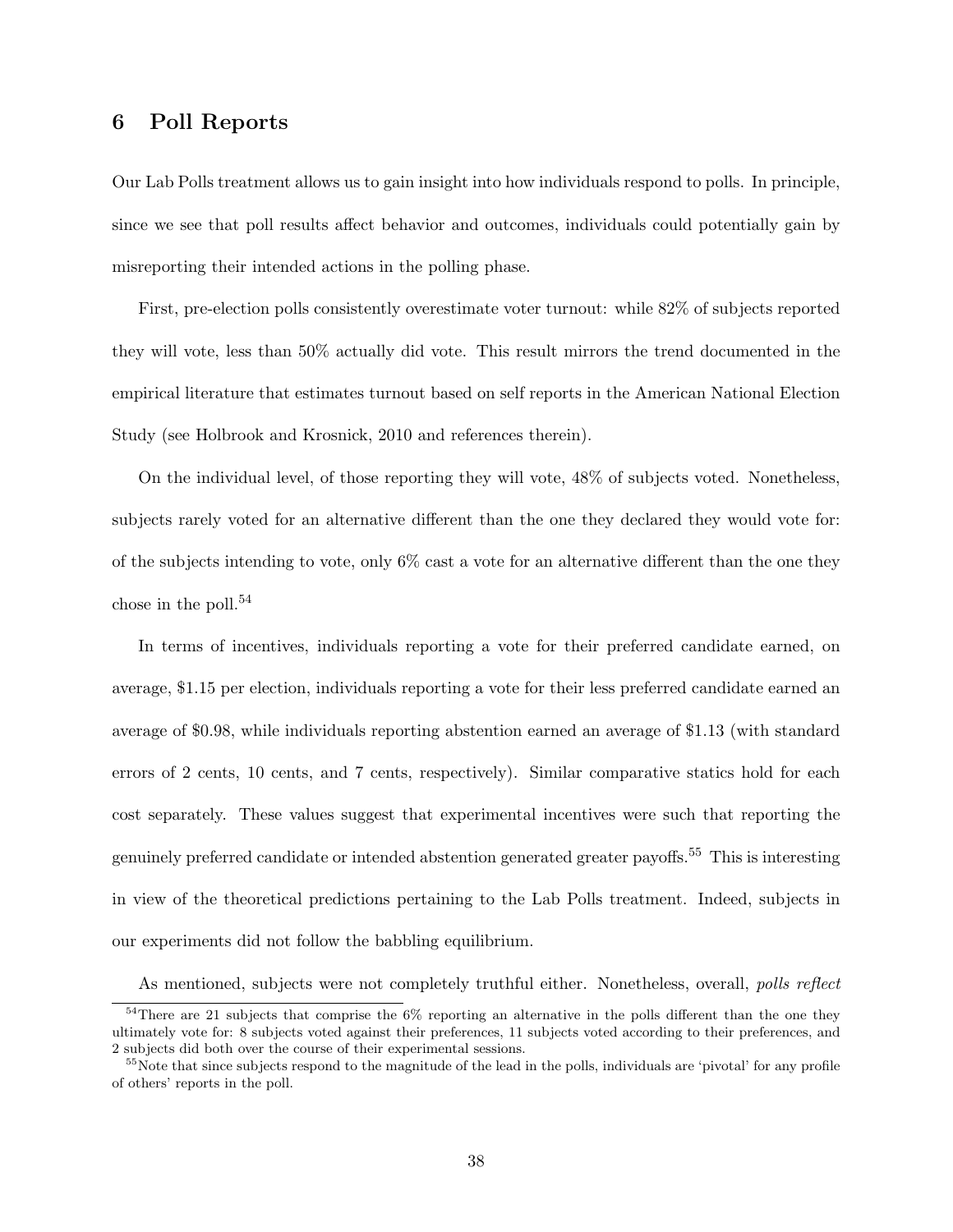the ultimate election outcomes. Of the elections that did not end up in a tie, 84% of the outcomes coincided with those predicted by the polls. This observation is useful methodologically: it supports the way in which polls are often modeled. It also suggests the potential need for new models of polling. Indeed, subjects do not appear to be playing any equilibrium, with or without mixing at the polling stage, as they do not best respond to their fairly accurate beliefs at the voting stage. However, they might have preferences for aspects other than monetary returns per-se, such as a desire to vote with the winner that is consistent with many patterns in our data, that would reconcile our data with equilibrium behavior. Analyzing such a model with a pre-election endogenous poll is left for future research.

In terms of outcomes, the literature on the effects of polls has identified two effects. The Bandwagon Effect suggests that the predicted winner in a poll gains additional support after the poll's publication. The Underdog Effect suggests that the predicted loser gains additional support after the poll's publication. Indeed, Bandwagon and Underdog Effects have been extensively studied in the recent few decades starting with the pioneering work of Simon (1954), Fleitas (1971), and Gartner (1976), among others (see Callander, 2007 and references therein for recent theoretical work on these phenomena). While most work is in consensus regarding the existence of these two effects, the debate about their magnitudes still goes on. Irwin and Van Holsteyn (2000) conduct a meta-study of the empirical research on the two effects. The authors conclude that starting from the 1980s, a Bandwagon Effect was more frequent than an Underdog Effect.

Figure 4 depicts the realized lead as a function of the lead predicted by the polls. As can be seen, for moderate predicted leads, realized leads surpass those suggested by the poll, thereby confirming to a Bandwagon Effect. Nonetheless, when predicted leads are extreme (greater than 3), realized leads are more conservative, supporting an Underdog Effect. In other words, both effects gain support in our data, but which one prevails depends on whether or not the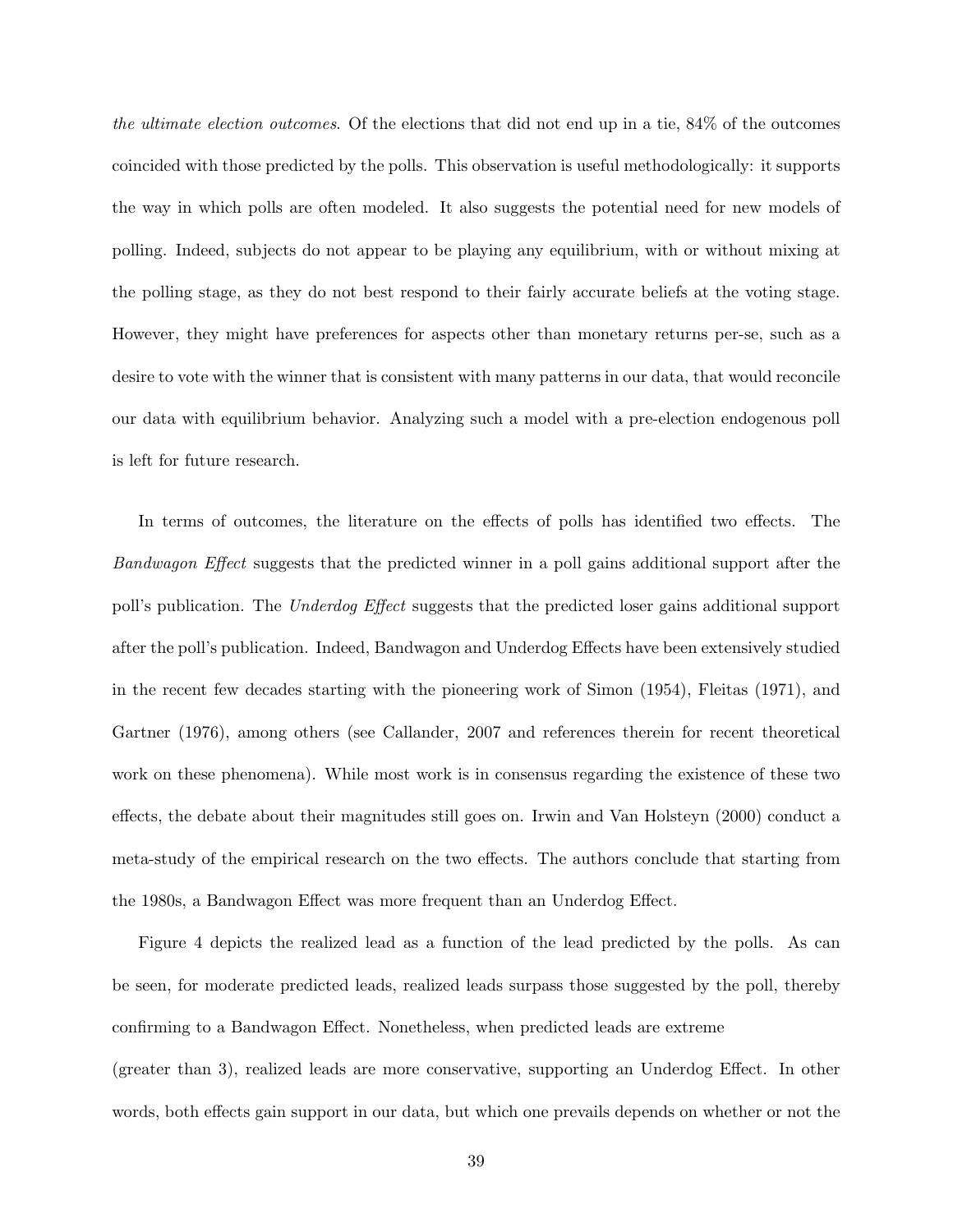

Figure 4: Bandwagon and Underdog Effects

poll ends up in a close or landslide outcome. Furthermore, the magnitude of the effects depends on the precise poll outcomes. In particular, the underdog effect appears more pronounced as poll leads become substantial.

One potential explanation for these observations is the following. Low poll leads are more likely to arise when there are relatively many individuals reporting abstention at the polling stage. In our data, 50% of those intending to abstain ultimately participated. Since participation is more likely when one's preferred alternative is leading in the polls, those reporting abstention at the polls serve to magnify the lead observed at the polling stage. Consequently, the difference between the actual lead and the poll lead of the winner is expected to increase with the number of those abstaining at the polls, consistent with the Bandwagon Effect we observe for low poll leads. For high poll leads, recall that 6% of our subjects voted for an alternative different than the one they chose in the poll. As it turns out, most of these subjects belonged to the minority group, and therefore contributed to an exaggerated poll lead. When poll leads are high, fewer individuals abstain and this pattern of behavior has more impact. This generates the observed Underdog Effect.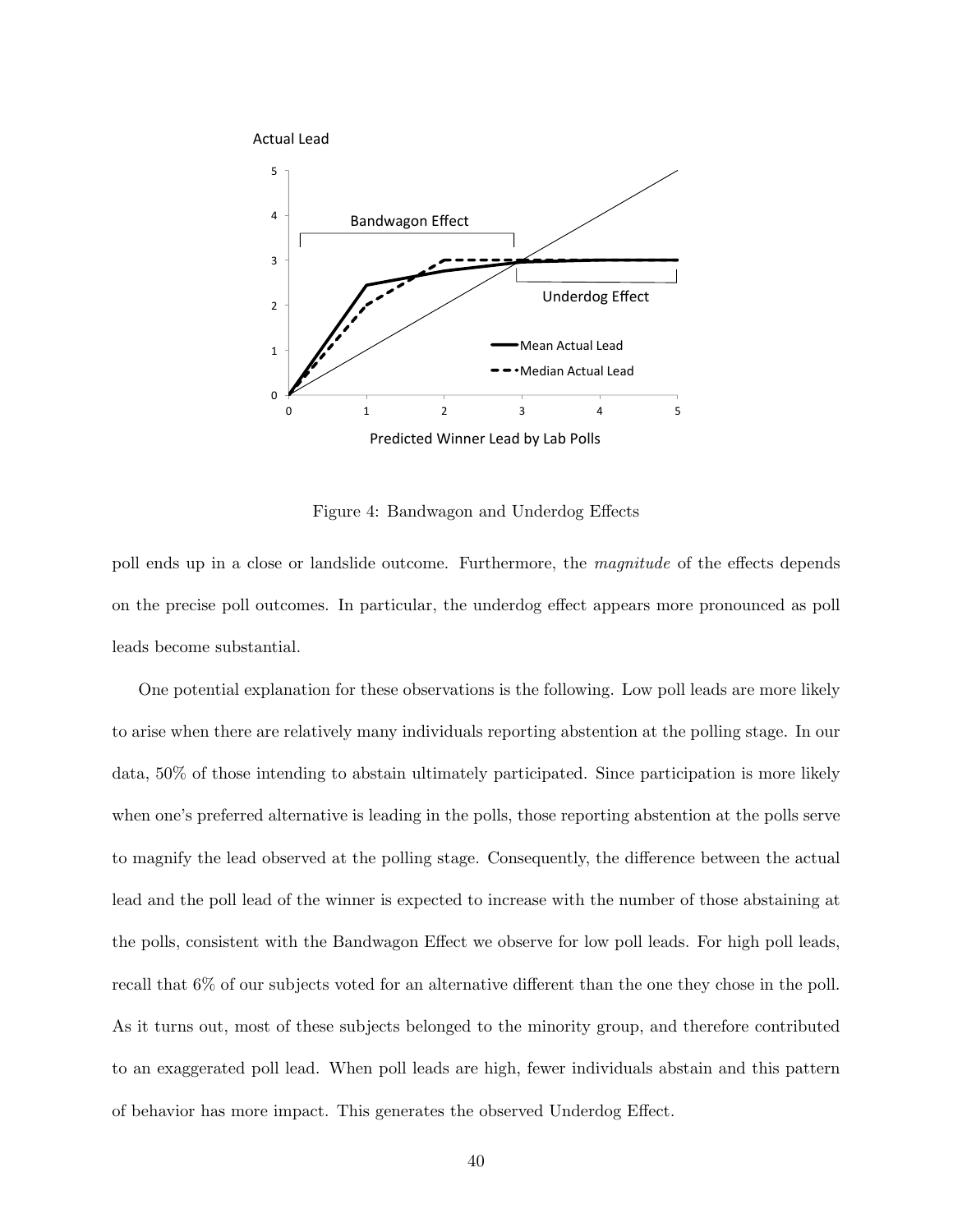# 7 Conclusions

We provide an array of experiments that closely inspect voters' turnout response to beliefs regarding ultimate outcomes and the consequent effects of information about the electorate's underlying preferences, specifically in the form of polls. The first message that emerges from our analysis is that, contrary to the underlying premise of the pivotal voter model, the propensity to vote increases with subjects' predictions of their preferred alternative's advantage. This is the case despite our setting being, in many ways, conducive for the strategic considerations posited by the pivotal voter model to play out: our experimental groups are arguably small so that pivot probabilities are substantial and many external motives that may be important in large political elections (peer pressure to vote, changing knowledge about candidates, etc.) are controlled for. The monotonic response to beliefs about one's preferred alternative's likelihood of winning leads to the second message of the paper: pre-election polls do not exhibit the detrimental effects on welfare that the extant theoretical work on the effects of polls predicts. In fact, pre-election polls lead to more participation by the expected majority and generate more landslide elections. Finally, our study provides insights on the behavior of individuals in polls and the responses they generate. We find that individuals report participation intentions that exceed the ultimate participation rates, but rarely misreport which candidate they would support if intending to vote. This feeds into the impact of polls on outcomes. Close elections are more prone to Bandwagon Effects, by which poll winners gain even greater leads in the actual election, while landslide elections are more prone to Underdog Effects, where poll winners gain lower leads in the actual election.

The analysis suggests the usefulness of considering alternative theoretical constructs to that suggested by the canonical pivotal voter model. For instance, incorporating a desire to vote for winners, as suggested in Callander (2007), could generate predictions in line with our results and help explain much of the individual data observed in our experiments. In that respect, the paper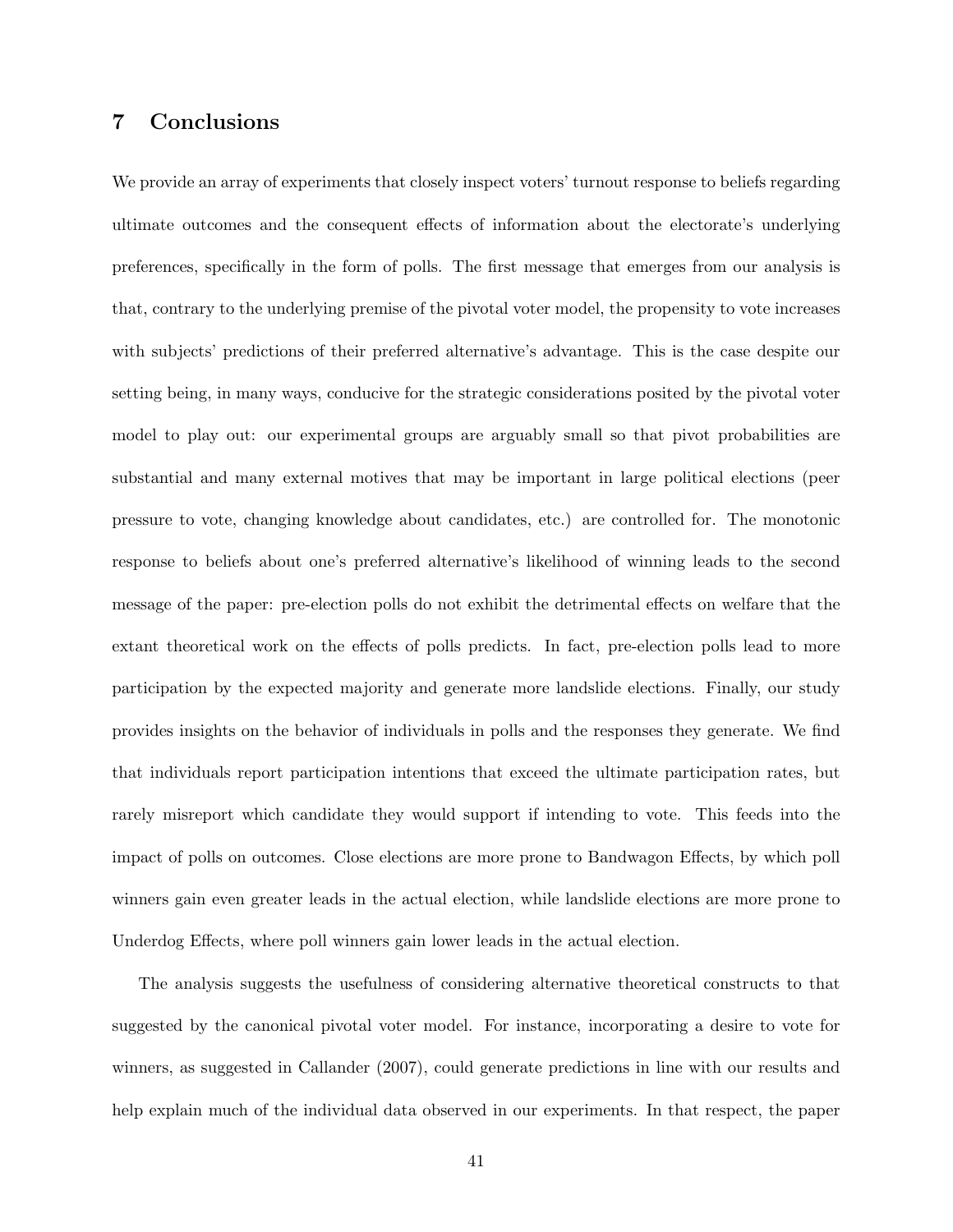opens the door to further experimentation targeted at isolating the precise voting motives collective action imposes.<sup>56</sup>

Last, our analysis raises questions regarding the value of polls. In our experiments, when observing the ex-ante majority-preferred alternative (namely, the color of the realized jar), the probability of that alternative being elected is 74% when no polls are available, 91% when perfect polls are available, and 83% when endogenous polls are utilized. This suggests the potential value of polls to well-informed candidates.

# References

- [1] Austen-Smith, David and Jeffrey Scott Banks (1996), "Information Aggregation, Rationality, and The Condorcet Jury Theorem," American Political Science Review, Volume 90(1), pages 34-45.
- [2] Austen-Smith, David and Timothy J. Feddersen (2006), "Deliberation, Preference Uncertainty and Voting Rules," American Political Science Review, Volume 100(2), pages 209-217.
- [3] Borgers, Tilman (2004), "Costly Voting," American Economic Review, Volume 94, pages 57-66.
- [4] Callander, Steven (2007), "Bandwagons and Momentum in Sequential Voting," Review of Economic Studies, Volume 74, pages 653-684.
- [5] Callander, Steven (2008), "Majority Rule When Voters Like to Win," Games and Economic Behavior, Volume 64, pages 393-420.

<sup>&</sup>lt;sup>56</sup>For instance, it would be interesting to disentangle motives to vote with the winner from motives to vote with the majority (as in Goeree and Yariv, 2015), which the current design is not tailored for. A setting in which a minority selects the winner might be useful in teasing these motives apart.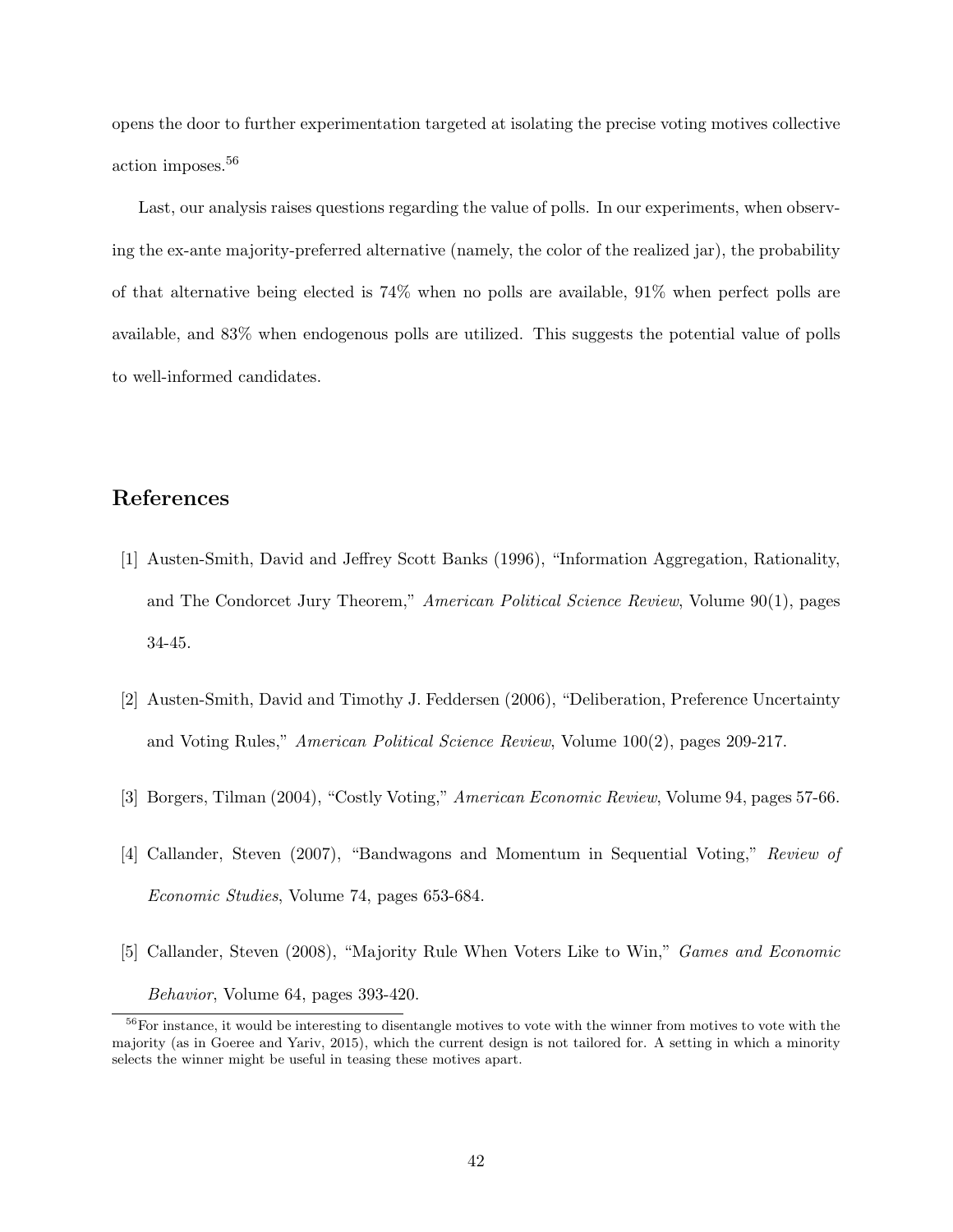- [6] Cason, Timothy N. and Vai-Lam Mui (2005), "Uncertainty and resistance to reform in laboratory participation games," European Journal of Political Economy, Volume 21(3), pages 708-737.
- [7] Castanheira, Micael (2013), "Victory Margins and the Paradox of Voting," European Journal of Political Economy, Volume 19(4), pages 817-841.
- [8] Coate, Stephen and Michael Conlin (2004), "A Group Rule-Utilitarian Approach to Voter Turnout: Theory and Evidence ," American Economic Review, Volume 94(5), pages 1476- 1504.
- [9] Coate, Stephen, Michael Conlin, and Andrea Moro (2008), "The Performance of the Pivotal-Voter Model in Small-scale elections: Evidence from Texas Liquor Referenda," Journal of Public Economics, Volume 92(4), pages 582-96.
- [10] Coughlan, Peter (2000), "In Defense of Unanimous Jury Verdicts: Mistrials, Communication, and Strategic Voting," American Political Science Review, Volume 94(2), pages 375-393.
- [11] Duffy, John and Margit Tavits (2008), "Beliefs and Voting Decisions: A Test of the Pivotal Voter Model," *American Journal of Political Science*, Volume 52(3), pages 603-618.
- [12] Esponda, Ignacio and Emanuel Vespa (2014), "Hypothetical Thinking and Information Extraction in the Laboratory," American Economic Journal: Microeconomics, Volume 6(4), pages 180-202.
- [13] Feddersen, Timothy J., Sean Gailmard, and Alvaro Sandroni (2009), "Moral Bias in Large Elections: Theory and Experimental Evidence," American Political Science Review, Volume 103(2), pages 175-192.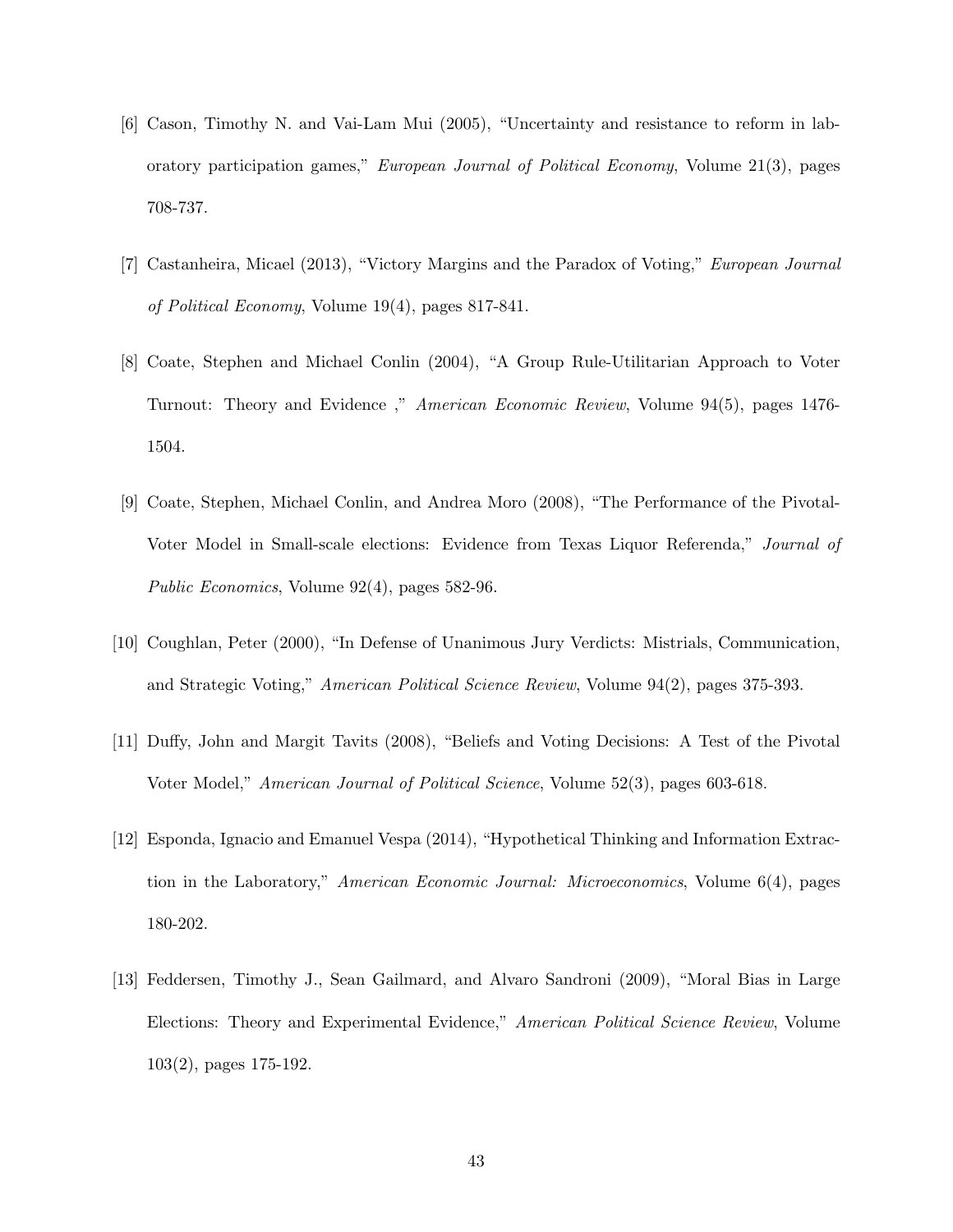- [14] Feddersen, Timothy J. and Wolfgang Pesendorfer (1996), "The Swing Voter's Curse," American Economic Review, Volume 86(3), pages 408-424.
- [15] Feddersen, Timothy J. and Wolfgang Pesendorfer (1997), "Voting Behavior and Information Aggregation in Elections with Private Information," Econometrica, Volume 65(5), pages 1029- 1058.
- [16] Feddersen, Timothy J. and Wolfgang Pesendorfer (1998), "Convicting the Innocent: The Inferiority of Unanimous Jury Verdicts under Strategic Voting," American Political Science Review, Volume 92(1), pages 23-35.
- [17] Ferejohn, John A. and Morris P. Fiorina (1974), "The Paradox of Not Voting: A Decision Theoretic Analysis," The American Political Science Review, Volume 68(2), pages 525-536.
- [18] Fleitas, Daniel W. (1971), "Bandwagon and Underdog Effects in Minimal-Information Elections." American Political Science Review, Volume 65(2), pages 434-438.
- [19] Forsythe, Robert, Roger B. Myerson, Thomas A. Rietz, and Robert J. Weber (1993), "An experiment on coordination in multi-candidate elections: The importance of polls and election histories," *Social Choice and Welfare*, 10, pages 223-247.
- [20] Fudenberg, Drew and David K. Levine (1998), The Theory of Learning in Games, MIT Press.
- [21] Galen, Irwin A. and Joop J. M. Van Holsteyn (2000), "Bandwagons, Underdogs, the Titanic, and the Red Cross: The Influence of Public Opinion Polls on Voters," Presented at the 18th World Congress of the International Political Science Association, Quebec, Canada.
- [22] Gartner, Manfred (1976), "Endogenous Bandwagon and Underdog Effects in a Rational Choice Model," Public Choice, Volume 25(1), pages 83-89.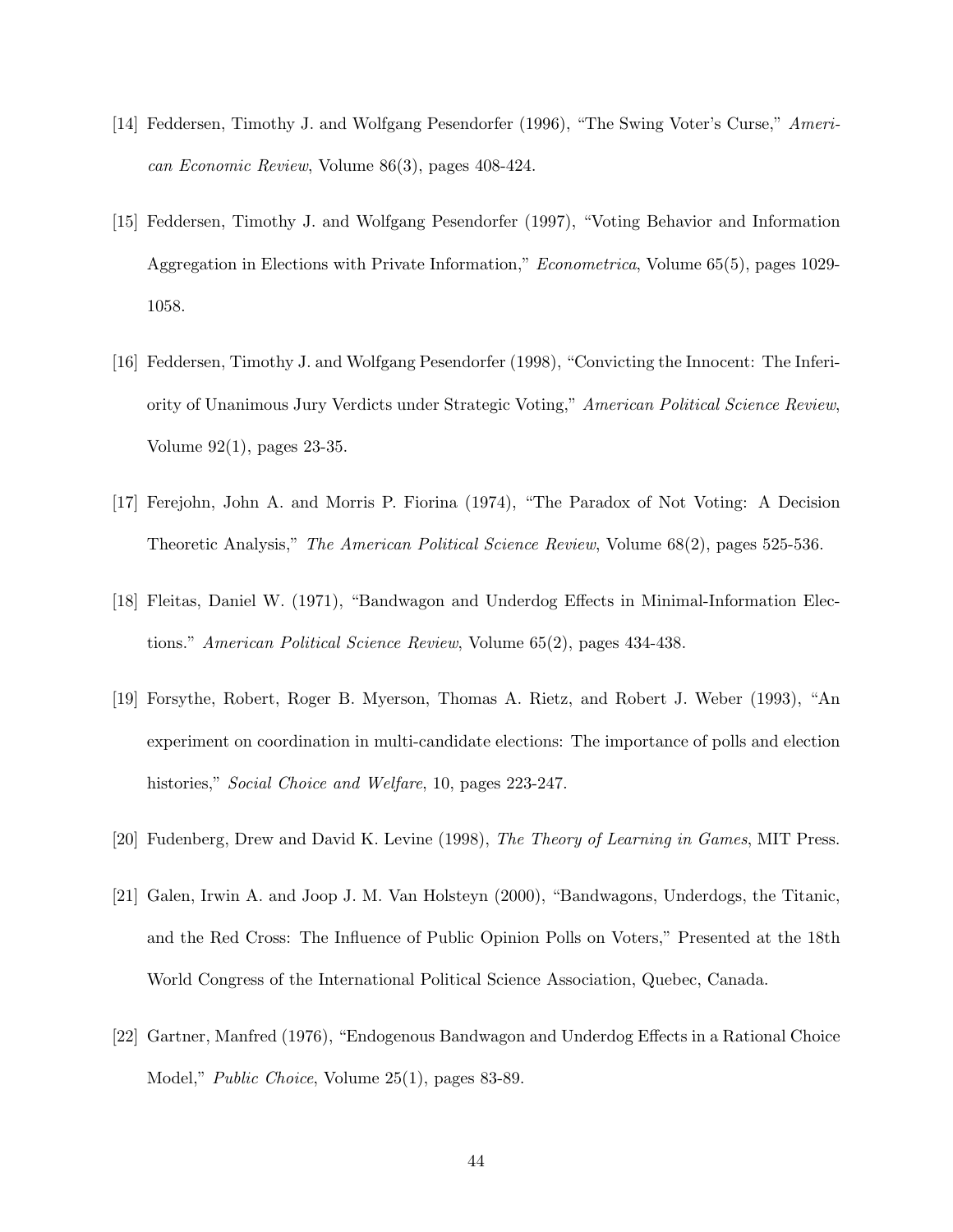- [23] Gerardi, Dino and Leeat Yariv (2007), "Deliberative Voting," Journal of Economic Theory, Volume 134, pages 317-338.
- [24] Gerber, Alan, Mitchell Hoffman, John Morgan, and Collin Raymond (2016) "One in a Million: Field Experiments on Perceived Closeness of the Election and Voter Turnout," mimeo.
- [25] Goeree, Jacob K. and Jens Großer (2007), "Welfare Reducing Polls," Economic Theory, Volume 31(1), pages 51-68.
- [26] Goeree, Jacob K. and Leeat Yariv (2011), "An Experimental Study of Collective Deliberation," Econometrica, Volume 79(3), pages 893-921.
- [27] Goeree, Jacob K. and Leeat Yariv (2015), "Conformity in the Lab," The Journal of the Economic Science Association, Volume 1(1), pages 15-28.
- [28] Gneiting, Tilmann and Adrian E. Raftery (2007), "Strictly Proper Scoring Rules, Prediction, and Estimation," Journal of the American Statistical Association, Volume 102(477), pages 359-378.
- [29] Großer, Jens and Arthur Schram, A. (2010), "Public Opinion Polls, Voter Turnout, and Welfare: An Experimental Study," American Journal of Political Science, Volume 54 (3), pages 700-717.
- [30] Guarnaschelli, Serena, Richard D. McKelvey, and Thomas R. Palfrey (2000), "An Experimental Study of Jury Decision Rules," American Political Science Review, Volume 94(2), pages 407-423.
- [31] Herron, Michael C. (1998), "Voting, Abstention, and Individual Expectations in the 1992 Presidential Election," mimeo.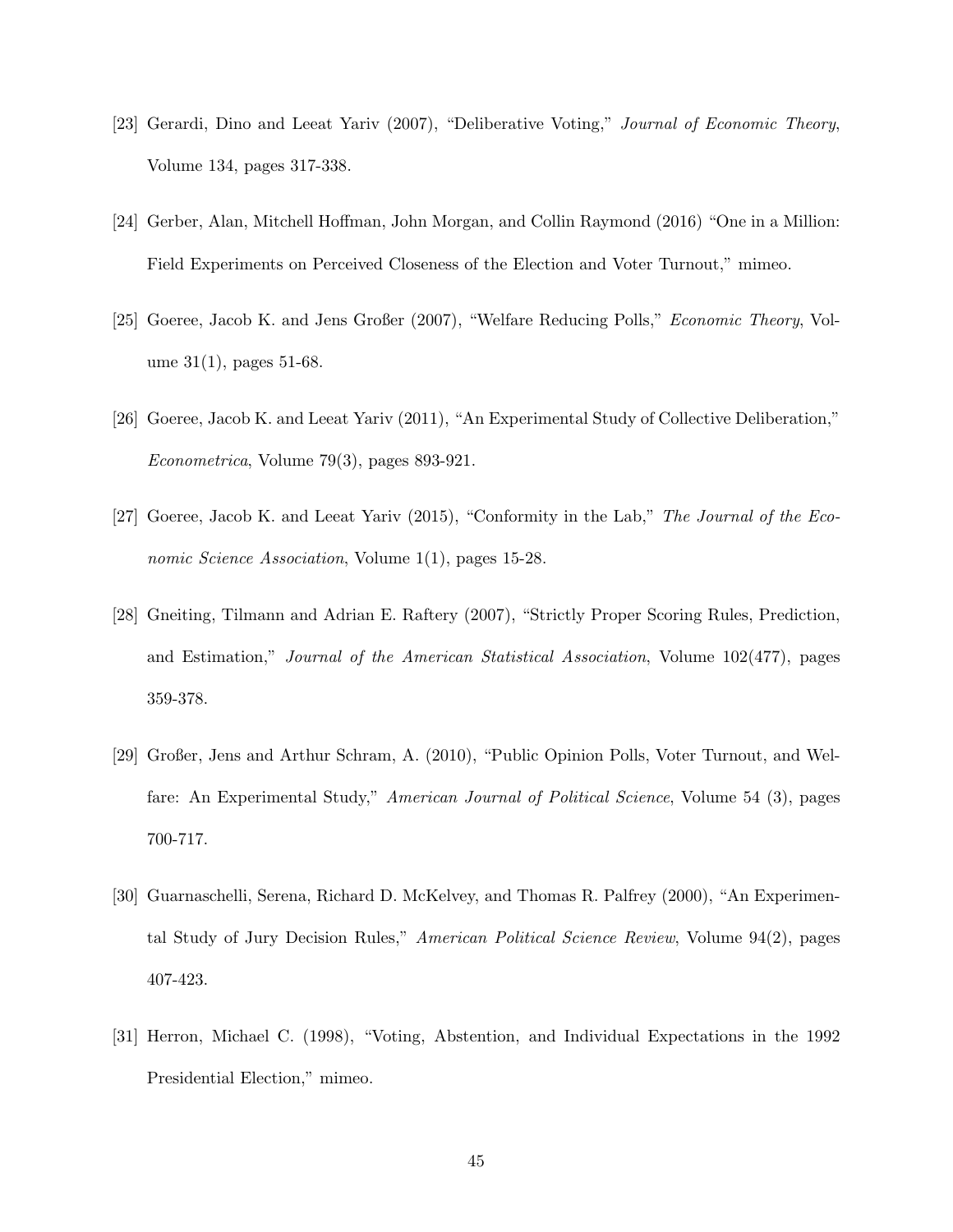- [32] Hinich, Melvin J. (1981), "Voting as an Act of Contribution," *Public Choice*, Volume 36(1), pages 135-140.
- [33] Holbrook, Allyson L. and Jon A. Krosnick (2010), "Social desirability bias in voter turnout reports: Tests using the item count technique," Public Opinion Quarterly, Volume 74, pages 37-67.
- [34] Kartal, Melis (2015), "Laboratory Elections with Endogenous Turnout: Proportional Representation versus Majoritarian Rule," Experimental Economics, Volume 18(3), pages 366-384.
- [35] Klor, Esteban F. and Eyal Winter (2007), "The Welfare Effects of Public Opinion Polls," International Journal of Game Theory, Volume 35(3), pages 1270-1432.
- [36] Levine, David K. and Thomas R. Palfrey (2007), "The Paradox of Voter Participation: A Laboratory. Study," American Political Science Review, Volume 101, pages 143-158.
- [37] Morgan, John and Phillip C. Stocken (2008), "Information Aggregation in Polls," American Economic Review, Volume 98(3), pages 864-896.
- [38] Mulligan, Casey B. and Charles G. Hunter (2003), "The Empirical Frequency of a Pivotal Vote," Public Choice, Volume 116, pages 31-54.
- [39] Myatt, David P. (2015), "A Theory of Voter Turnout," mimeo.
- [40] Myerson, Roger B. (1998), "Extended Poisson Games and the Condorcet Jury Theorem," Games and Economic Behavior, Volume 25, pages 111-131.
- [41] Ortoleva, Pietro and Erik Snowberg (2015), "Overconfidence in Political Behavior," American Economic Review, Volume 105(2), pages 504-535.